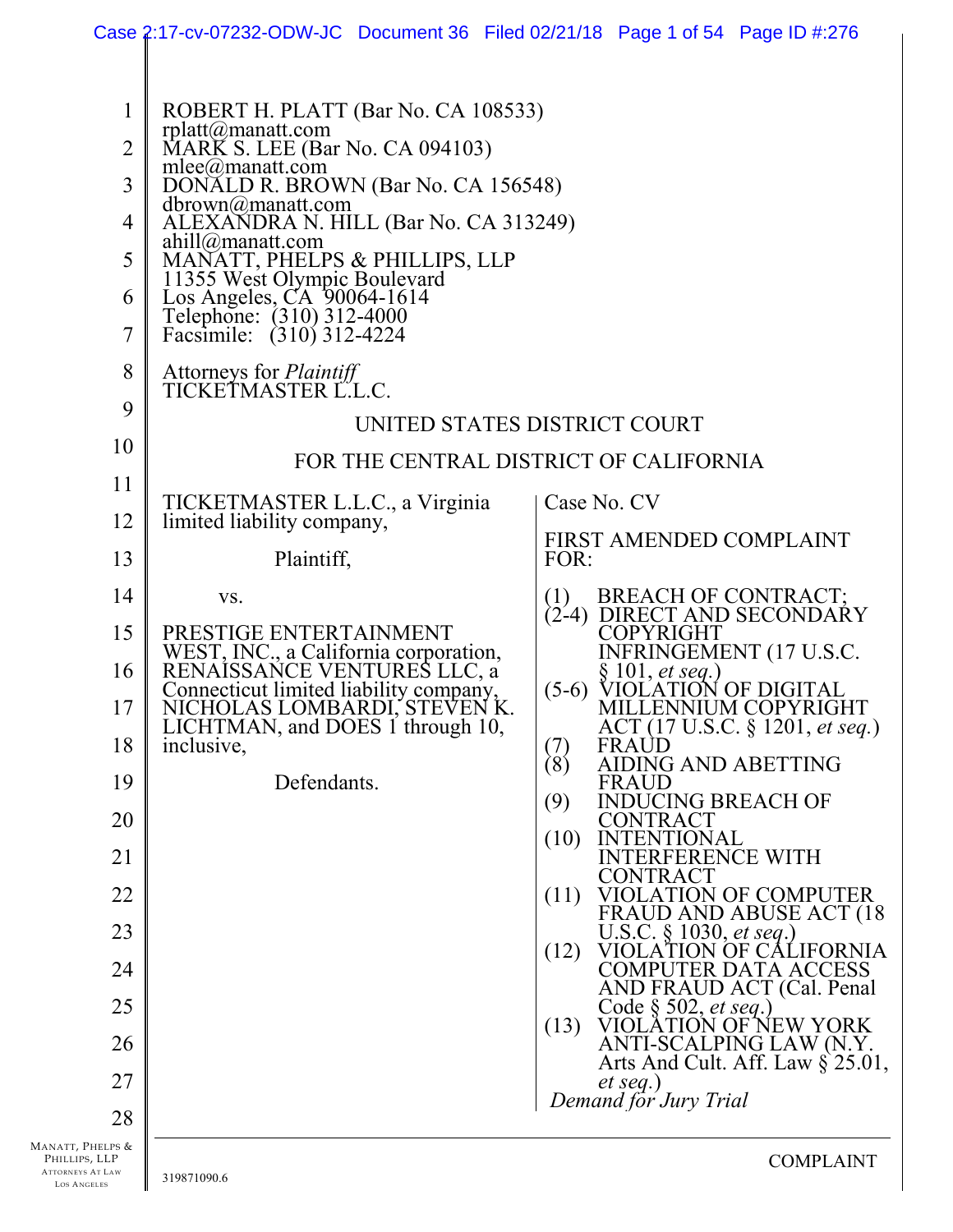1 2 3 4 Plaintiff Ticketmaster L.L.C. ("Ticketmaster") alleges the following against defendants Prestige Entertainment West, Inc., Renaissance Ventures LLC, Nicholas Lombardi, Steven K. Lichtman, and Does 1-10 (collectively, "Defendants"):

5

## **JURISDICTION AND VENUE**

6 7 8 1. This Court has jurisdiction over the subject matter of this Complaint pursuant to 28 U.S.C. Section 1331 (federal question jurisdiction), and Section 1367 (supplemental jurisdiction).

9 10 11 12 13 14 15 16 17 2. Venue is proper in this Court pursuant to 28 U.S.C. Sections 1391(b) and 1400 in that the defendant companies reside in California (*i.e.,* each are subject to this Court's personal jurisdiction based on minimum contacts), a substantial part of the events giving rise to the claims occurred in this judicial district, and Ticketmaster's principal place of business is within this judicial district. In addition, the Terms of Use ("TOU") that govern the relationship between the parties provide for venue in state or federal court in Los Angeles County for disputes relating to the granting of a conditional license for use of Ticketmaster's website and mobile application, which is the subject of this lawsuit.

18

### **SUMMARY**

19 20 21 22 23 24 25 26 27 28 3. Ticketmaster sells tickets for entertainment and sports events to the general public on behalf of its clients through a variety of means, including its website, ticketmaster.com, and its mobile applications ("mobile app"). To meet the demands of consumers and its own clients, Ticketmaster strives to provide an equitable ticket distribution system that affords all consumers a fair opportunity to acquire the best available tickets for events. To that end, the TOU for Ticketmaster's website and mobile app prohibits the use of robots, programs, and other automated devices—generally known and referred to herein from time to time as "bots"—that give users of such devices an unfair advantage in searching for and buying tickets. These bots, which essentially are software applications, run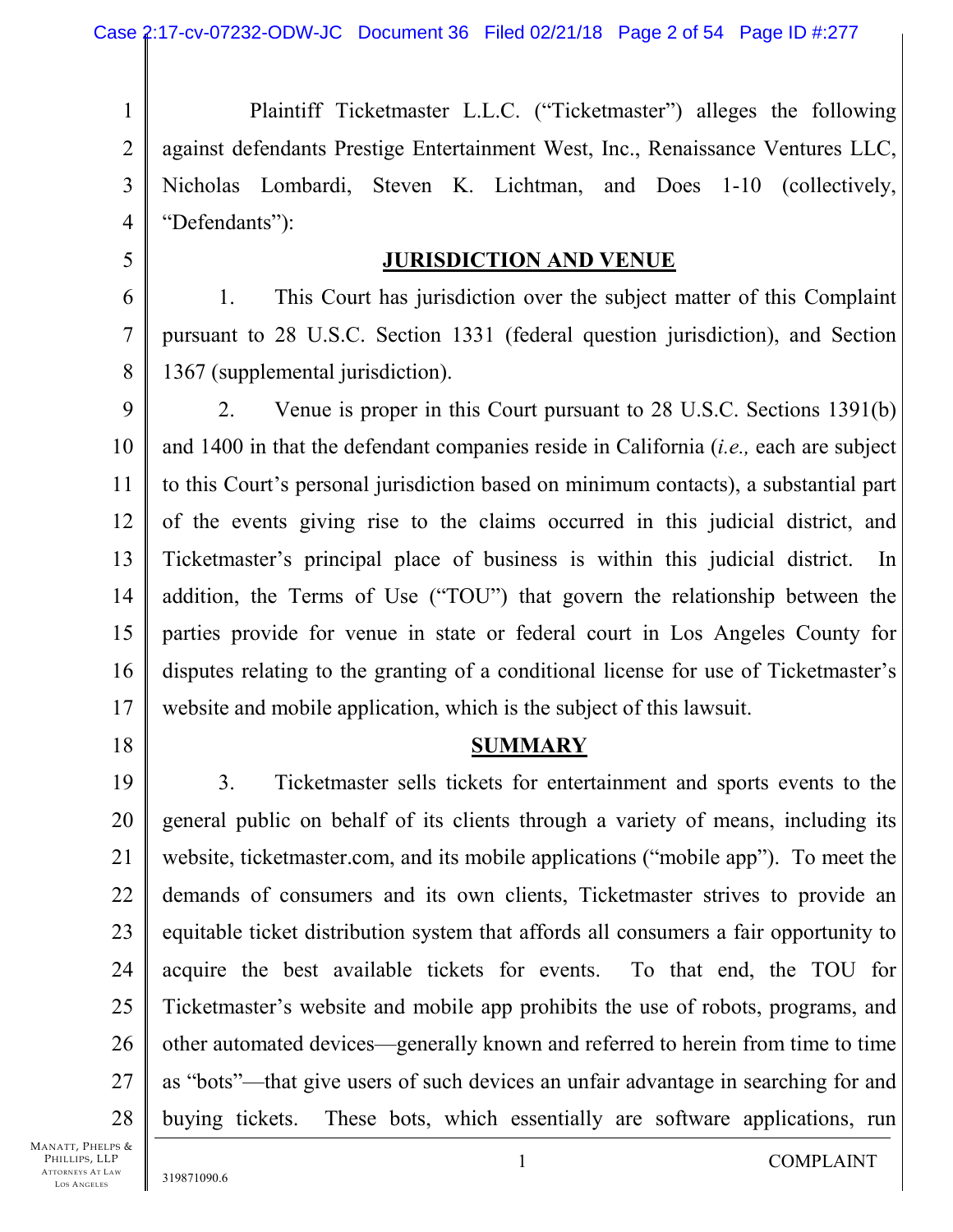1 2 automated tasks (scripts) over the Internet at a far higher rate than would be possible for a human alone.

3 4 5 6 7 8 9 10 11 12 4. Ticketmaster's website and mobile app employ a variety of security features, which have included applications commonly known as CAPTCHA ("Completely Automated Public Turing test to tell Computers and Humans Apart") and commercial products (*e.g.*, splunk), designed to detect bots and to prevent them from accessing the website or mobile app and purchasing tickets in violation of the TOU. Ticketmaster also assigns several unique identification numbers to each purchaser, which enables Ticketmaster to clearly identify and track irregular (*i.e.*, non-human) customer behavior. Nonetheless, certain users of the website and mobile app manage to evade these various security features and use bots to the detriment of Ticketmaster, its clients, and the general public.

13 14 15 16 17 18 19 20 21 22 23 24 25 26 27 28 5. Ticketmaster is informed and believes, and on that basis alleges, that defendants Prestige Entertainment West, Inc. ("Prestige West") and Renaissance Ventures LLC ("Renaissance")—often doing business as Prestige Entertainment substantially assisted by defendants Nicholas Lombardi, Steven K. Lichtman, and Does 1-6 (collectively, the "Additional Purchasers"), have been using bots to access and navigate through Ticketmaster's website and mobile app, and through such unlawful use, improperly procure tickets for the purpose of reselling them at a substantial profit. In doing so, Prestige West, Renaissance, and the Additional Purchasers inundate Ticketmaster's website and mobile app with page requests and ticket reserve requests far in excess of amounts permitted under the terms of the TOU. For example, the defendants purchased tens of thousands of tickets for the New York stage play *Hamilton*—often thirty to forty percent of the entire amount of tickets available for a given performance. Defendants, by using bots, were also able to procure a majority of the tickets available through Ticketmaster to the highprofile *Mayweather v. Pacquiao* boxing match in Las Vegas in 2015. As part of this conspiracy to circumvent Ticketmaster's security measures through the use of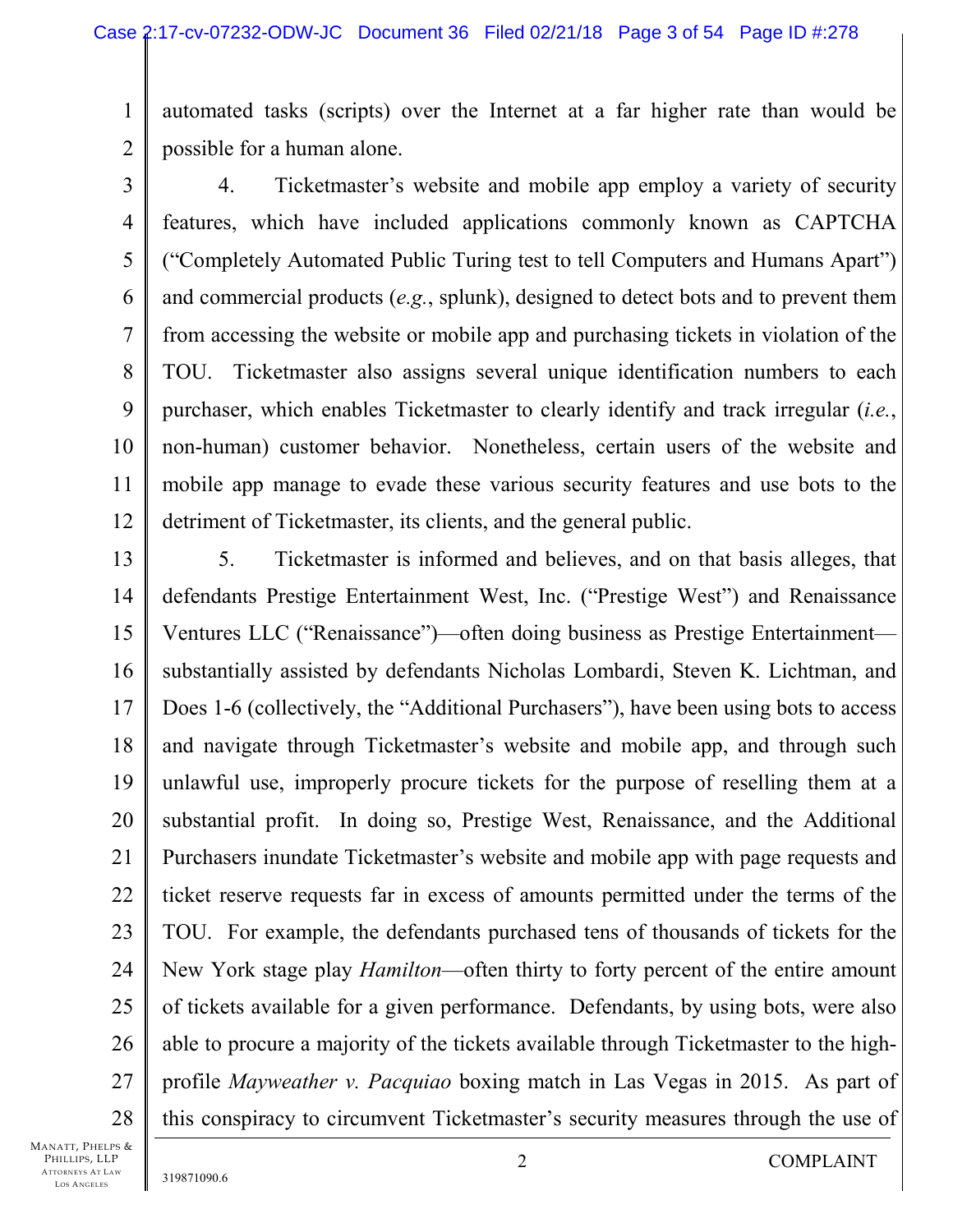1 2 3 4 5 6 7 8 9 10 11 bots, Prestige West, Renaissance, and the Additional Purchasers surreptitiously attempt to conceal their identities by using a variety of account names, email addresses, physical addresses, Internet Protocol (IP) addresses, and credit cards. Further, Ticketmaster is informed and believes, and on that basis alleges, that Prestige West, Renaissance, and/or the Additional Purchasers are continuing to use bots to unfairly purchase tickets to Ticketmaster events after publicly representing that they would stop. In May 2017, Renaissance settled an investigation brought by the New York Attorney General's office by agreeing, *inter alia*, to "abstain from using bots" to purchase tickets. However, Ticketmaster has uncovered evidence that suggests Renaissance has already breached that agreement by continuing to utilize bots to purchase tickets offered by Ticketmaster.

12 13 14 15 16 17 18 19 20 6. Ticketmaster is also informed and believes, and on that basis alleges, that Does 7-8 assisted Prestige West, Renaissance, the Additional Purchasers, and others by creating, marketing and providing bots. These bots are designed to interact with Ticketmaster's website and mobile app and ultimately, unlawfully purchase tickets. Does 7-8 likely provided ongoing assistance in the use of such bots in furtherance of the other defendants' unlawful activities. Although Ticketmaster frequently upgrades its security features, Does 7-8 continue to create or employ new and more sophisticated devices or methods designed to circumvent those newly designed security features.

21 22 23 24 25 26 7. In addition, Ticketmaster is informed and believes, and on that basis alleges, that Does 9-10 assisted and conspired with Prestige West, Renaissance, and the Additional Purchasers by purchasing the tickets that Prestige West, Renaissance, and the Additional Purchasers improperly obtained from Ticketmaster. Does 9-10 knowingly or recklessly disregarded that those tickets had been obtained in violation of Ticketmaster's legal rights.

27 28 8. These deceptive and improper tactics have caused, and continue to cause, harm to Ticketmaster as well as to consumers who rely on Ticketmaster to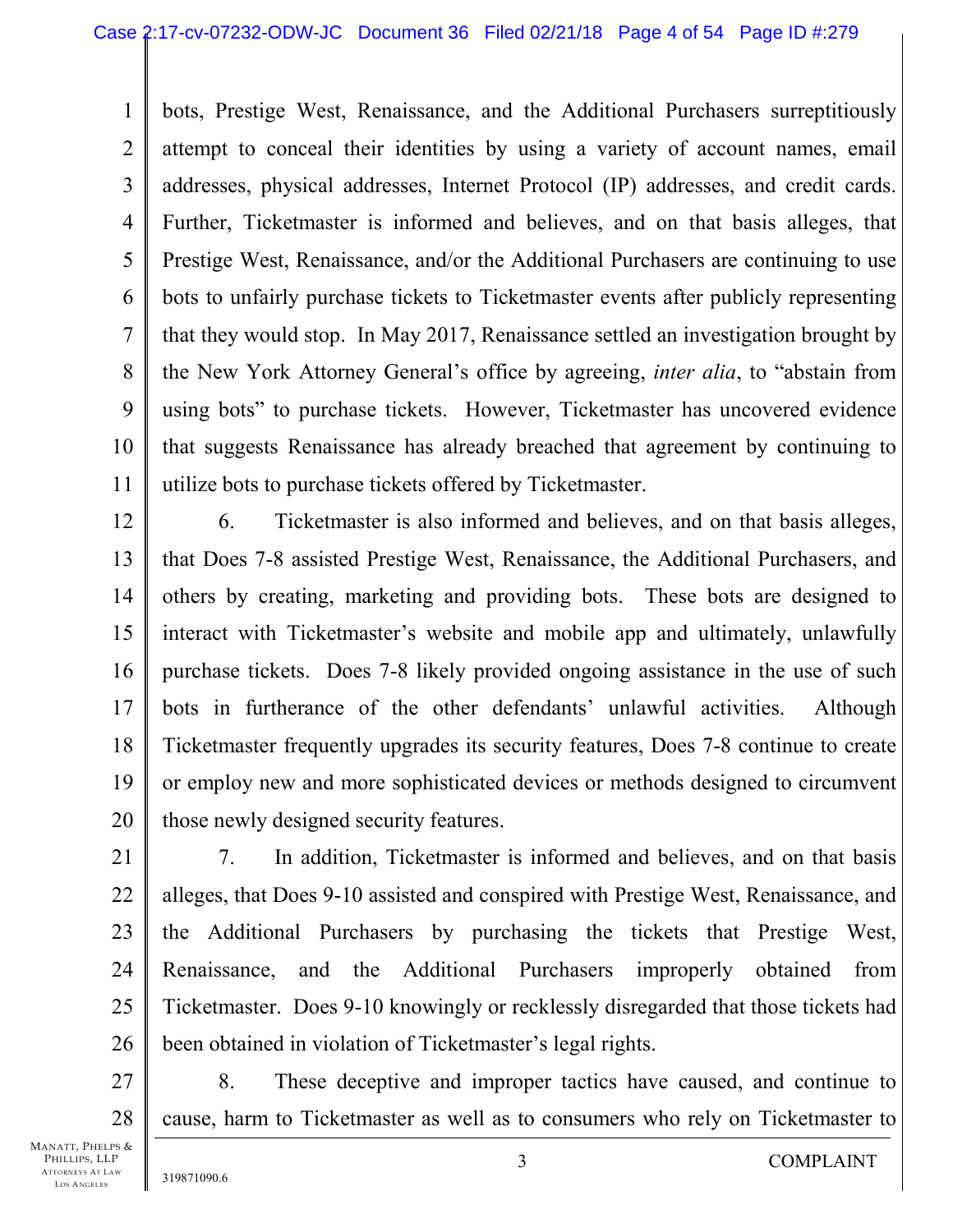1 2 3 4 5 6 7 8 9 10 11 12 13 14 lawfully purchase tickets through Ticketmaster's website and mobile app. The use of bots, which can access a website or mobile app and complete tasks far more quickly than human users, deprives legitimate consumers the opportunity to purchase tickets through Ticketmaster. Furthermore, bots purchase tickets in quantities far in excess of contractual ticket limits, which compounds the problem. The use of bots also circumvents Ticketmaster's technological copy protection systems and results in the improper and unlicensed copying of pages from the website and mobile app. In addition, the use of bots alters and obfuscates data on the website and mobile app and interferes with the website and mobile apps' operation, increases Ticketmaster's operational costs, deprives Ticketmaster, its clients and its advertisers of various revenue streams, and drives existing and potential clients and customers away from Ticketmaster by making it more difficult for existing and potential customers to lawfully obtain the tickets of their choice through Ticketmaster.

15 16 17 18 19 20 21 22 23 9. Ticketmaster therefore asserts claims against Defendants for breach of contract, copyright infringement, violation of the federal Digital Millennium Copyright Act, fraud, inducing breach of contract, intentional interference with contract, and violations of the federal Computer Fraud and Abuse Act, California's Computer Data Access and Fraud Act, and New York's Anti-scalping Law. As relief, Ticketmaster seeks an injunction, compensatory damages, punitive damages, liquidated damages, disgorgement of Defendants' ill-gotten gains, imposition of a constructive trust, and recovery of attorneys' fees and costs incurred by Ticketmaster to prosecute this lawsuit.

## **THE PARTIES**

25 26 27 28 10. Plaintiff Ticketmaster L.L.C. is a Virginia limited liability company with its principal place of business in Los Angeles, California. The sole member of Ticketmaster L.L.C. is Live Nation Entertainment, Inc., a Delaware corporation with its principal place of business in Beverly Hills, California.

MANATT, PHELPS & PHILLIPS, LLP ATTORNEYS AT LAW LOS A NGELES

24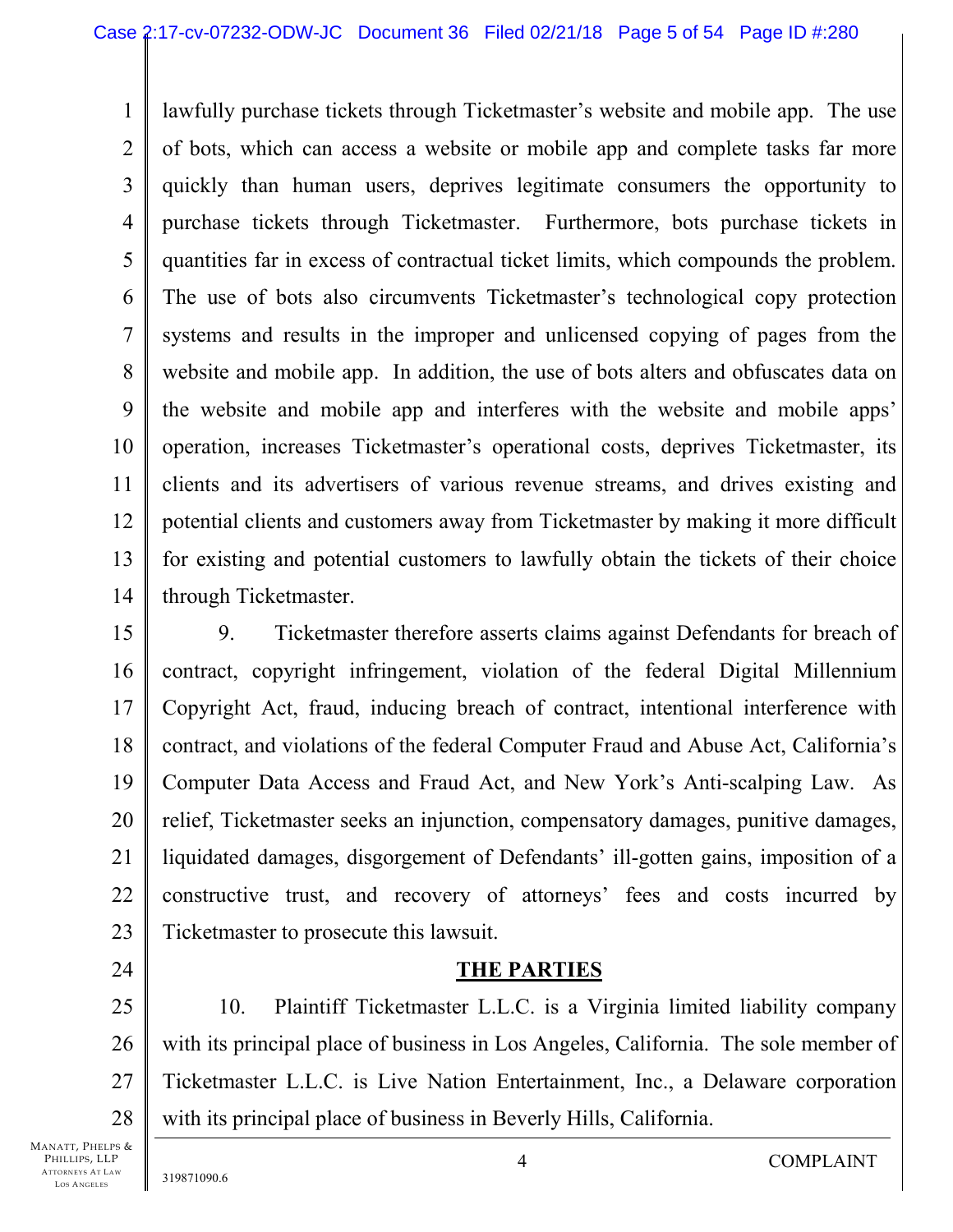- 1 2 3 11. Ticketmaster is informed and believes, and on that basis alleges, that defendant Prestige Entertainment West, Inc. is a company incorporated in California with its principal place of business in California.
- 4

5

6

7

8

9

10

11

12. Ticketmaster is informed and believes, and on that basis alleges, that defendant Renaissance Ventures is a limited liability company organized under the laws of the State of Connecticut with its principal place of business in Connecticut. Ticketmaster is further informed and believes, and on that basis alleges, that Prestige Entertainment West, Inc., Renaissance Ventures and their principals do business under the name of Prestige Entertainment.

13. Ticketmaster is informed and believes, and on that basis alleges, that defendant Nick Lombardi is an individual who resides in Connecticut.

12 13 14 14. Ticketmaster is informed and believes, and on that basis alleges, that defendant Steven K. Lichtman is an individual who resides in Florida, and who supervises and directs the affairs of Prestige West and Renaissance Ventures.

15 16 17 18 19 20 21 22 23 24 25 26 15. The true names, residences and capacities, whether individual, corporate or otherwise, of defendants Does 1 through 10 are unknown to Ticketmaster, and Ticketmaster therefore sues those defendants under such fictitious names. Ticketmaster is informed and believes, and on that basis alleges, that each defendant was, and is, an agent and employee of the remaining defendants, and in doing the things alleged herein, was acting within the course and scope of such agency and employment and with the knowledge, consent and approval of the other defendants. Ticketmaster is informed and believes, and on that basis alleges, that each defendant is responsible in some manner for the acts alleged herein and for the damages that Ticketmaster has sustained. Ticketmaster will further amend this Complaint to show the true names and capacities of Does 1-10 when such names and identities are ascertained.<sup>1</sup>

27 28

 1 Rule 19-1 of the Local Rules of the Central District of California imposes a limit of ten Doe defendants. Ticketmaster will seek leave to add defendants if the current number the number of Doe defendants turns out to be insufficient.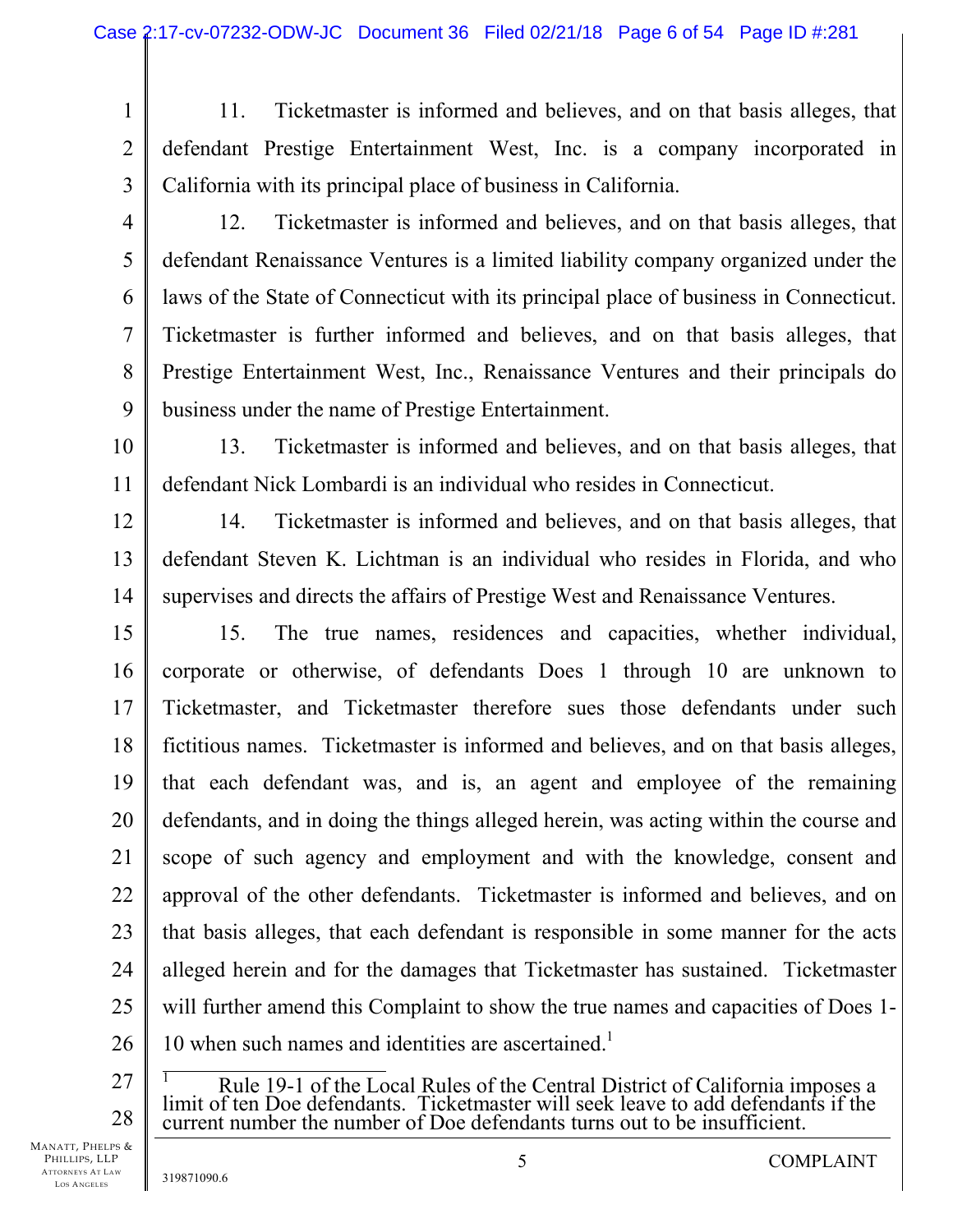1 2 3 4 5 6 7 8 16. Ticketmaster is informed and believes, and on that basis alleges, that at all times mentioned herein, each defendant conspired with, acted in concert and active participation with, and aided and abetted every other defendant in committing the wrongful acts alleged in this Complaint. Ticketmaster is further informed and believes, and on that basis alleges, that each of the defendants knew, or consciously avoided knowing, that the other defendants were engaged or intended to engage in conduct that violated Ticketmaster's rights and also violated federal, California, and New York law.

**FACTS** 

**A. Ticketmaster Endeavors To Make Its Ticketing System As Fair And Equitable As Possible For Consumers.** 

# 9

- 10 11
- - 12
	- 13 14 15 16 17 18 17. Ticketmaster distributes tickets for live entertainment events to the general public on behalf of its clients, who are venues, promoters, entertainers and sports franchises. Ticketmaster sells tickets via telephone call centers, Ticketmaster's website, www.ticketmaster.com, and its mobile app. Ticketmaster spends substantial time, energy and resources attempting to ensure that its website and mobile app are current, accurate, and easy to use for the benefit of its clients and the public.

19 20 21 22 23 24 25 26 27 18. Demand for tickets sold through Ticketmaster, including via ticketmaster.com and the mobile app, often exceeds the supply of tickets available for purchase. Because Ticketmaster may only sell tickets that its clients release to Ticketmaster for sale, Ticketmaster cannot expand or adjust the supply of tickets to meet the demand. Moreover, Ticketmaster's clients generally set the price of the tickets sold through Ticketmaster and oftentimes set prices at below market rates. These factors can inspire intense competition among consumers to purchase tickets for events the moment that such tickets become available for sale on ticketmaster.com and the mobile app.

28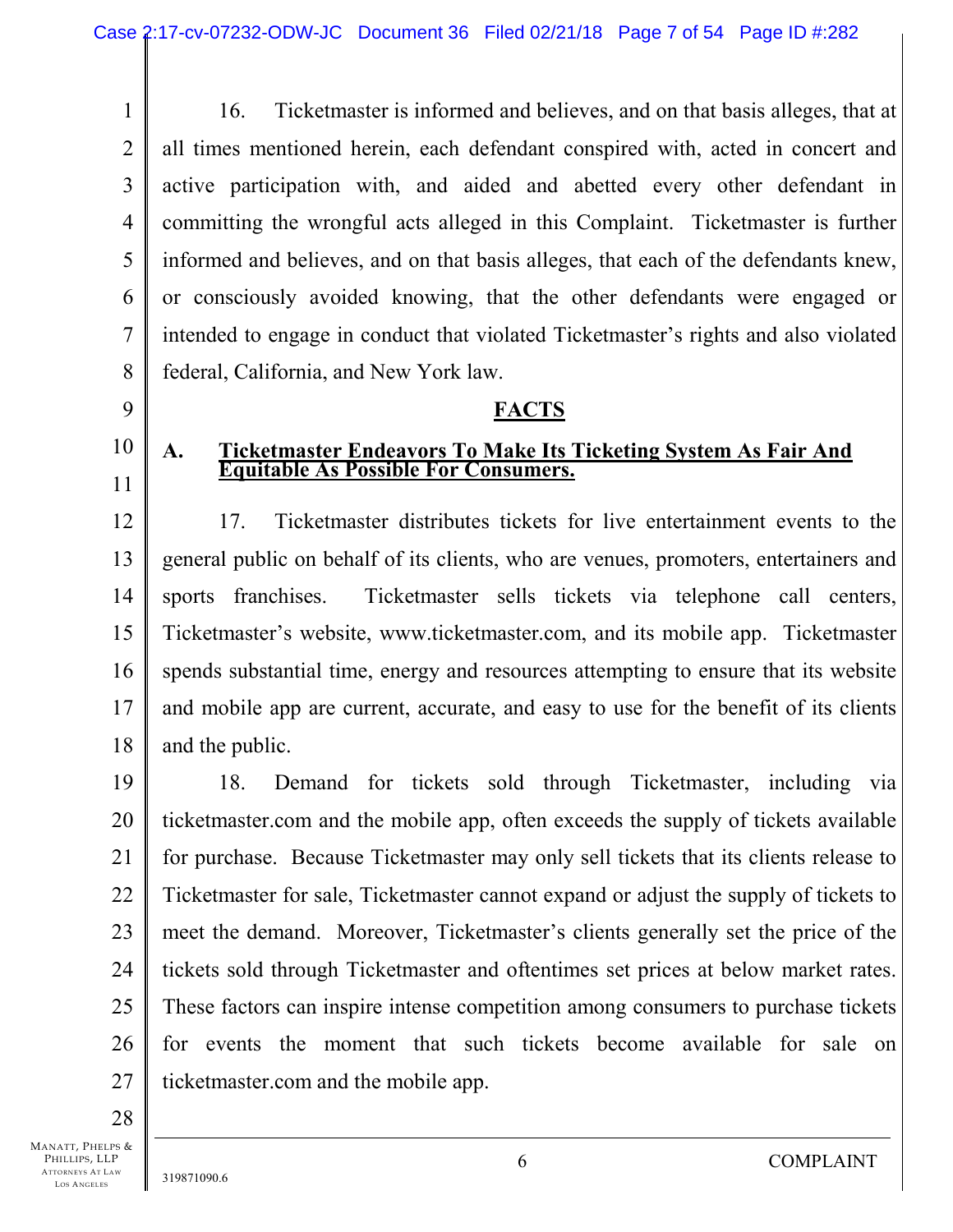1 2 3 4 5 6 7 19. Recognizing the reality of this ultra-competitive marketplace to acquire tickets, Ticketmaster has undertaken various measures to make the ticket buying process as fair and equitable as possible for consumers. For example, Ticketmaster attempts to regulate the speed with which users may copy the pages necessary to search for, reserve, and purchase tickets on ticketmaster.com and the mobile app. At its clients' request, Ticketmaster also limits the number of tickets that may be purchased in any single transaction or to a specific event.

8 9 10 11 12 13 14 15 16 20. In addition, Ticketmaster undertakes substantial measures intended to prevent the use of computer programs or other automated devices—as noted previously, generally known as "bots"—that give users of such devices an unfair advantage over human consumers in the ticket purchasing process. Until recently, one of those measures was a security computer program, commonly known as CAPTCHA, that is designed to distinguish between human users and bots. When a user submits a ticket request, a box appears on the screen with random characters partially obscured behind hash marks. The user must retype these characters in order to proceed with the ticket request.

17 18 19 20 21 22 21. Another security measure utilized by Ticketmaster is the use of commercial products, such as "splunk." Ticketmaster creates unique identifiers for ticket purchasers based on a purchaser's account information, computer location, payment details, and other identifiers. Splunk tracks and compiles some of this data to help determine whether purchases are being made through the use of bots and other violations of the TOU (*e.g.*, too many ticket requests from one purchaser).

23 24 25 26 27 22. Yet another security measure is known as "OTL" or "Over Ticket Limit." Ticketmaster created this security feature to monitor ticket purchases in real time. If a consumer or bot attempts to purchase more tickets than the stated limit, an automated program blocks the purchase. Ticketmaster monitors these problematic accounts programmatically to ensure these purchasers (often, bots) are

28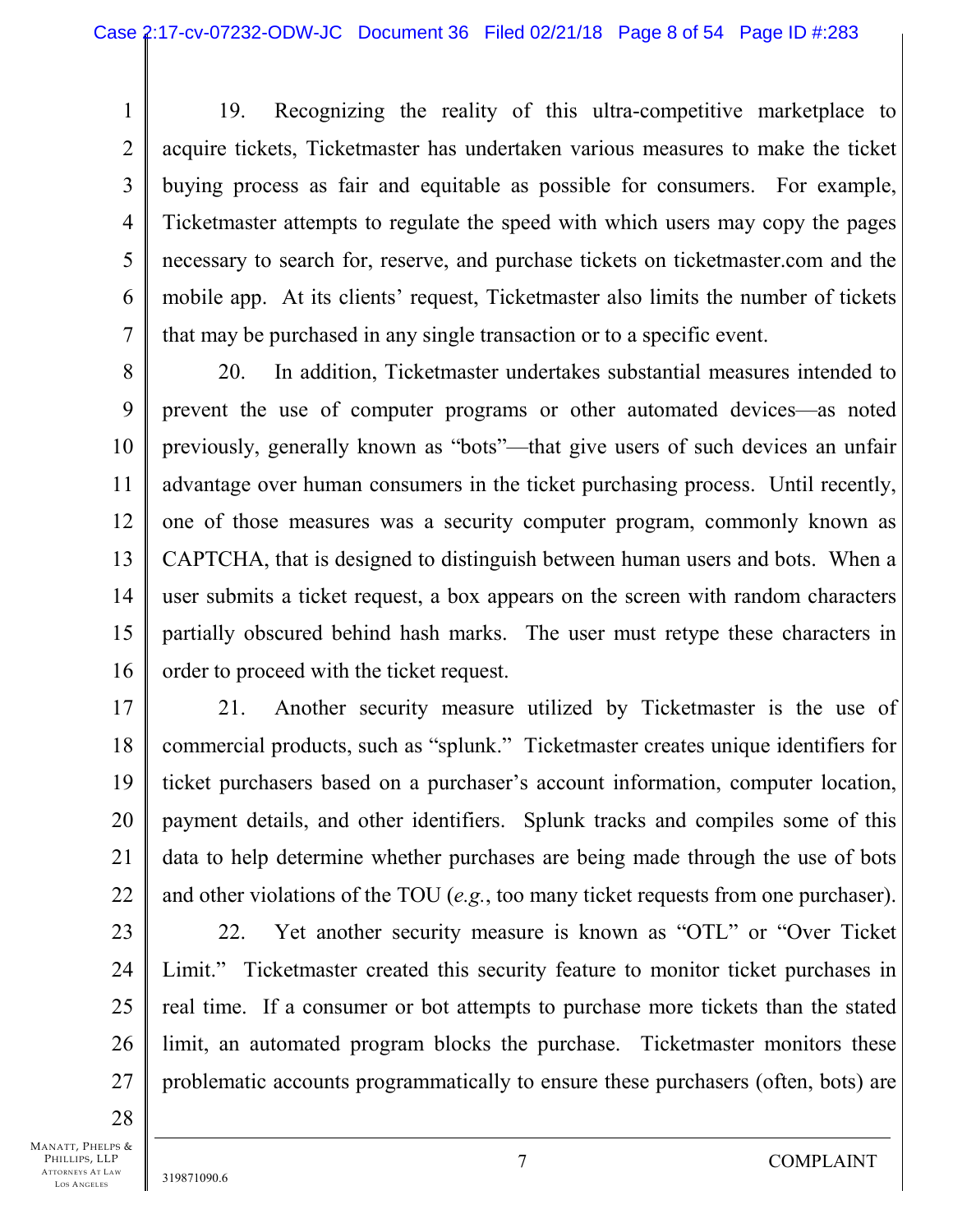1 2 blocked from future sales. Ticketmaster paid far in excess of \$5000 to implement and maintain OTL in direct response to defendants' abusive use of the system.

3 4 5 23. Through these and other measures, Ticketmaster expends substantial resources on its web and mobile-based infrastructure in an effort to make the ticket purchasing process fair for consumers.

6 7

# **B. Use Of Ticketmaster's Website and Mobile App Is Conditioned on Contractual Terms Of Use.**

8 9 10 11 24. Permission to view and use ticketmaster.com and Ticketmaster's mobile app is, and at all relevant times has been, conditioned on the users' agreement to the TOU as set forth on the website and mobile app. (A copy of Ticketmaster's current TOU is attached hereto as Exhibit "A.")

12 13 14 15 16 17 18 19 20 21 22 23 24 25 26 27 25. To ensure that users are aware of and consent to the TOU, the Ticketmaster website and mobile app repeatedly and systematically alert users to the existence—and the content—of the TOU. For example, at all relevant times, the home page for ticketmaster.com has stated that, by continuing past the home page, users consent to the TOU for the website. The phrase "Terms of Use" in that statement on the home page is, and has been at all relevant times, a readily visible hypertext link to the TOU itself. When clicked, the full TOU appears on the user's screen. The same message and related hyperlink to the TOU appears on almost every webpage on the website. Similarly, Ticketmaster's mobile app alerts users to the TOU throughout the ticketing process. To search for tickets or "otherwise us[e]" the mobile app, a user must consent to the TOU. Users can access the TOU at any point during their use of the mobile app by tapping on an icon at the bottom right of the screen or simply swiping right. Thus, at all relevant times, users have been repeatedly reminded that use of the website and mobile platform is governed by the TOU, and that continuing to use the website or mobile app with that knowledge constitutes acceptance of the TOU, including all of its terms.

28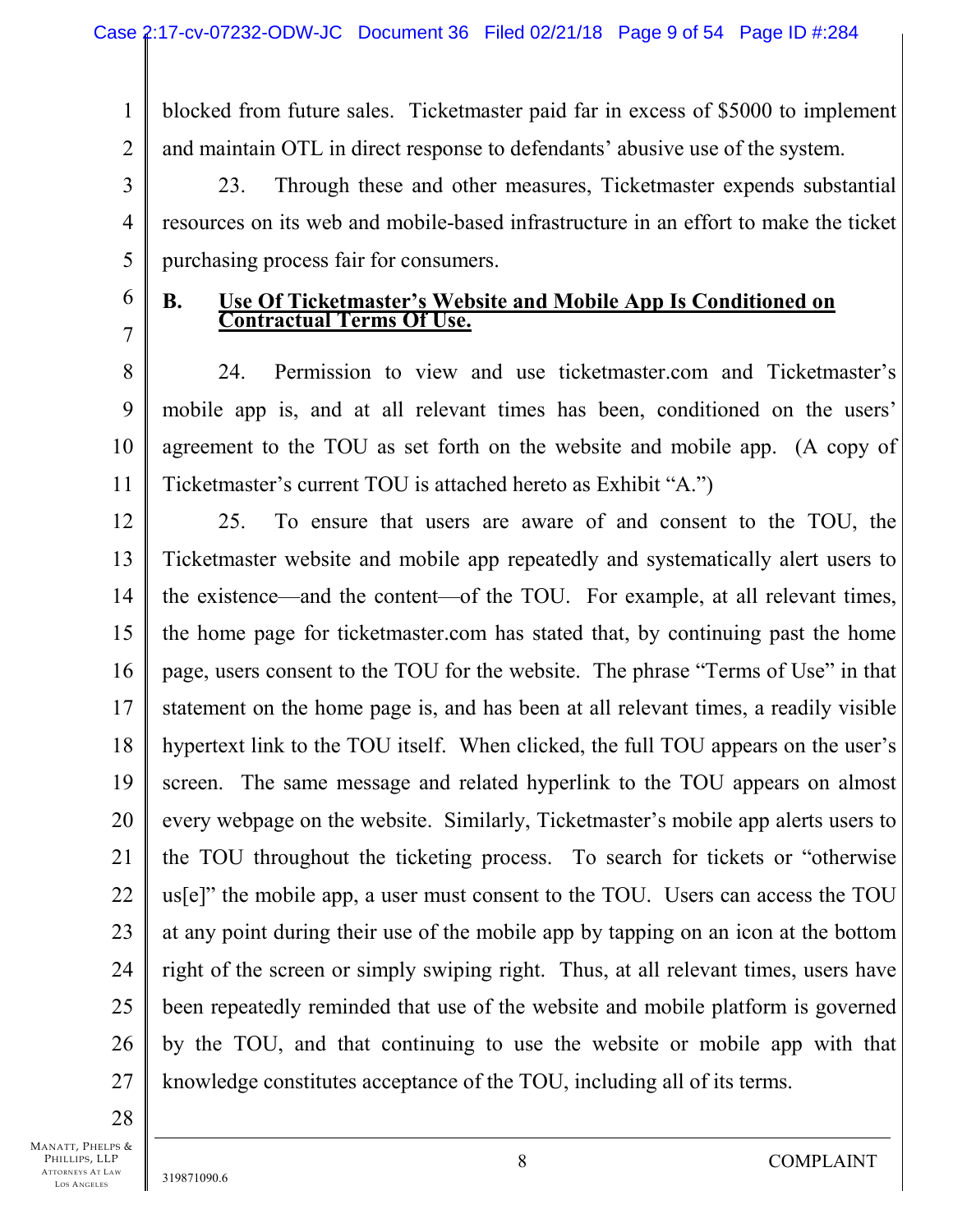1 2 3 4 5 6 7 8 9 10 11 12 13 26. Furthermore, to purchase tickets through ticketmaster.com or the mobile app, users have always been required to set up an account with Ticketmaster, and in doing so, users have been instructed to review and agree to the TOU as a condition for using the website or mobile app. At all relevant times, it has been necessary as part of the account set-up procedure on the website for the user to expressly consent to the TOU by clicking a button labeled "Accept and Continue." (A copy of the current version of the webpage with the "Accept and Continue" button as part of the account set-up procedure is attached hereto as Exhibit "B.") The mobile app places the TOU disclaimer directly below the button labeled "Create Account" or "Create An Account." (A copy of the current version of the mobile app with the TOU disclaimer is attached hereto as Exhibit "C.") Because a consumer must create an account to purchase tickets, a user must encounter this particular TOU disclaimer.

14 15 16 17 18 19 20 21 27. In addition, to complete a ticket purchase on the website, users must click a "Submit Order" button at the bottom of a Payment page. The "Submit Order" button is located directly adjacent to a statement that provides, "[b]y continuing past this page, you agree to our Terms of Use," and embedded in this statement is a hyperlink that, when clicked, causes the TOU to appear on the user's screen. (A copy of the current version of the Payment webpage with the "Submit Order" button as part of the ticket purchase procedure is attached hereto as Exhibit "D.")

- 22
- 23

### **C. The TOU Grants a Limited License to View and Use the Website and Mobile App and Prohibits Abusive Use of these Sites.**

24 25 26 27 28. Ticketmaster's website (and mobile app) are works of authorship protected by copyright law. *See Ticketmaster L.L.C. v. RMG Tech., Inc.*, 507 F. Supp. 2d 1096, 1104-11 (C.D. Cal. 2007). Ticketmaster (or its predecessors) have registered or applied to register versions of its website, mobile app, or portions

28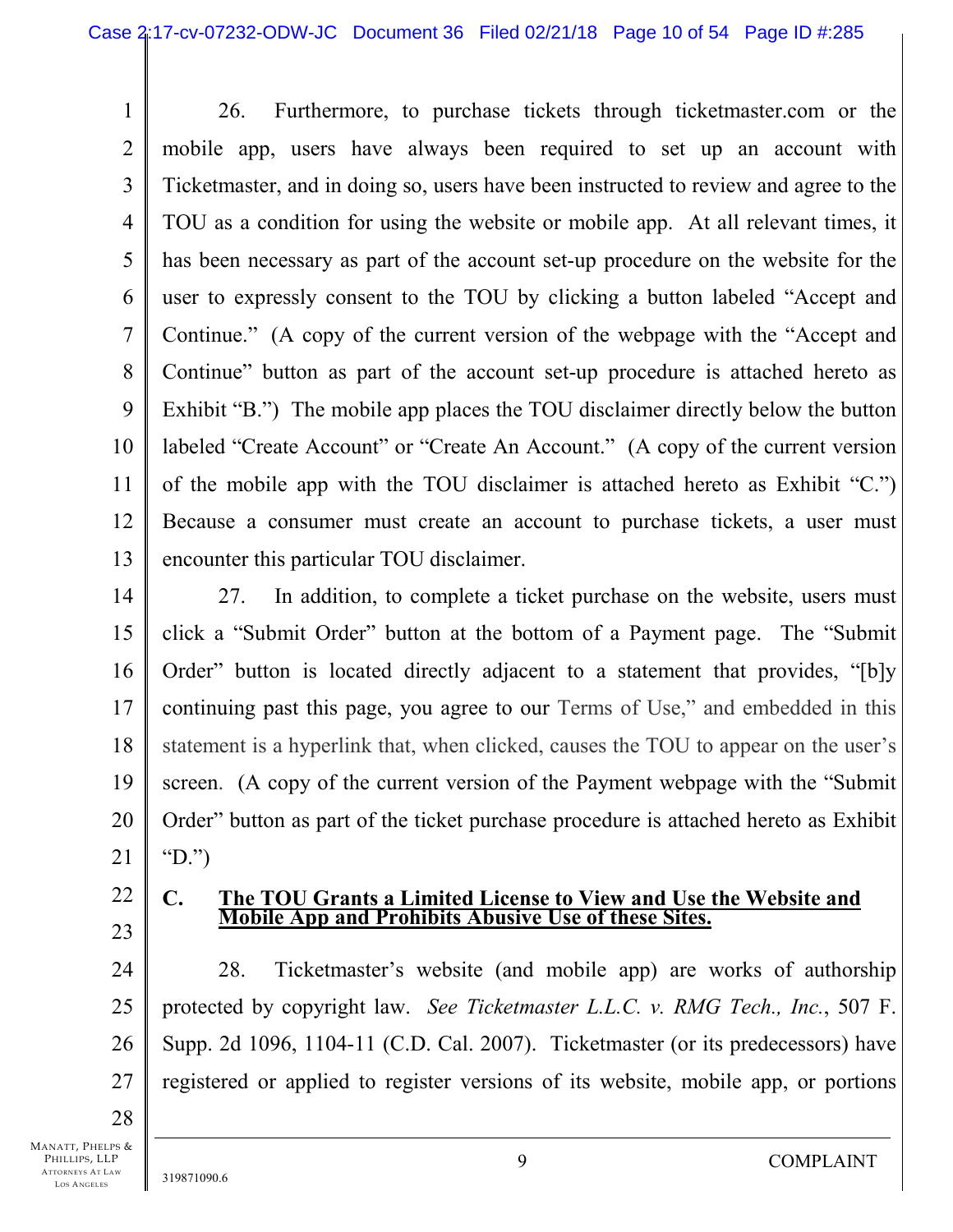thereof, with the Copyright Office. These copyright applications and registrations

2 include the following:

1

| Website/App Program                                               | Registration No. | App./Reg. Date   |  |
|-------------------------------------------------------------------|------------------|------------------|--|
| Ticketmaster.com: Online<br>Order Search                          | TX-5-067-039     | May 30, 2000     |  |
| Ticketmaster.com: Order<br>Information                            | $TX-5-067-040$   | May 30, 2000     |  |
| Ticketmaster.com Website<br>Homepage, Event Ticket<br>Order Pages | TXu-1-348-580    | May 22, 2007     |  |
| <b>Event Ticket Order</b><br><b>Validation Code</b>               | TXu-1-348-581    | May 22, 2007     |  |
| Event Ticket Order<br><b>Limiting Code</b>                        | TXu-1-348-582    | May 22, 2007     |  |
| <b>Ticketmaster Interactive</b><br>Seat Map Version 2012          | $TX-7-628-432$   | January 25, 2013 |  |
| <b>Ticketmaster Android</b><br>Platform $(2011)$                  | TX 8-421-812     | June 27, 2017    |  |
| <b>Ticketmaster Android</b><br>Platform $(2012)$                  | TX 8-421-809     | June 27, 2017    |  |
| <b>Ticketmaster Android</b><br>Platform $(2013)$                  | TX 8-421-791     | June 27, 2017    |  |
| <b>Ticketmaster Android</b><br>Platform $(2014)$                  | TX 8-422-087     | June 27, 2017    |  |
| Ticketmaster Android<br>Platform $(2015)$                         | TX 8-422-094     | June 27, 2017    |  |
| <b>Ticketmaster Android</b><br>Platform $(2016)$                  | TX 8-422-093     | June 27, 2017    |  |
| <b>Ticketmaster Android</b><br>Platform $(2017)$                  | TX 8-423-622     | June 27, 2017    |  |
| Ticketmaster iOS Platform<br>(2010)                               | TX 8-421-829     | June 27, 2017    |  |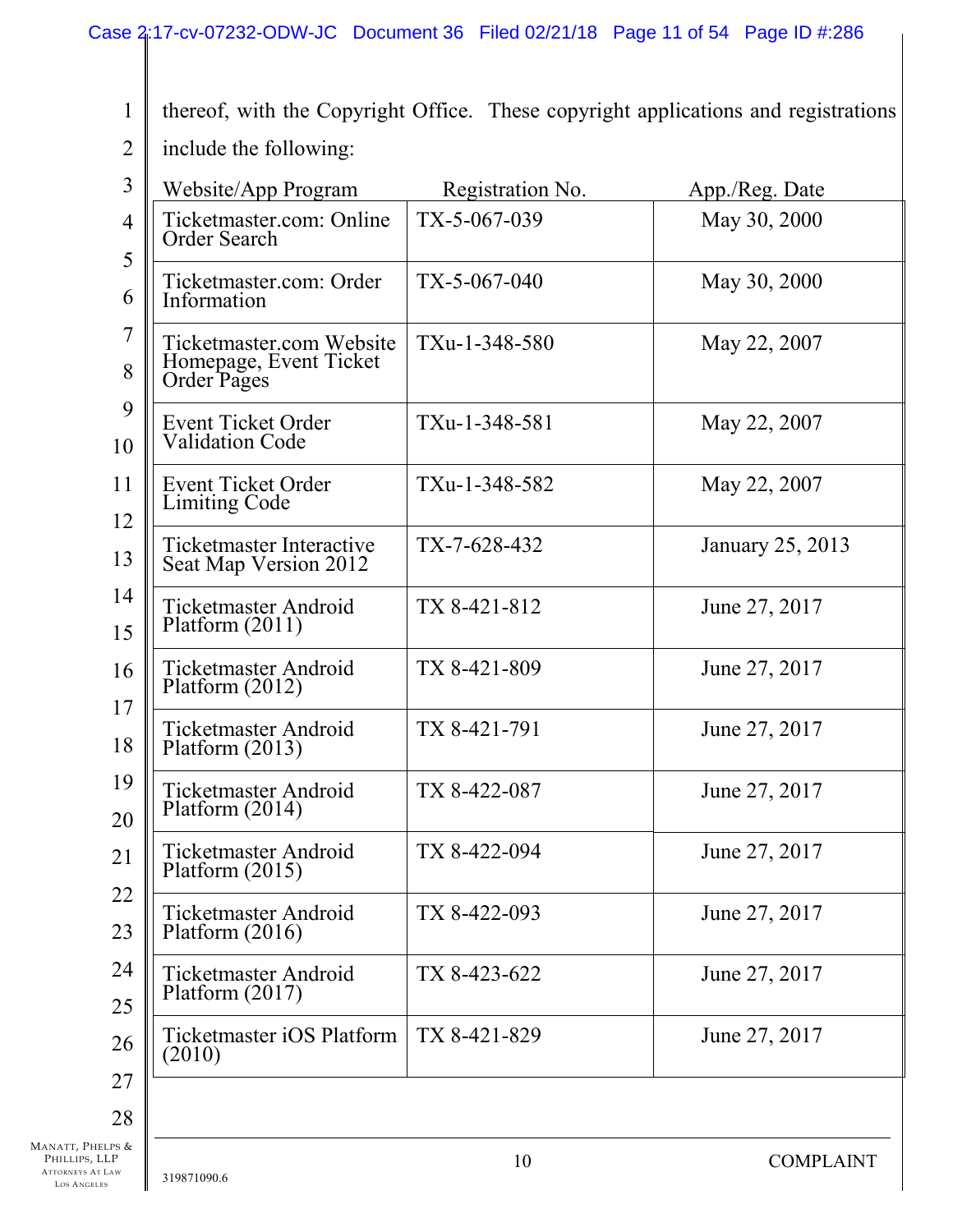### Case 2:17-cv-07232-ODW-JC Document 36 Filed 02/21/18 Page 12 of 54 Page ID #:287

| $\mathbf{I}$<br>$\overline{2}$ | Ticketmaster iOS Platform<br>(2011)            | TX 8-421-822 | June 27, 2017     |
|--------------------------------|------------------------------------------------|--------------|-------------------|
| 3<br>$\overline{4}$            | Ticketmaster iOS Platform  <br>(2012)          | TX 8-422-885 | June 27, 2017     |
| 5                              | Ticketmaster iOS Platform<br>(2013)            | TX 8-422-881 | June 27, 2017     |
| 6<br>7                         | Ticketmaster iOS Platform  <br>(2014)          | TX 8-421-831 | June 27, 2017     |
| 8<br>9                         | Ticketmaster iOS Platform<br>(2015)            | TX 8-422-883 | June 27, 2017     |
| 10                             | Ticketmaster iOS Platform  <br>(2016)          | TX 8-422-595 | June 27, 2017     |
| 11<br>12                       | Ticketmaster iOS Platform<br>(2017)            | TX 8-421-819 | June 27, 2017     |
| 13                             | Ticketmaster Website<br>Ticket Purchase (2017) | TX 8-436-844 | November 15, 2017 |
| 14                             |                                                |              |                   |

15 16 17 18 19 20 21 29. As described above, users who wish to purchase tickets through ticketmaster.com or the mobile app must navigate through a series of pages by clicking (or in the case of mobile phones and tablets, tapping) on designated hypertext links on those pages. Viewing Ticketmaster's homepage and clicking (or tapping) on the hyperlinks to reach the various other pages that must be viewed to purchase tickets from the website or mobile app causes copies of each of those pages to be created and to appear on a user's computer, phone or tablet.

22 23 24 25 26 30. The TOU (Ex. A hereto) states up front that "[t]he following are the terms of use ('Terms') that govern your use of the Ticketmaster sites and applications where this appears (collectively, the 'Site')." The current version of the TOU includes a section called Ownership of Content and Grant of Conditional License. That section states in part as follows:

> The Site and all data, text, designs, pages, print screens, images, artwork, photographs, audio and video clips, and

MANATT, PHELPS & PHILLIPS, LLP ATTORNEYS AT LAW LOS A NGELES

27

28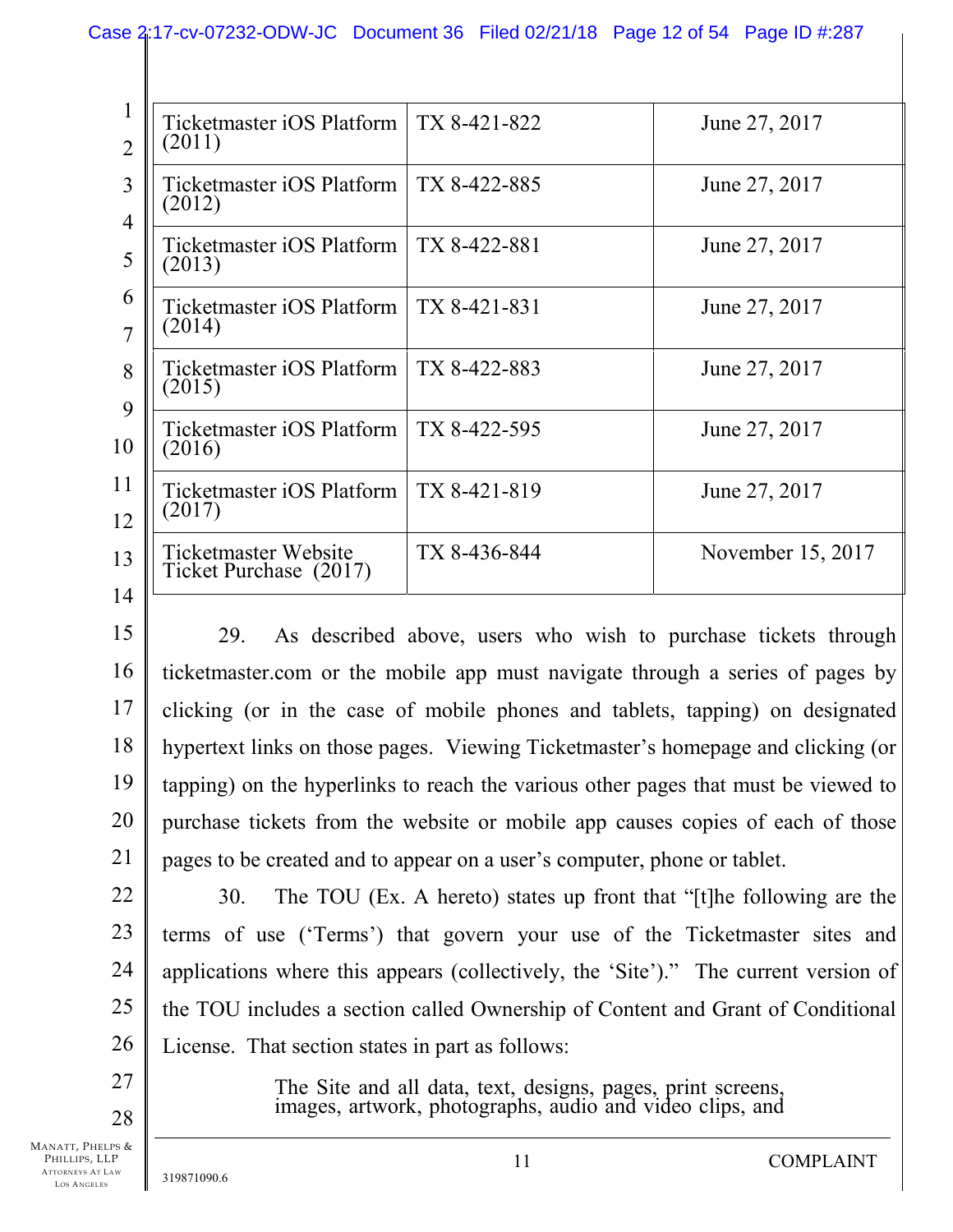HTML code, source code, or software that reside or are viewable or otherwise discoverable on the Site, and all tickets obtained from the Site, (collectively, the "Content") are owned by us or our licensors. We own a copyright and, in many instances, patents and other intellectual property in the Site and Content. We may change the Content and features of the Site at any time.

We grant you a limited, conditional, no-cost, nonexclusive, non-transferable, non-sub-licensable license to view this Site and its Content to purchase tickets as permitted by these Terms for non-commercial purposes only if, as a condition precedent, you agree that you will

- not:<br>
Modify, adapt, sub-license, translate, sell, reverse engineer, decompile or disassemble any portion of the Site or otherwise attempt to derive any source code or underlying ideas or algorithms of any part of the Content;
	- Use any robot, spider, offline reader, site search/retrieval application or other manual or automatic device, tool, or process to retrieve, index, data mine or in any way reproduce or circumvent the navigational structure or presentation of the Content or the Site, including with respect to any CAPTCHA displayed on the Site. . . .;
	- Use any automated software or computer system to search for, reserve, buy or otherwise obtain tickets, discount codes (including Ticketmaster ticket  $\text{cash}^{\text{m}}$  and tm ticket cash<sup>TM</sup>), promotional codes, vouchers, gift cards or any other items available on the Site, including sending information from your computer to another computer where such software or system is active;
	- Take any action that imposes or may impose (in our sole discretion) an unreasonable disproportionately large load on our infrastructure;
	- Access, reload or refresh transactional event or ticketing pages, or make any other request to transactional servers, more than once during any three-second interval;
	- Request more than  $1,000$  pages of the Site in any 24-hour period, whether alone or with a group of individuals;
	- Make more than 800 reserve requests on the Site in any 24-hour period, whether alone or with a group of individuals;
	- Reproduce, modify, display, publicly perform, distribute or create derivative works of the Site or the Content;
	- Reproduce or scan tickets in a format or medium different from that provided by the Site;

MANATT, PHELPS & PHILLIPS, LLP ATTORNEYS AT LAW LOS A NGELES

1

2

3

4

5

6

7

8

9

10

11

12

13

14

15

16

17

18

19

20

21

22

23

24

25

26

27

28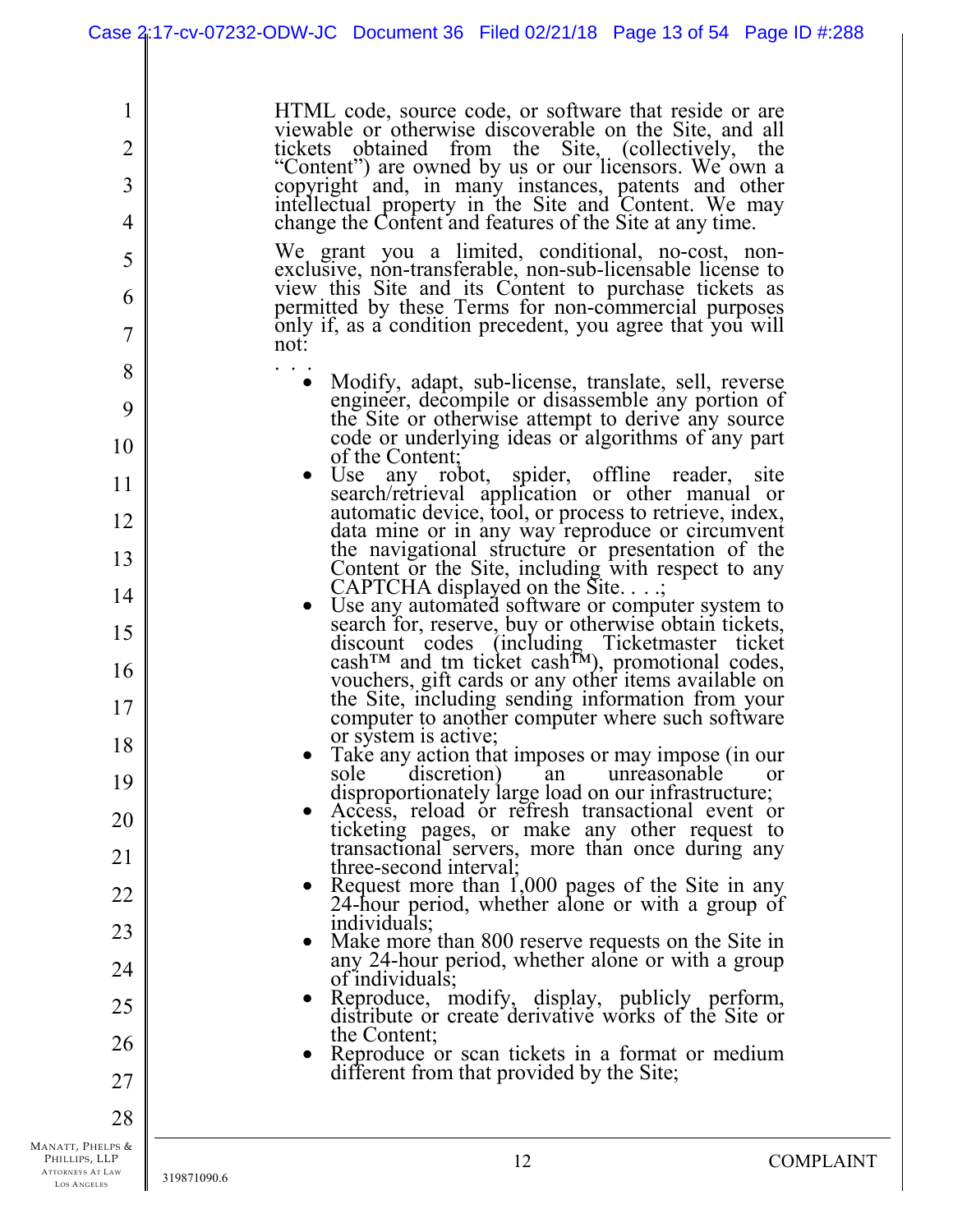|                | Case 2:17-cv-07232-ODW-JC Document 36 Filed 02/21/18 Page 14 of 54 Page ID #:289                                      |
|----------------|-----------------------------------------------------------------------------------------------------------------------|
|                |                                                                                                                       |
| 1              | Decode, decrypt, modify, or reverse engineer any                                                                      |
| $\overline{2}$ | tickets or underlying algorithms or barcodes used<br>on or in production of tickets or the Site;                      |
| 3              | Use the Site or the Content in an attempt to, or in<br>conjunction with, any device, program or service               |
| 4              | designed to circumvent any technological measure<br>that effectively controls access to, or the rights in,            |
| 5              | the Site and/or Content in any way including,<br>without limitation, by manual or automatic device                    |
| 6              | or process, for any purpose.                                                                                          |
| 7              | That section of the TOU further states as follows:<br>31.                                                             |
| 8              | This license is expressly conditioned on your preexisting<br>agreement to comply with, and your actual compliance     |
| 9              | with, each of the provisions described in this Ownership<br>of Content and Grant of Conditional License section.      |
| 10             | This license exists only so long as you strictly comply<br>with each of the provisions described in this section. Any |
| 11             | use of the Site or Content by you or anyone acting on<br>your behalf that does not strictly comply with each and      |
| 12             | every provision in this section exceeds the scope of the<br>license granted to you herein, constitutes unauthorized   |
| 13             | reproduction, display, or creation of unauthorized<br>derivative versions of the Site and Content, and infringes      |
| 14             | our copyrights, trademarks, patents and other rights in the<br>Site and Content. You will not acquire any ownership   |
| 15             | rights by using the Site or the Content.                                                                              |
| 16             | 32.<br>Thus, any use of the website or mobile app that violates any of the                                            |
| 17             | various prohibitions in the TOU—for example, using robots, spiders and other                                          |
| 18             | automated devices to improperly navigate the website or mobile app and request,                                       |
| 19             | reserve and purchase tickets, making any other attempts to circumvent                                                 |
| 20             | technological measures intended to protect the website and mobile app, and making                                     |
| 21             | excessive page and reserve requests—exceeds the scope of the user's limited                                           |
| 22             | copyright license. Ticketmaster has revised the TOU from time to time; however,                                       |
| 23             | for at least the past fourteen years, every version of the TOU contained                                              |
| 24             | substantially similar prohibitions on the use of bots, and prohibited other abusive                                   |
| 25             | use of the website, as well as the mobile app when it became relevant.                                                |
| 26             | The TOU also contains a "Code of Conduct" section that requires a<br>33.                                              |
| 27             | user to "comply with all applicable laws, rules and regulations." In relevant part, a                                 |
| 28             | user may not:                                                                                                         |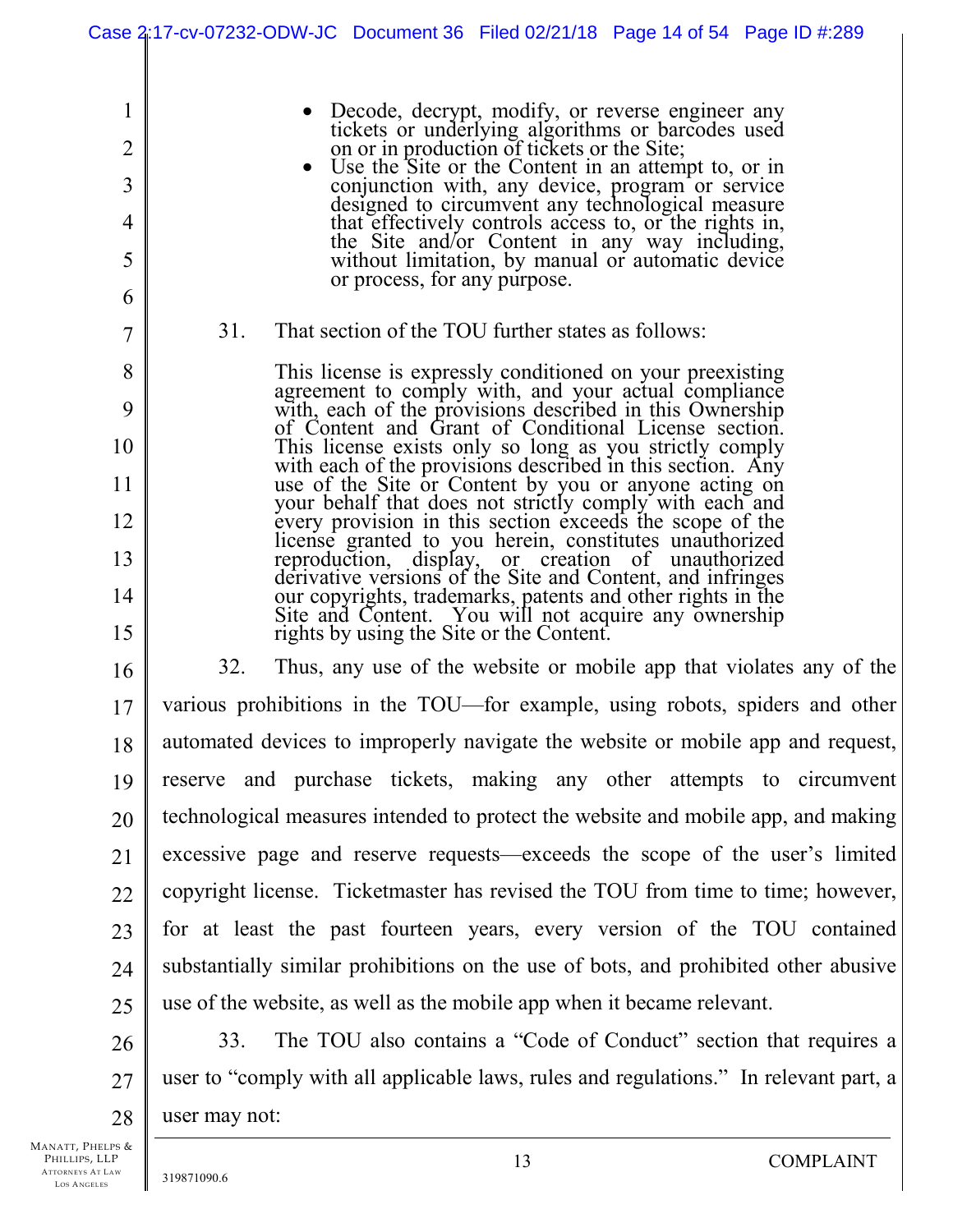|                                                                                                    | Case 2:17-cv-07232-ODW-JC Document 36 Filed 02/21/18 Page 15 of 54 Page ID #:290                                                                                                                                                                                                                                                                                                                                                                                                                                                                                                                                                                                                                                                                                                                                                                                             |  |  |  |  |  |
|----------------------------------------------------------------------------------------------------|------------------------------------------------------------------------------------------------------------------------------------------------------------------------------------------------------------------------------------------------------------------------------------------------------------------------------------------------------------------------------------------------------------------------------------------------------------------------------------------------------------------------------------------------------------------------------------------------------------------------------------------------------------------------------------------------------------------------------------------------------------------------------------------------------------------------------------------------------------------------------|--|--|--|--|--|
| 1<br>$\overline{2}$<br>3<br>$\overline{4}$<br>5<br>6<br>$\overline{7}$<br>8<br>9<br>10<br>11<br>12 | Restrict or inhibit any other person from using the Site<br>Use the Site for any unlawful purpose<br>Order a number of tickets for an event that exceeds the<br>stated limit for that event<br>Use any password or code to participate in a presale or<br>other offer on the Site if you did not receive the<br>password or code from us or if you violate the terms<br>of the presale or offer;<br>• Use any area of the Site for commercial purposes, such as to conduct sales of tickets, products or services<br>The TOU further contains a "Making Purchases" section that reads, in<br>34.<br>relevant part: "You may not attempt to conceal your identity by using multiple<br>Internet Protocol addresses or email addresses to conduct transactions on the Site."<br>The TOU contains a "Mobile Device Application" section that reads,<br>35.<br>in relevant part: |  |  |  |  |  |
| 13                                                                                                 | If you install or use our mobile application, software and<br>services, including any accompanying documentation<br>(collectively, "App"), we grant you a limited right to<br>install and use the App on a single authorized device<br>loc                                                                                                                                                                                                                                                                                                                                                                                                                                                                                                                                                                                                                                   |  |  |  |  |  |
| 14                                                                                                 |                                                                                                                                                                                                                                                                                                                                                                                                                                                                                                                                                                                                                                                                                                                                                                                                                                                                              |  |  |  |  |  |
| 15                                                                                                 | another country where we may offer the App. You may<br>use the App for your personal, non-commercial and<br>entertainment purposes only.                                                                                                                                                                                                                                                                                                                                                                                                                                                                                                                                                                                                                                                                                                                                     |  |  |  |  |  |
| 16                                                                                                 |                                                                                                                                                                                                                                                                                                                                                                                                                                                                                                                                                                                                                                                                                                                                                                                                                                                                              |  |  |  |  |  |
| 17                                                                                                 | 36.<br>The TOU limits the number of tickets that a user may purchase for an                                                                                                                                                                                                                                                                                                                                                                                                                                                                                                                                                                                                                                                                                                                                                                                                  |  |  |  |  |  |
| 18                                                                                                 | event in the Code of Conduct (above) and in the Purchase Policy. At all relevant                                                                                                                                                                                                                                                                                                                                                                                                                                                                                                                                                                                                                                                                                                                                                                                             |  |  |  |  |  |
| 19                                                                                                 | times, the TOU contained a hyperlink to, and expressly incorporated,                                                                                                                                                                                                                                                                                                                                                                                                                                                                                                                                                                                                                                                                                                                                                                                                         |  |  |  |  |  |
| 20                                                                                                 | Ticketmaster's Purchase Policy. The hyperlink to Ticketmaster's Purchase Policy                                                                                                                                                                                                                                                                                                                                                                                                                                                                                                                                                                                                                                                                                                                                                                                              |  |  |  |  |  |
| 21                                                                                                 | is easily visible and readily accessible in the first paragraph of the TOU. Clicking                                                                                                                                                                                                                                                                                                                                                                                                                                                                                                                                                                                                                                                                                                                                                                                         |  |  |  |  |  |
| 22                                                                                                 | (or tapping) on the "Purchase Policy" hyperlink causes the full Purchase Policy to                                                                                                                                                                                                                                                                                                                                                                                                                                                                                                                                                                                                                                                                                                                                                                                           |  |  |  |  |  |
| 23                                                                                                 | appear on the user's screen.                                                                                                                                                                                                                                                                                                                                                                                                                                                                                                                                                                                                                                                                                                                                                                                                                                                 |  |  |  |  |  |
| 24                                                                                                 | The current version of the Purchase Policy includes a section called<br>37.                                                                                                                                                                                                                                                                                                                                                                                                                                                                                                                                                                                                                                                                                                                                                                                                  |  |  |  |  |  |
| 25                                                                                                 | Number of Tickets or "Ticket Limits." That section states in part as follows:                                                                                                                                                                                                                                                                                                                                                                                                                                                                                                                                                                                                                                                                                                                                                                                                |  |  |  |  |  |
| 26                                                                                                 |                                                                                                                                                                                                                                                                                                                                                                                                                                                                                                                                                                                                                                                                                                                                                                                                                                                                              |  |  |  |  |  |
| 27                                                                                                 | When purchasing tickets on our Site, you are limited to a specified number of tickets for each event (also known as a "ticket limit"). This ticket limit is posted during the purchase process and is verified with every tran                                                                                                                                                                                                                                                                                                                                                                                                                                                                                                                                                                                                                                               |  |  |  |  |  |
| 28                                                                                                 |                                                                                                                                                                                                                                                                                                                                                                                                                                                                                                                                                                                                                                                                                                                                                                                                                                                                              |  |  |  |  |  |
| Manatt, Phelps &<br>PHILLIPS, LLP<br><b>ATTORNEYS AT LAW</b><br>LOS ANGELES                        | 14<br><b>COMPLAINT</b><br>319871090.6                                                                                                                                                                                                                                                                                                                                                                                                                                                                                                                                                                                                                                                                                                                                                                                                                                        |  |  |  |  |  |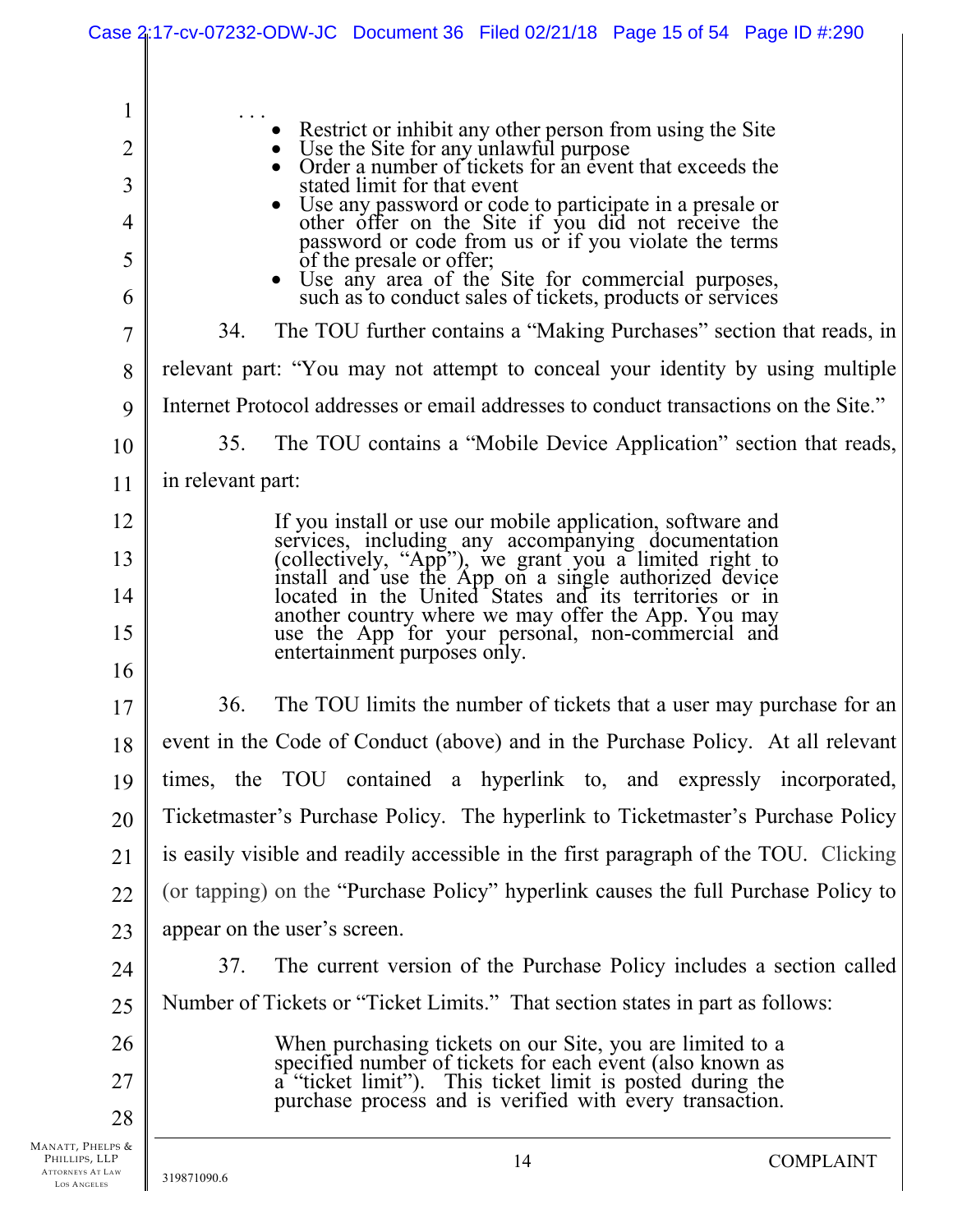This policy is in effect to discourage unfair ticket buying practices.

2 3

4

1

38. Previous versions of the Purchase Policy on both the website and mobile app contained a substantially similar provision.

5 6 7 8 9 39. In sum, at all relevant times, the TOU, including the Purchase Policy, prohibited users from, among other things, using bots to access and navigate the site and conduct transactions, abusing the Ticketmaster system with excessive requests for web pages, including reserve requests, and purchasing tickets in excess of the ticket limit.

10 11

# **D. Defendants Have Been Systematically Misusing And Abusing Ticketmaster's Website and Mobile App.**

12 13 14 15 16 17 40. Based on information that Ticketmaster recently discovered, compiled and analyzed, Ticketmaster is informed and believes, and on that basis alleges, that for at least the past two years, Prestige West and Renaissance, with the assistance of others, have been creating, contributing to, directing, inducing and supervising the creation of, and using bots to navigate through ticketmaster.com and the Ticketmaster mobile app to unlawfully purchase large quantities of tickets.

18 19 20 21 22 23 24 25 26 27 41. Based on this same investigation, Ticketmaster is informed and believes, and on that basis alleges, that a substantial number of ticket purchases involving defendants and the use of bots have been made in the name of the Additional Purchasers (as defined in Paragraph 5 above). For example, a substantial volume of ticket purchases that implicate the use of bots was made through accounts in the name of the Additional Purchasers that are linked to email addresses with the domain names @prestigeent.com and @1 Sound Shore (Renaissance's business address). The Additional Purchasers either (i) used bots to make purchases themselves, or (ii) knowingly allowed Prestige West, Renaissance, and others to use their identities, credit and debit cards, and Ticketmaster accounts

28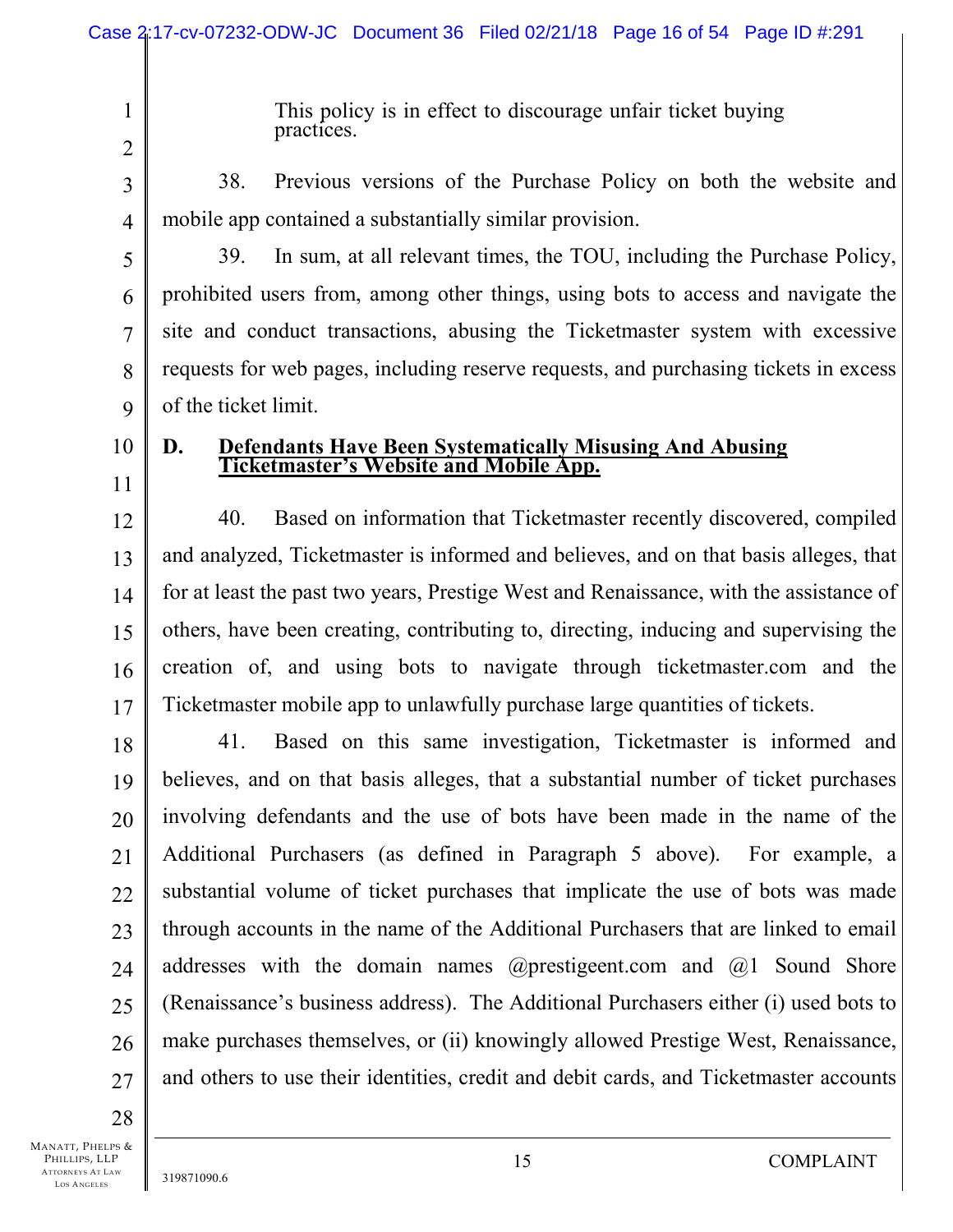1 2 to make such purchases, but under either circumstance the Additional Purchasers would be liable.

3 4 5 6 7 8 9 10 11 12 13 42. User accounts serve as a form of password protection against unauthorized access to Ticketmaster's information and tickets. When creating an account, a user must create a password that is necessary for future access to the account. Each time a user creates or later uses an account and password, the user agrees, *inter alia*, to comply with the TOU to gain access to some of Ticketmaster's event information and ticket buying capability. Prestige West, Renaissance, and the Additional Purchasers abuse this password protection system by creating and using dummy accounts and passwords, thereby compromising the equity of the ticketing system, violating the TOU, and exceeding the scope of the license granted by the TOU. Therefore, Prestige West, Renaissance, and the Additional Purchasers' access to the Ticketmaster website and mobile app is without authorization.

14 15 16 17 18 19 20 21 22 23 24 25 26 43. While the tactics used by Prestige West and Renaissance, with the assistance of the Additional Purchasers and others, have evolved over time, Ticketmaster is informed and believes, and on that basis alleges, that tactics recently employed by Prestige West and Renaissance have included the rental of high speed bandwidth and storage from colocation facilities in conjunction with various techniques intended to obfuscate the attacker's identity. Third-party colocation facilities provide space, power, cooling, and physical security for servers, storage, and networking equipment of various firms. Once a firm drops off content at a colocation facility, the content can be connected to a variety of telecommunications and network service providers. Colocation facilities are not themselves Internet service providers ("ISPs"), but rather provide users of the facilities with fast internet speeds by allowing them to bypass much of the traditional Internet infrastructure provided by an ISP.

27 28 44. Ticketmaster is informed and believes, and on that basis alleges, that Prestige West and Renaissance used at least five colocation facilities, with minimal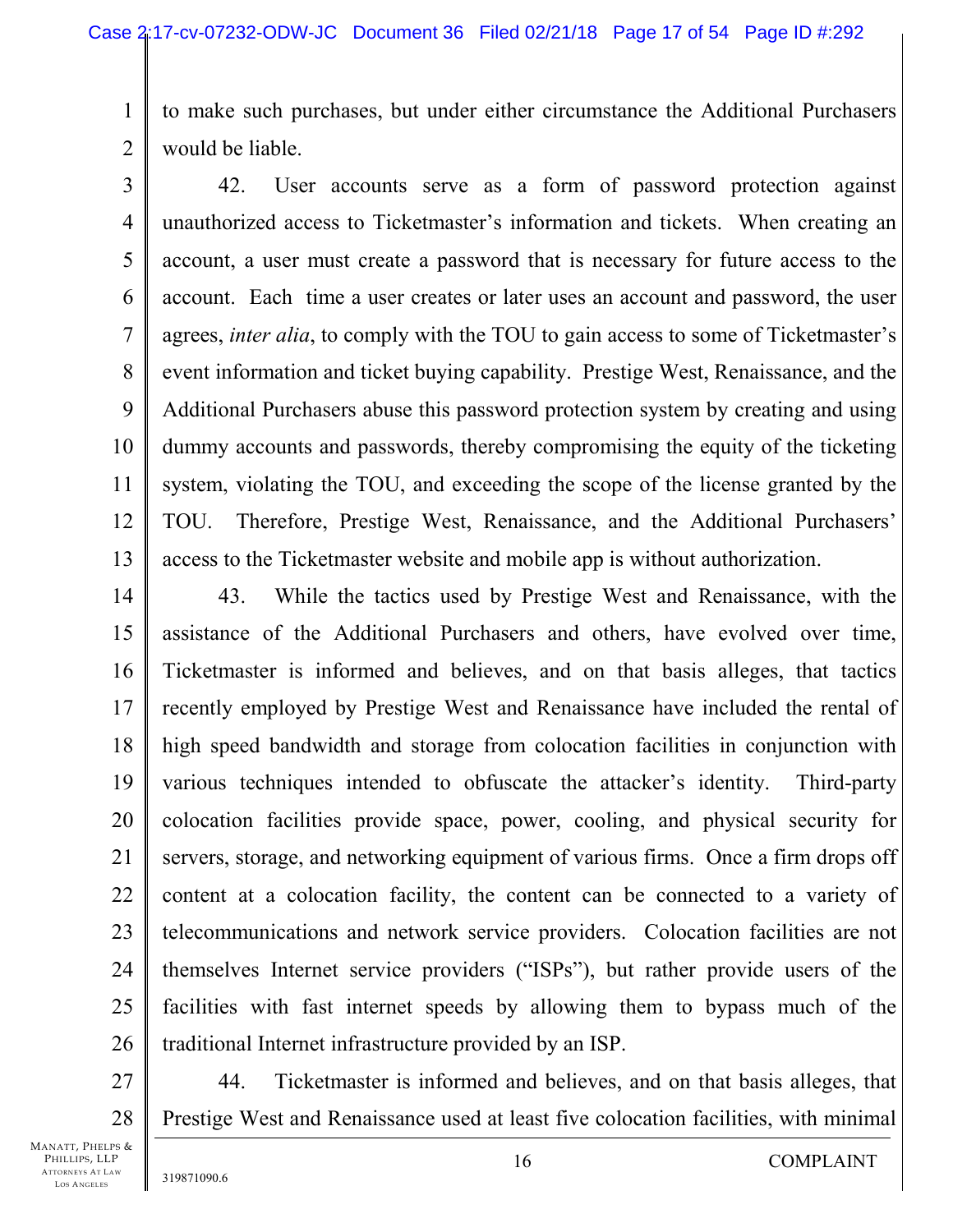1 2 3 4 5 6 7 8 costs, to store their bots and gain access to high speed bandwidth that is unavailable to the average ticket purchaser. For example, a majority of the tickets available on Ticketmaster's platforms for the *Mayweather v. Pacquiao* boxing match were bought and traced back to five colocation providers: Desert Cloud LLC, Nth Air, NSI Hosting, Mac MINI Colos, and Galaxy Internet. Using the names, addresses, and email addresses provided at the account creation phase, Ticketmaster traced the ticket purchases made though these five colocation providers to Prestige West, Renaissance, and the Additional Purchasers.

9 10 11 12 13 14 15 16 17 18 19 20 21 22 45. Ticketmaster is informed and believes, and on that basis alleges, that Prestige West and Renaissance also launch thousands of concurrent and recurring reserve requests for tickets for specific events. When a reserve request is made, the Ticketmaster system will temporarily set aside tickets matching the request, to give the user time to complete the purchase of the tickets. In the normal course, the Ticketmaster system will release such tickets from reserve if the purchase is not completed within a set time, thereby making the tickets available to other purchasers. However, defendants, by using bots to regenerate reserve requests at a speed that legitimate consumers honoring the TOU cannot match, simply grab the same—or similar—tickets again and thus continue to place large quantities of tickets on temporary reserve while deciding which tickets, and how many, to purchase. When deployed during the first sale for a popular event, this practice of making rapid, excessive, and repeated reserve requests creates a severe artificial shortage of tickets available to satisfy reserve requests by legitimate consumers.

23 24 25 26 27 28 46. Throughout that time, these defendants repeatedly and systematically requested and copied more than 1000 pages of the website and mobile app in applicable 24-hour periods, made more than 800 reserve requests in applicable 24 hour periods, and accessed, reloaded or refreshed transactional events or ticketing pages and made other requests to transactional servers more than once during applicable 3-second intervals. This conduct placed, and continues to place, a heavy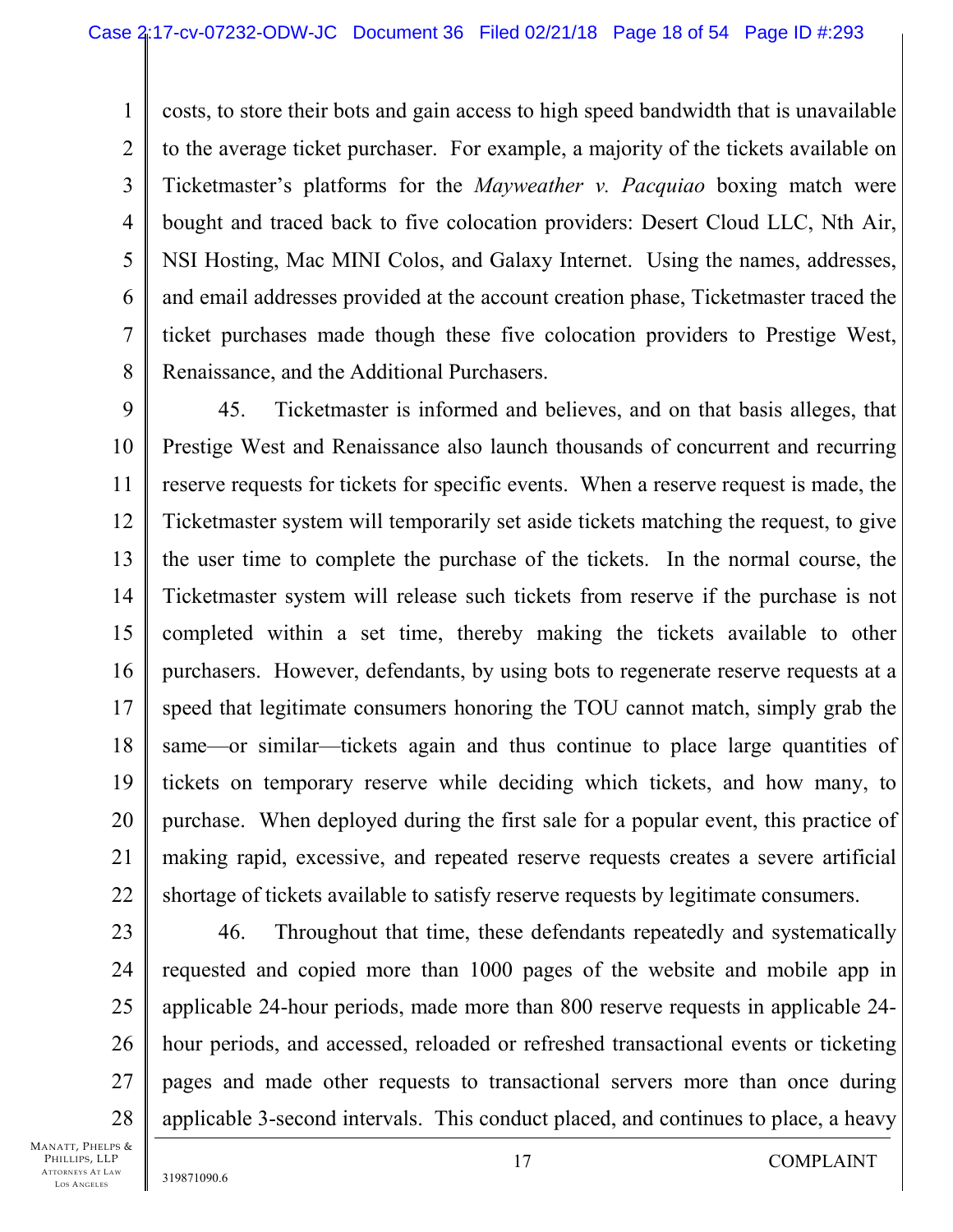1 2 load on Ticketmaster's infrastructure, and far exceeds the scope of the license granted by the TOU.

3 4 5 6 7 8 9 10 11 12 13 14 15 16 47. Ticketmaster is informed and believes, and on that basis alleges, that many of defendants' ticket purchases involved ticket quantities far in excess of stated ticket limits, and that most if not all of these wrongfully acquired tickets were purchased for the commercial purpose of reselling them for a profit through various means, including, for example, through StubHub.com and other ticket resale sites. Though Ticketmaster used OTL and other methods to block or slow these excessive ticket purchases, and to control access to portions of its computer system, the bots used by defendants became increasingly sophisticated and continued purchasing large volumes of tickets in excess of the stated limits. For example, Ticketmaster uses cookies to track each computer using its systems. The bots would trade cookies to make purchases coming from multiple computers appear to be coming from the same computer. This tactic allowed defendants to hide problematic accounts, but more importantly, the bots then more closely mirrored what Ticketmaster's algorithms considered normal human use.

17 18 19 20 21 22 23 24 25 26 48. Ticketmaster is informed and believes, and on that basis alleges, that Prestige West, Renaissance, and Additional Purchasers' bots utilized random number and letter generators to improperly gain preferential access to events (*e.g.*, pre-sales) that required special codes generally granted only to preferred Ticketmaster customers. These defendants also used these random number and letter generators to mirror and defeat Ticketmaster's own internal practice of assigning unique identification numbers to users. Such unlawful practices allowed these defendants to hide their identities; Ticketmaster's internal system could not differentiate between its own numbers and the fake numbers generated by defendants' bots. These practices violate the TOU.

27 28 49. In response to Prestige West, Renaissance and the Additional Purchaser's excessive ticket purchases, Ticketmaster designed and implemented a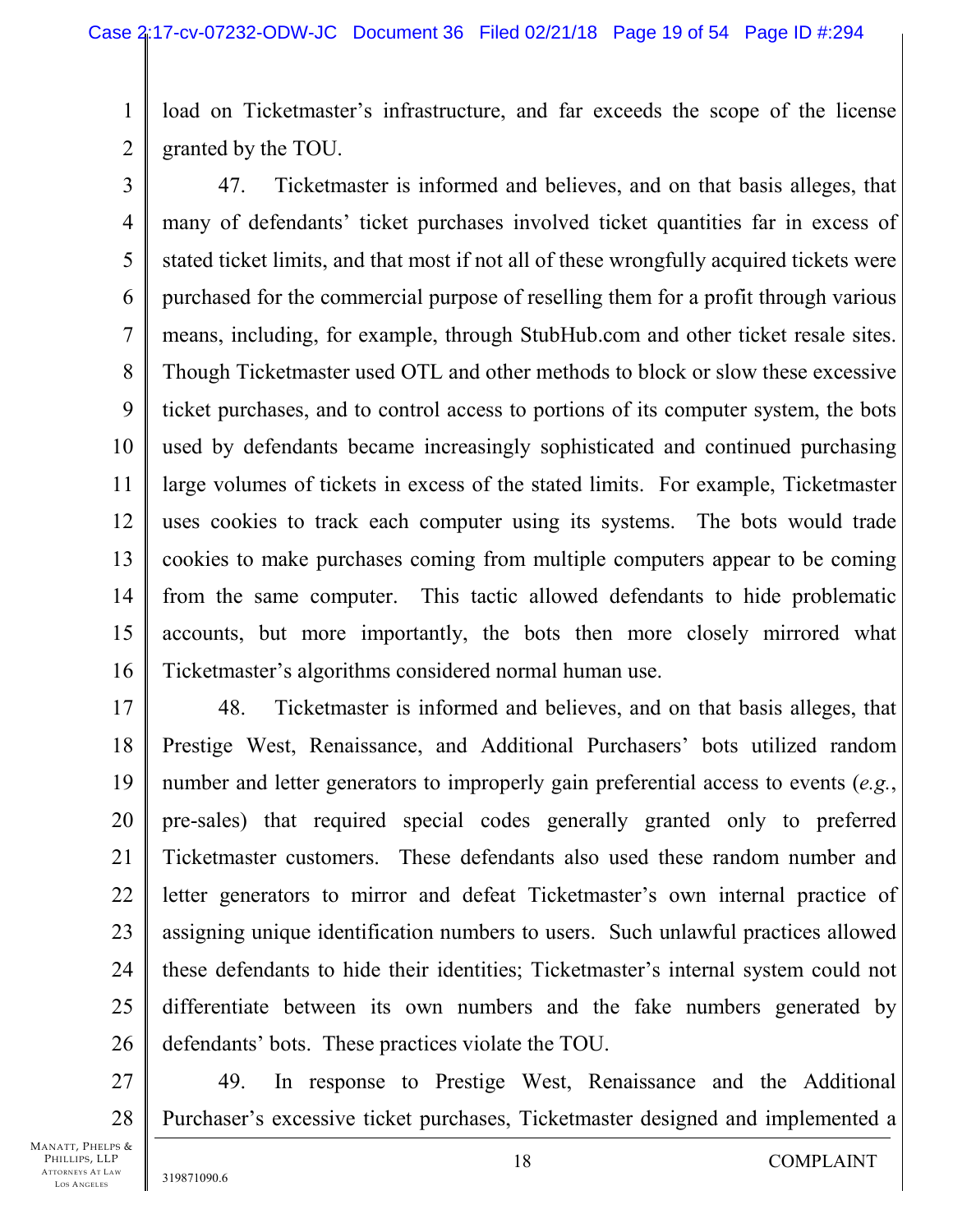3 4 6 "Verified Fan" program in an effort to block these defendants and limit access to tickets for popular events to real, human consumers. Consumers who register for access through Ticketmaster's Verified Fan program receive a unique password that allows access to a ticket sale—the theory being that Ticketmaster could block any attempt by persons or bots without the required password to purchase tickets for the event. But bots such as those utilized by defendants managed to purchase tickets to these events anyway, to the detriment of consumers with valid "Verified Fan" passwords.

9 10 11 12 13 50. Ticketmaster is informed and believes, and on that basis alleges, that Prestige West, Renaissance, and the Additional Purchasers re-sold tickets bought from Ticketmaster's website and mobile app. This conduct required these defendants to reproduce the tickets in a new medium, which is another violation of the TOU.

14 15 16 17 18 19 20 21 22 23 24 25 26 51. Throughout the course of their misconduct, Prestige West, Renaissance, and the Additional Purchasers had ample opportunity to review Ticketmaster's TOU, and each of them repeatedly assented to those terms, expressly and impliedly. Ticketmaster is informed and believes, and on that basis alleges, that these defendants not only expressly assented to the TOU when creating various online accounts, but the defendants regularly visited, or oversaw other persons in visiting, the website and mobile app. During each of these visits, defendants have been repeatedly reminded of the TOU and have been invited to review them. For example, from January to August 2016, accounts tied to Prestige West, Renaissance, and Additional Purchasers visited or "hit" the Ticketmaster mobile app around six million times. Thus, defendants have had millions of opportunities to view the TOU, to which they agreed to be bound with every ticket purchase.

27 28 52. Throughout this course of misconduct, Prestige West, Renaissance, and the Additional Purchasers attempted to evade Ticketmaster's efforts to prevent

1

2

5

7

8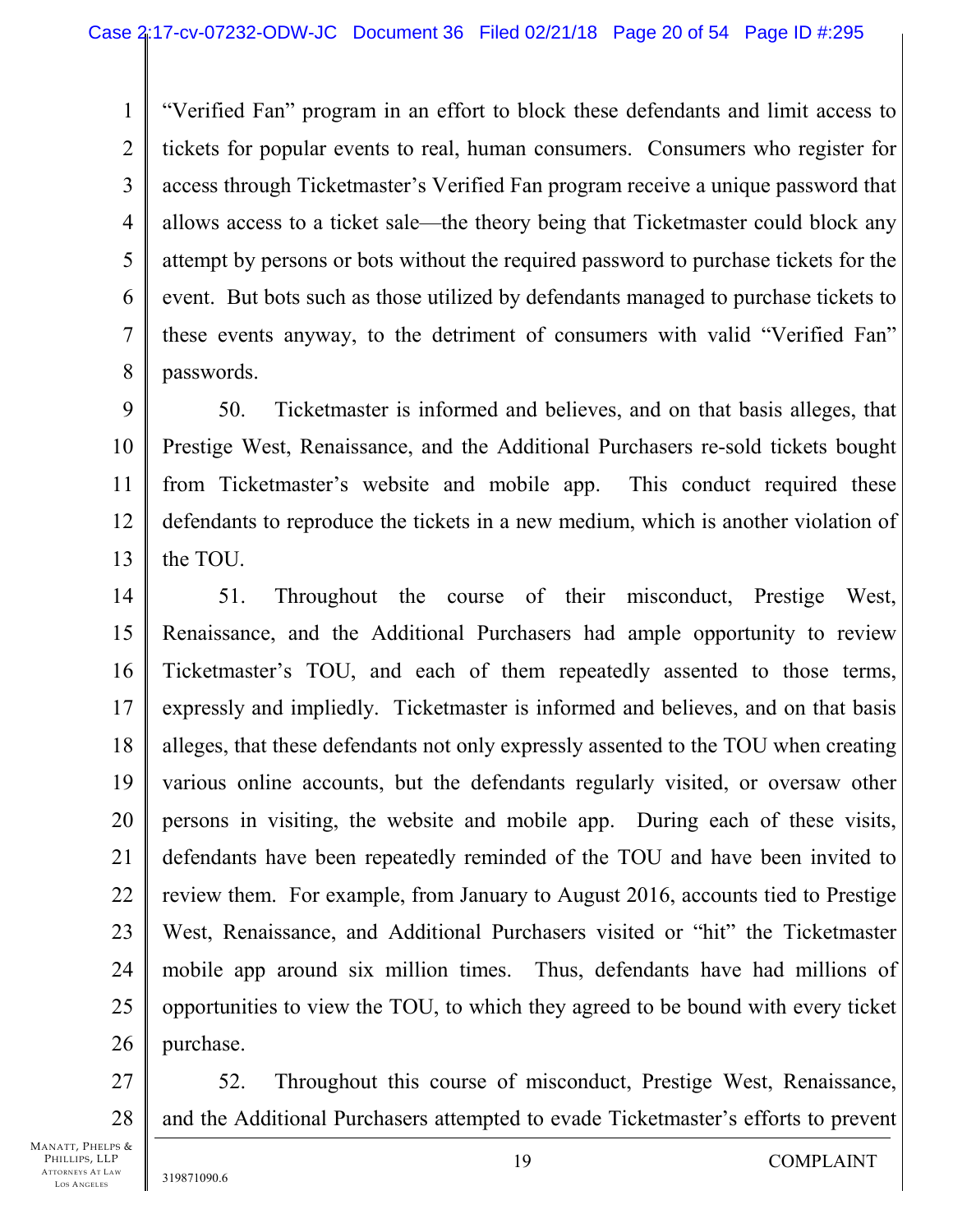1 2 3 4 5 6 7 8 9 10 11 12 13 14 15 16 the use of bots. Although many bots cannot decipher and retype the random characters or images generated by the CAPTCHA security program utilized on ticketmaster.com, and thus cannot proceed past that screen to complete a ticket transaction, some bots are designed to circumvent CAPTCHA while others are built to present the CAPTCHA to a remote human at a "CAPTCHA farm" to complete the challenge. Ticketmaster ultimately determined that these circumvention measures and CAPTCHA farms, used by defendants and others, could consistently "solve" the CAPTCHA more quickly than regular, human purchasers could, such that CAPTCHA actually had become a hindrance to true consumers while not effectively blocking bots on the website. Therefore, Ticketmaster recently implemented other technological measures, such as OTL and third party bot mitigation efforts, in an effort to ensure real consumers had a better opportunity to purchase tickets and to block defendants and others using bots. Ticketmaster is informed and believes, and on that basis alleges, that Prestige West, Renaissance, and the Additional Purchasers used (or substantially assisted in the use of) such devices or methods for at least the past two years.

17 18 19 20 21 22 23 24 25 26 27 28 53. The Ticketmaster system is designed to detect the presence of a bot and Ticketmaster repeatedly blocked defendants' bots and IP addresses during the relevant period. When the Ticketmaster system detected defendants' use of bots, the system blocked the attacker at different places in the technology stack and generated further messages and warnings to the user explaining that the use of such devices is prohibited. Once a bot is detected by the system, the attacker is not allowed to continue. Ticketmaster is informed and believes, and on that basis alleges, that its system generated such messages in response to bots used by Prestige West, Renaissance, and the Additional Purchasers. However, the defendants ignored these messages, and instead continued to unlawfully use bots to navigate through the Ticketmaster website and mobile app and wrongfully acquire tickets.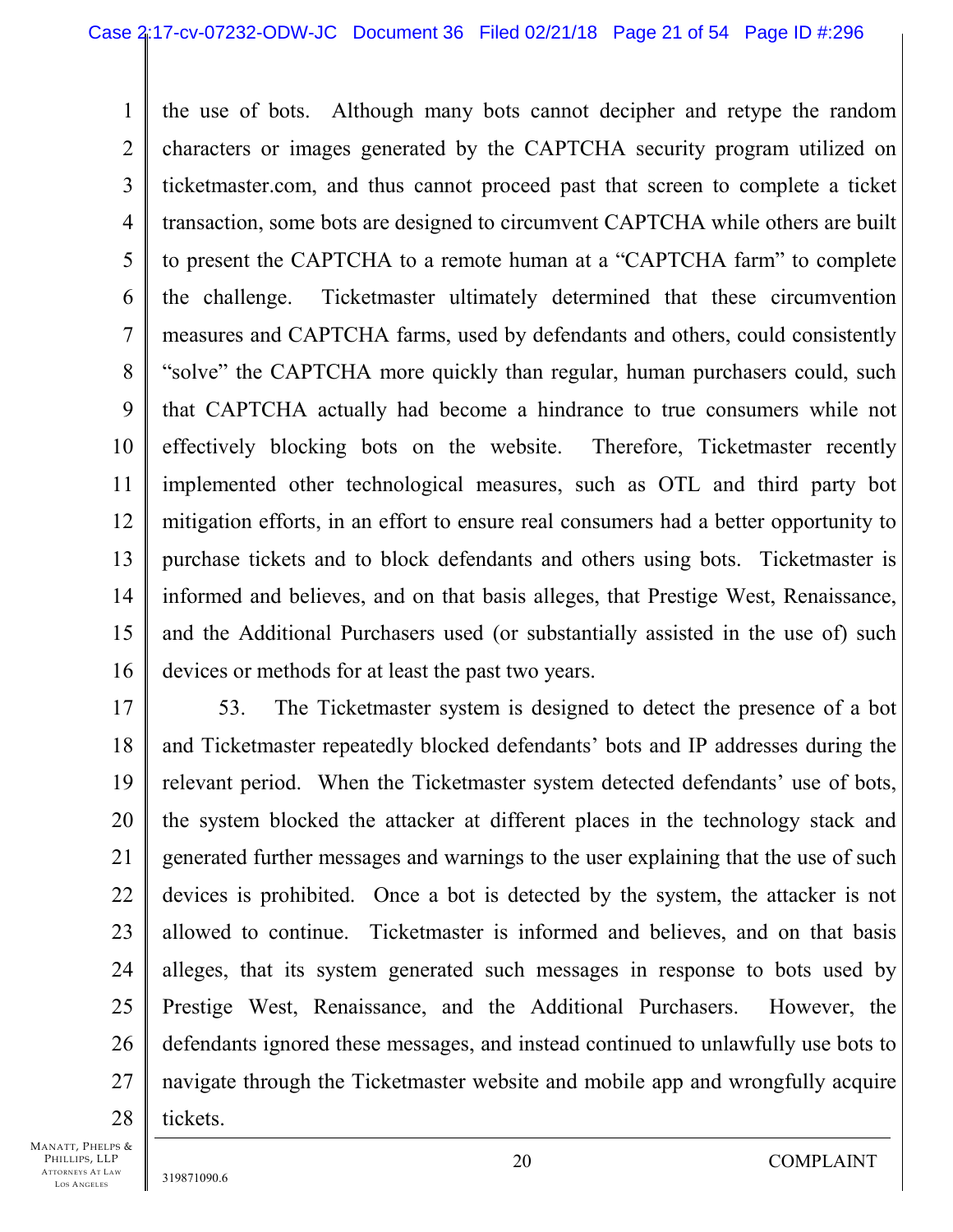1 2 3 4 5 6 7 8 9 10 11 54. The Ticketmaster system is also designed to disallow the progress of a bot when such a device is detected. Ticketmaster is informed and believes, and on that basis alleges, that Ticketmaster's system disabled bots used by Prestige West, Renaissance, and the Additional Purchasers. However, Ticketmaster is informed and believes, and on that basis alleges, that in each such instance, defendants simply deployed a new bot from a different application server, colocation facility, and/or IP address, or other mechanism, effectively continuing their unauthorized use of the Ticketmaster system and circumventing Ticketmaster's attempts to block defendants' bots. Ticketmaster recently hired third party consultants to implement additional bot mitigation measures that blocked bots at substantial expense to Ticketmaster (far in excess of \$5000).

12 13 14 15 16 17 18 19 20 21 22 23 24 25 55. Ticketmaster has expended enormous resources attempting to block defendants, only to face repeated further hacks by defendants and collateral, unintended issues with Ticketmaster's legitimate customers. For example, Ticketmaster blocked defendants after identifying their locations by blocking IP addresses associated with Defendants' bots. However, doing so would occasionally and unintentionally block IP addresses of legitimate purchasers as well, resulting in customer complaints and loss of goodwill when those customers were unable to buy tickets. Ticketmaster also blocked traffic from specific colocation servers tied to defendants after tracking non-human, irregular use of the website emanating from such facilities, but as previously mentioned, defendants simply traded tracking information or deployed a new bot from a different application server, colocation facility, and/or IP address, or other mechanism, and continued the abusive use of the Ticketmaster site despite Ticketmaster's constant efforts to block the bots from the system.

26 27 28 56. Ticketmaster is informed and believed and on that basis alleges, that Prestige West, Renaissance, and the Additional Purchasers migrated the bulk of their purchases to the mobile app. In order to accomplish that migration, these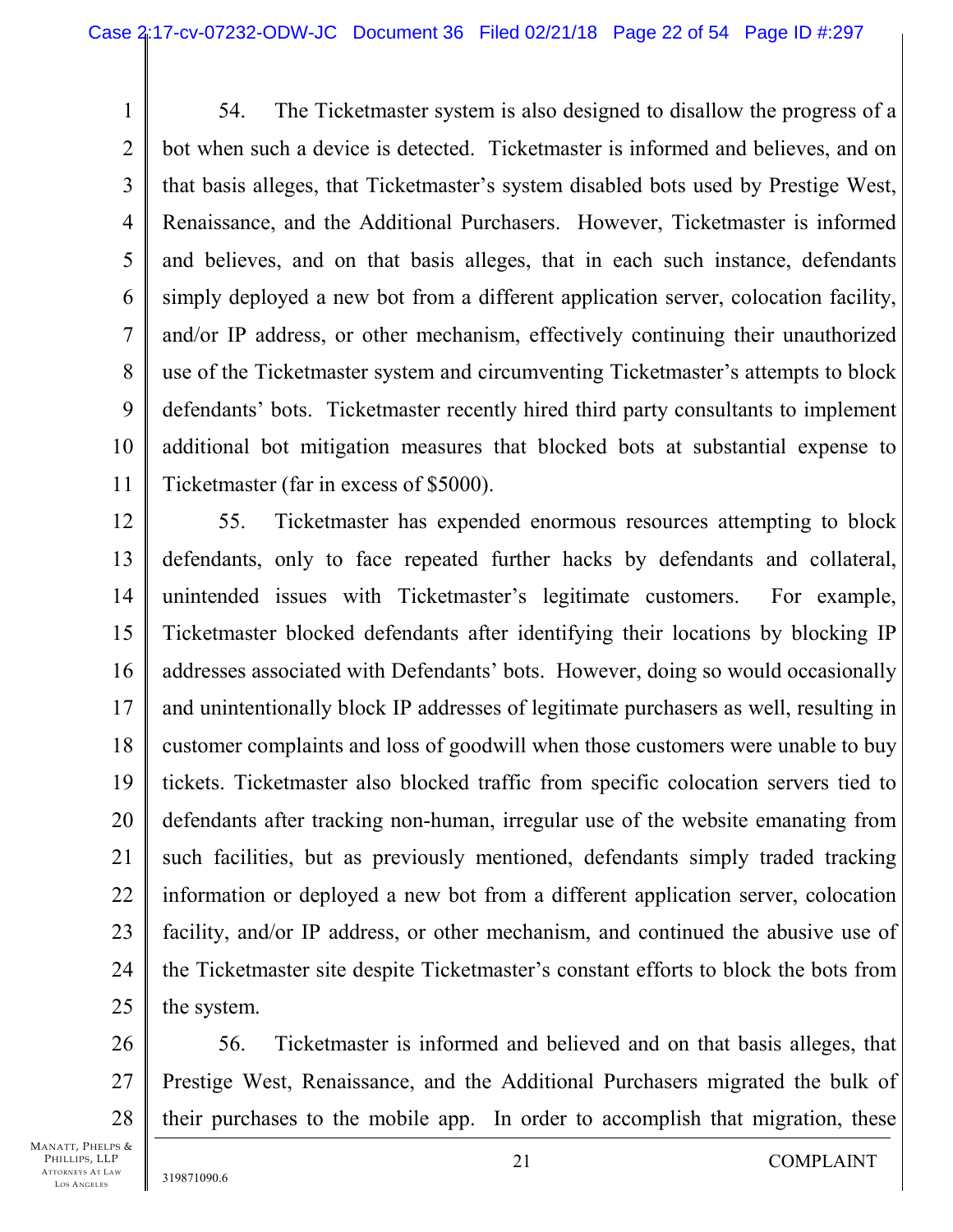1 2 3 defendants hacked the mobile app, stole certificates (*i.e.*, security tokens), and then used this information to run their bots through application programming interfaces intended only for the mobile app.

4 5 6 7 8 9 10 11 12 13 57. Ticketmaster diligently attempts to identify and stop the users of bots, but some bot-users go to great lengths to deceive Ticketmaster and circumvent its efforts. Ticketmaster is informed and believes, and on that basis alleges, that Prestige West, Renaissance, and the Additional Purchasers used many different names, credit cards, IP addresses, and email addresses to purchase tickets from Ticketmaster. In addition, Ticketmaster is informed and believes, and on that basis alleges, that these same defendants systematically removed data from the computers they use to access ticketmaster.com, such as by cleaning out or exchanging the "cookies" on the computers. This conduct hinders Ticketmaster's ability to identify repeat visitors to the site.

14 15 16 17 18 19 20 21 22 23 24 25 26 27 28 58. Thus, it was not until recently that Ticketmaster was able to fully understand the breadth of the harm caused by Defendants' conduct. Ticketmaster noticed unusual bot activity almost two years ago during the *Mayweather-Pacquiao* ticket sale, which Ticketmaster was able to trace to Renaissance. Since that time, Ticketmaster has expended significant resources to investigate and identify other purchases by Prestige West, Renaissance, and Additional Defendants that involved the use of bots, and has now assembled the information necessary to link Prestige West, Renaissance, and the Additional Purchasers to hundreds of thousands of ticket purchases involving the use of bots. Ticketmaster's records show that, from January 2015 through September 2016, Prestige West, and Renaissance, with assistance from some, if not all, of the Additional Purchasers, made at least 313,528 orders using 9,047 different accounts. Each of these orders harmed Ticketmaster and inhibited human consumers from using and enjoying the benefits of Ticketmaster's ticket purchasing platform. Defendants' actions took unauthorized information from the Ticketmaster website and mobile app, including but not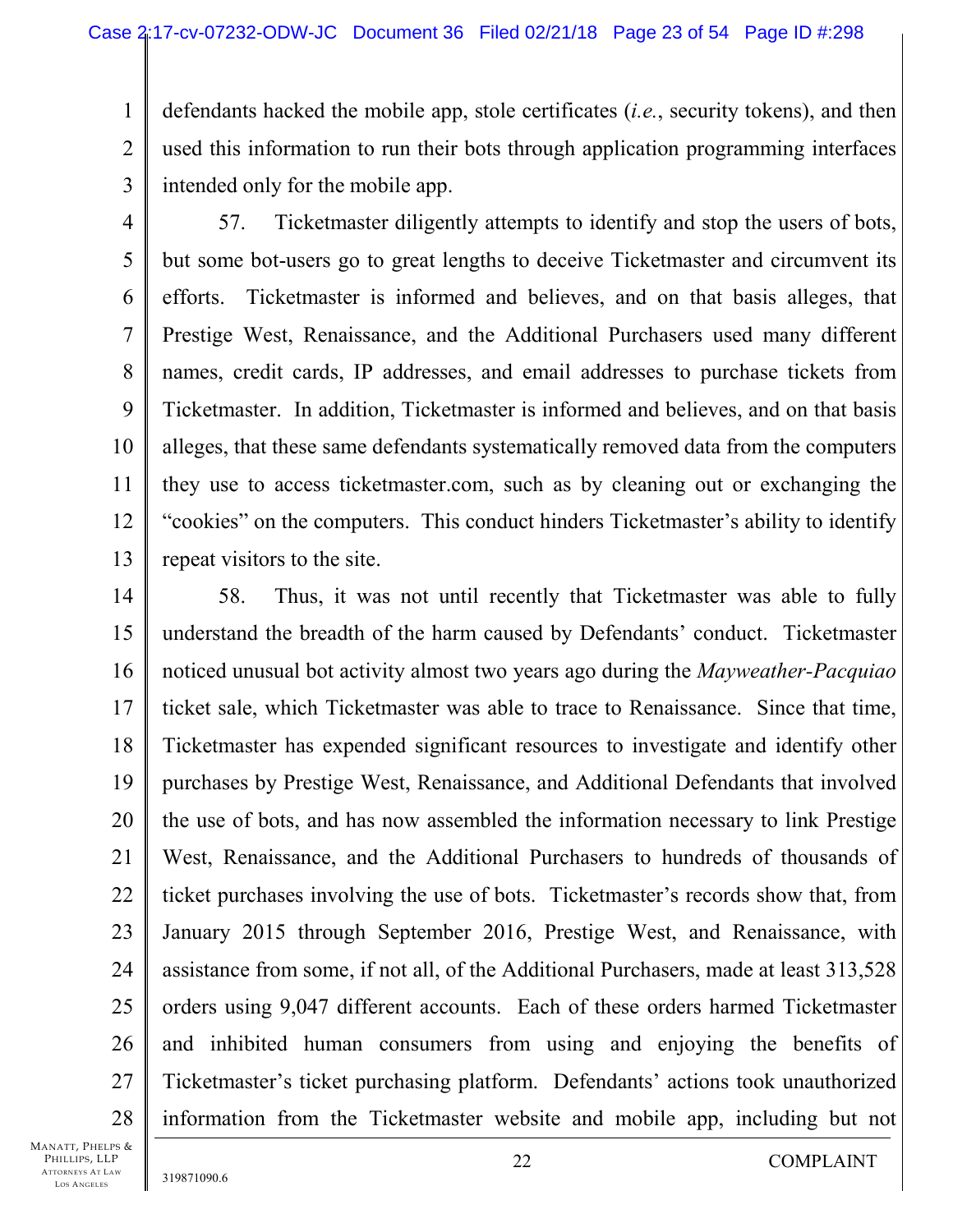1 2 limited to Ticketmaster's algorithms, internal tracking information, certificates, code, and ultimately, tickets.

3

## **E. Defendants Ignored Ticketmaster's Cease and Desist Letter.**

4 5 6 7 8 9 10 11 12 13 14 15 59. After tracing the bot-related ticket purchases for the *Mayweather-Pacquiao* boxing match to Renaissance, Ticketmaster sent a cease and desist letter in May 2015 addressed to defendant Nicholas Lombardi describing some of the evidence Ticketmaster had uncovered that linked him, his colleagues, and their companies (which the letter referred to as Prestige Entertainment) to the improper ticket purchases, and outlined violations of Ticketmaster's TOU. The letter also noted a violation of Ticketmaster's Purchase Policy, which limits the number of tickets a user may purchase for a particular event. The letter closed by demanding that Mr. Lombardi, "Prestige Entertainment," "and any other companies or individuals under [their] direction or control cease and desist from any further violations of Ticketmaster's rights." (A copy of the May 2015 cease and desist letter is attached hereto as Exhibit "E.")

16 17 18 19 20 21 22 23 24 25 26 27 60. Mr. Lombardi acknowledged receipt of the cease and desist letter, but defendants' injurious conduct described in paragraphs 40-58 nevertheless continued. For example, Ticketmaster is informed and believes, and on that basis alleges, that Prestige West, Renaissance, and Additional Purchasers used bots and colocation servers to purchase approximately 30,000 tickets to the New York stage play, *Hamilton*, after receipt of Ticketmaster's cease and desist letter. Defendants often bought between thirty and forty percent of Ticketmaster's available inventory of tickets for particular shows of *Hamilton*. Prestige West, Renaissance, and Additional Purchasers' unauthorized access of Ticketmaster's website and mobile app forced Ticketmaster to expend additional resources, including increasing its security measures to identify, prevent, and block these defendants from continuing to purchase large volumes of tickets using bots.

28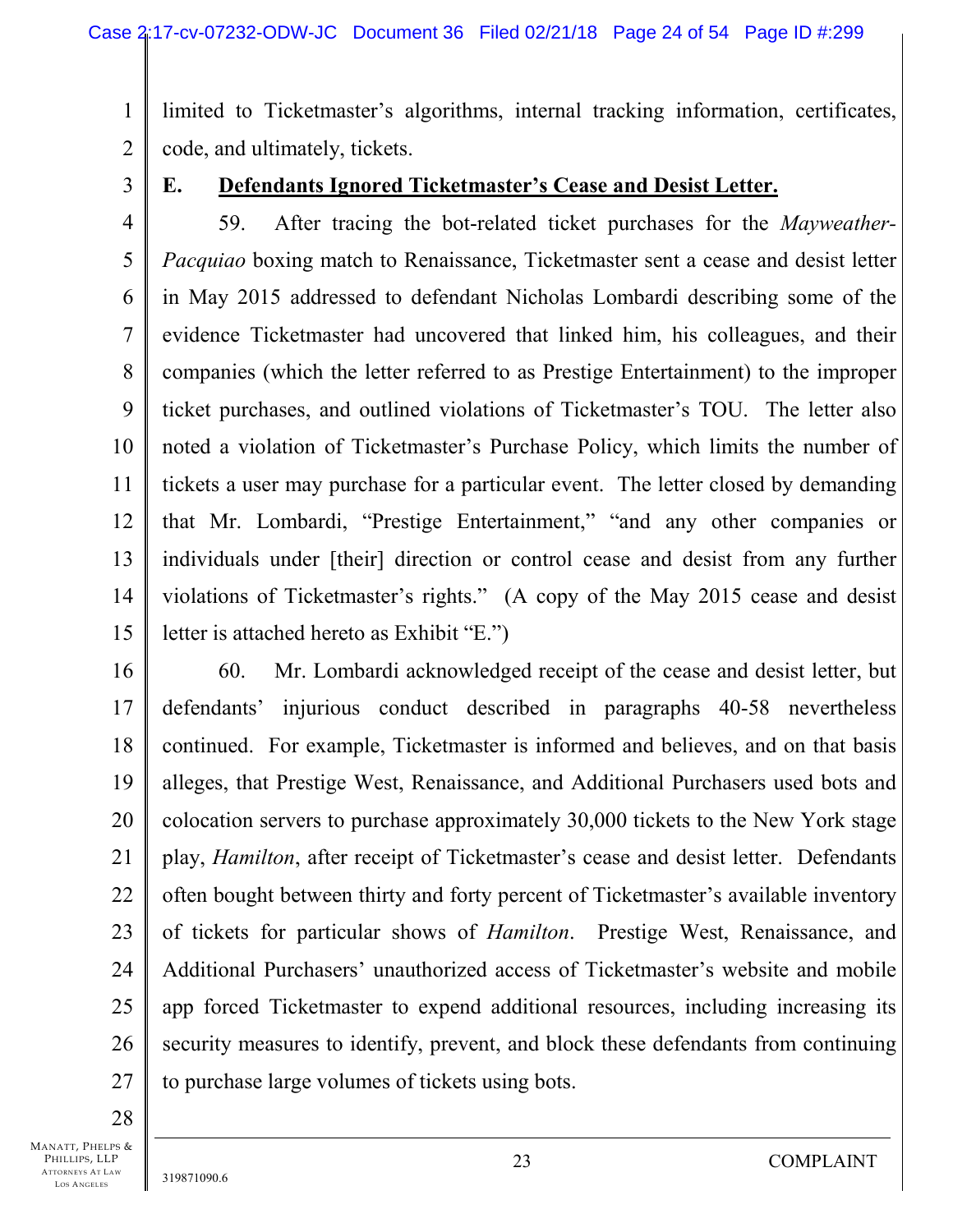2

15

16

17

18

19

20

1

# F. Defendants Have Violated State Laws and an Agreement with the New York Attorney General.

3 4 5 6 7 8 9 61. The use of bots and other software to circumvent security measures on a ticket retail platform violates California and New York law. *See, e.g.*, Cal. Bus. & Prof. Code § 22505.5; Cal. Penal Code § 502; N.Y. Arts and Cult. Aff. Law § 25.24. Ticketmaster's TOU requires users to comply with all applicable laws. Accordingly, Defendants' use of bots to purchase tickets on Ticketmaster's website and mobile app breached the TOU because Defendants acted contrary to applicable state law.

10 11 12 13 14 62. In May 2017, Renaissance agreed to pay \$3.35 million as part of a settlement with the New York Attorney General based on its illegal use of bots to buy large quantities of tickets to New York events for re-sale to the public. The New York Attorney General's office posted the following press release regarding Renaissance's bot use:

> Attorney General Schneiderman's investigation found that Prestige Entertainment ran one of the largest ticket purchasing and reselling operations in the United States. Prestige Entertainment used at least two different bots and thousands of credit cards and Ticketmaster accounts to purchase tickets to New York shows. Prestige Entertainment also bought IP addresses from online IP proxy services to evade detection of its bots by retail ticket marketplaces such as Ticketmaster.com. Prestige Entertainment used all of its illegal advantages to great effect, purchasing huge quantities of tickets to popular shows.

21 22 23 24 25 63. In addition to the substantial payment, Renaissance agreed to "abstain from using bots" to purchase tickets for New York events. Yet Ticketmaster is informed and believes, and on that basis alleges, that Renaissance continues to use bots to buy tickets to New York events after the announcement of that settlement, thereby violating its settlement agreement with the state of New York.

///

///

27

28

26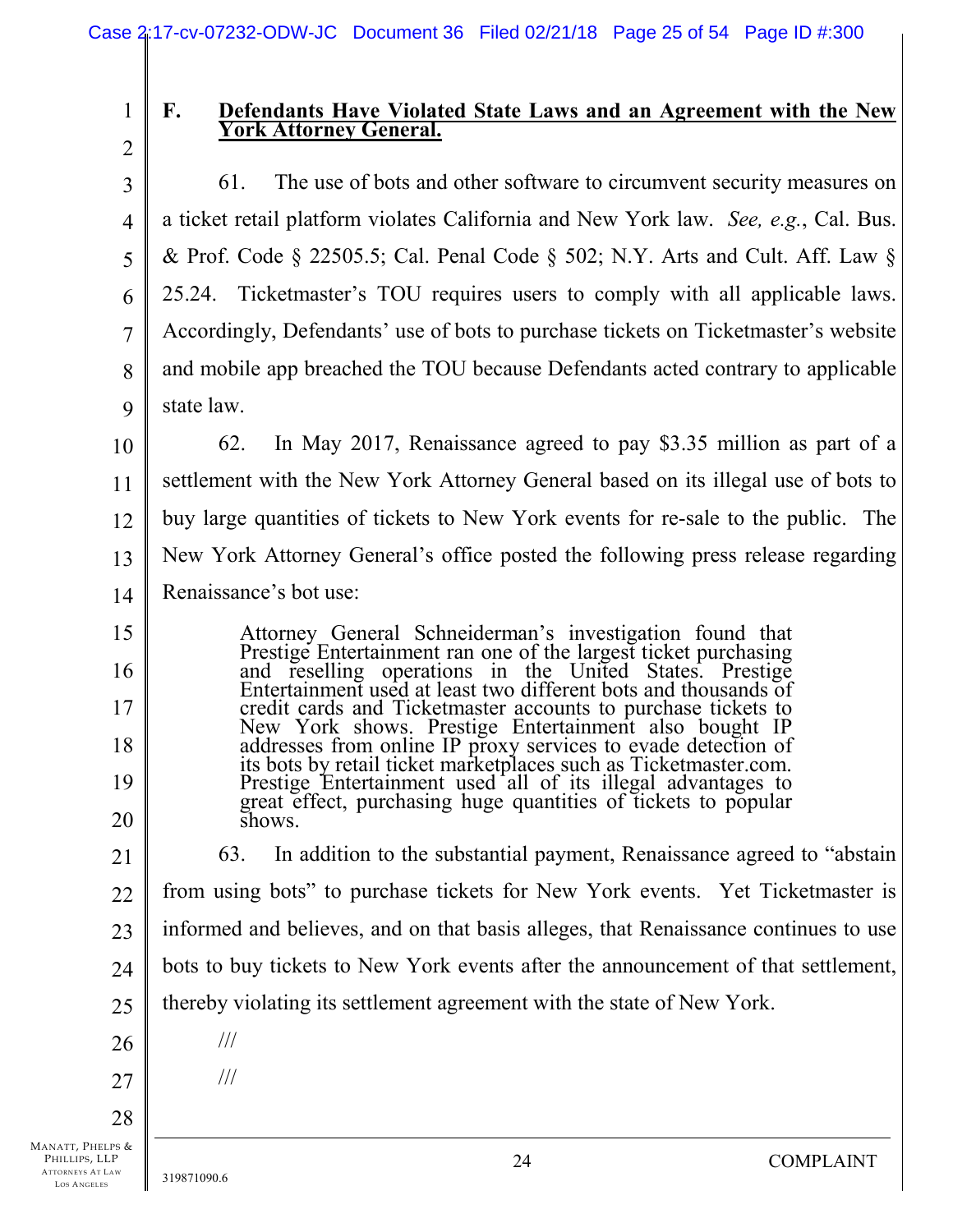## 1 2

# G. Does 7-10 Have Engaged in Misconduct and Facilitated the Misconduct of the Other Defendants.

3 4 5 6 7 8 9 10 11 12 13 64. Does 7-8 facilitated the misconduct of Prestige West, Renaissance, and the Additional Purchasers. Ticketmaster is informed and believes, and on that basis alleges, that for at least the past two years, defendants Does 7-8 have, at the direction, with the encouragement, and under the supervision of, and induced by, Prestige West, Renaissance, and the Additional Purchasers, developed, marketed and sold software applications that enable users like these defendants to employ bots to unlawfully and improperly access Ticketmaster's website and mobile app in order to quickly purchase large quantities of tickets in violation of the TOU. These bots are designed to, and do, circumvent CAPTCHA and other security measures on Ticketmaster's website and mobile app that are designed to block bots from the Ticketmaster system.

14 15 16 17 18 19 20 21 22 23 65. Ticketmaster is informed and believes, and on that basis alleges, that Prestige West, Renaissance and the Additional Purchasers knew that in order to create the bots, Does 7-8 would have to download, reproduce, record and store on their computer systems for extended periods of time (*e.g.*, by storing cookies on their machines), large portions of Ticketmaster's copyrighted website and mobile app, including copyrighted ticket purchase pages from Ticketmaster's website and mobile app and the code from which those website and mobile app pages were created. Such downloading, "reproducing," and "storing" on Does 7-8's computers constitutes direct copyright infringement under *Perfect 10, Inc. v. Google, Inc.*, 805 F.3d 1137, 1169 (9th Cir. 2007).

24 25 26 27 28 66. Ticketmaster is informed and believes, and on that basis alleges, that Does 7-8 did in fact download, record, and copy those pages onto their computer systems, so they could study the pages and code, design technological means to permit their bots to operate in the manner described herein, and circumvent CAPTCHA and other technical security measures that were intended to prevent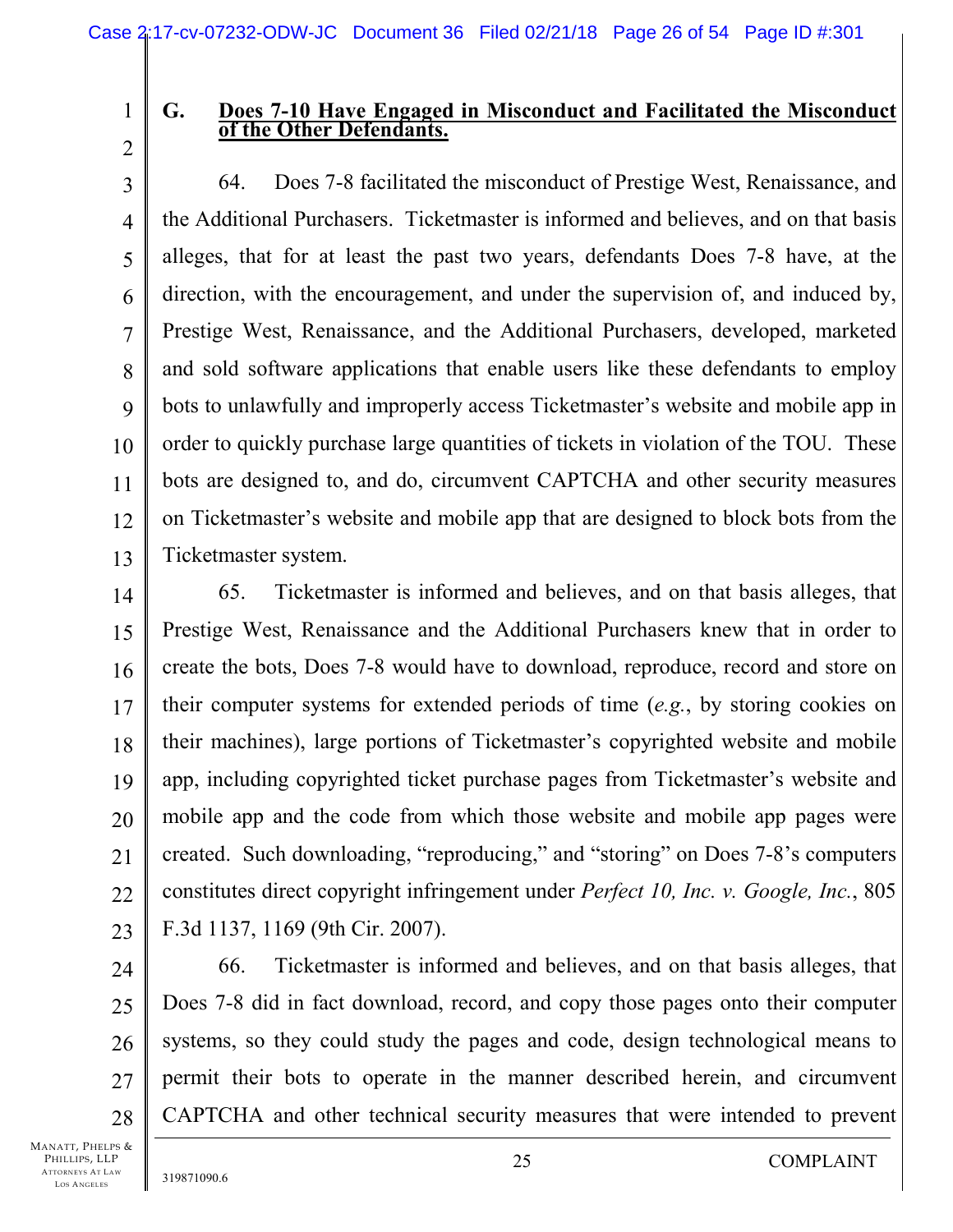unauthorized intrusions into Ticketmaster's website and prevent or block bots from improperly accessing Ticketmaster's website and mobile app.

3

4

5

6

7

8

9

1

2

67. Furthermore, Ticketmaster is informed and believes, and on that basis alleges, that Prestige West, Renaissance, and the Additional Purchasers directed Does 7-8 to download, reproduce, record, and store on their computer systems large portions of Ticketmaster's copyrighted website and mobile app, including copyrighted ticket purchase pages from Ticketmaster's website and mobile app and the code from which those website and mobile app pages are created, to create the bots described herein.

10 11 12 13 14 15 16 17 18 68. In addition, Ticketmaster is informed and believes, and on that basis alleges, that as Ticketmaster updates and adapts its technical security measures to block whatever bots it manages to identify, Does 7-8, with the knowledge and under the supervision of Prestige West, Renaissance and the Additional Purchasers, repeatedly download, reproduce, record, and store on their computer systems for extended periods copyrighted ticket purchase pages from Ticketmaster's website and mobile app and the code from which those website and mobile app pages are created in order to improve the bot's ability to circumvent Ticketmaster's latest security measures.

19 20 21 22 23 24 69. Ticketmaster thus is informed and believes, and on that basis alleges, that Does 7-8, with Prestige West, Renaissance, and the Additional Purchaser's knowledge, repeatedly visited ticketmaster.com and Ticketmaster's mobile app and downloaded, reproduced, recorded, and stored on their computers for extended periods copies of Ticketmaster's copyrighted ticket purchase pages to develop these computer programs.

25 26 27 28 70. As such, Ticketmaster is informed and believes, and on that basis alleges, that Does 7-8 repeatedly visited the Ticketmaster homepage, Ticketmaster mobile app, and ticket purchase pages, among others, which repeatedly reminded Does 7-8 of the governing TOU. Ticketmaster is also informed and believes, and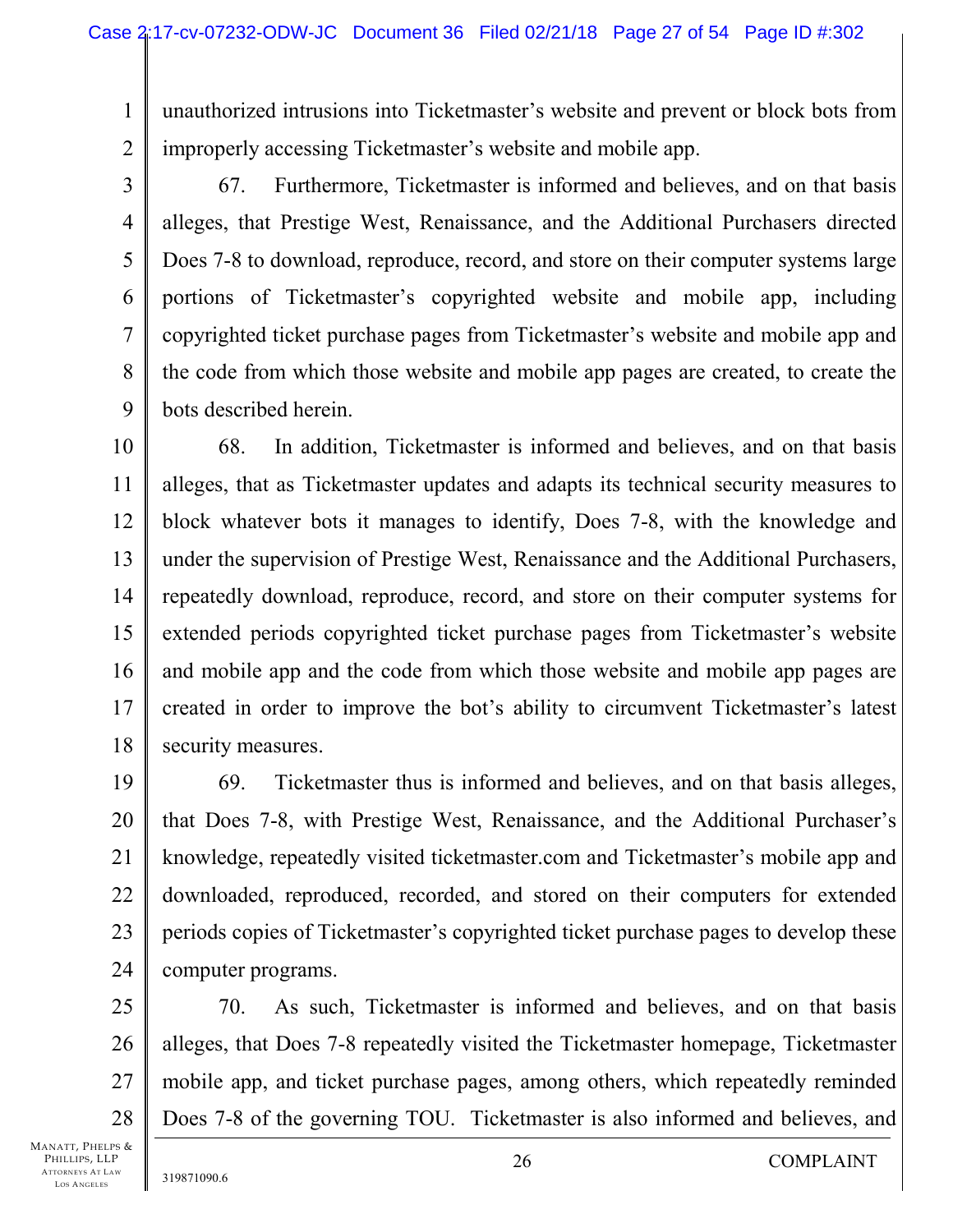1 2 3 4 5 6 7 8 9 on that basis alleges, that Does 7-8 purchased tickets on ticketmaster.com and the mobile app when testing their computer programs, and thus clicked on the "Accept and Continue" or "Submit Order" button on the ticket purchase page with each purchase. Ticketmaster is also informed and believes, and on that basis alleges, that Does 7-8 also purchased tickets on Ticketmaster's mobile app and therefore, consented to the TOU when creating an account and searching for tickets. Each and every viewing of the ticketmaster.com homepage and purchase page, as well as views on the mobile app's ticket search page, caused a copy of the pages containing a TOU disclaimer to be copied on defendants' computers, phones or tablets.

10 11 12 13 14 15 16 17 18 19 20 21 22 23 71. Does 9-10 further facilitated the misconduct of Prestige West, Renaissance, and the Additional Purchasers by purchasing tickets from the defendants. Does 9-10 knew or recklessly disregarded that Prestige West, Renaissance, and the Additional Purchasers acquired tickets in violation of the TOU and Ticketmaster's rights. In that regard, Ticketmaster is informed and believes, and on that basis alleges, that defendants Does 9-10 visited Ticketmaster's website and mobile app themselves and purchased tickets on the site; thus, Does 9- 10 had ample opportunity to review Ticketmaster's TOU and assented to its terms, expressly as well as impliedly. Does 9-10 knew or recklessly disregarded that Prestige West, Renaissance, and the Additional Purchasers violate the same TOU to obtain the tickets that sell to Does 9-10. When Does 9-10 resell the same tickets to consumers for a profit, they further violate the TOU. Does 9-10 induce and actively encourage Prestige West, Renaissance, and the Additional Purchasers to obtain tickets in violation of Ticketmaster's rights.

24 25 26 72. To the extent that Does 9-10 reproduced the tickets acquired from Prestige West, Renaissance, and the Additional Purchasers for their own commercial purposes, Does 9-10 violated the TOU on that basis as well.

27 28

MANATT, PHELPS & PHILLIPS, LLP ATTORNEYS AT LAW LOS A NGELES

///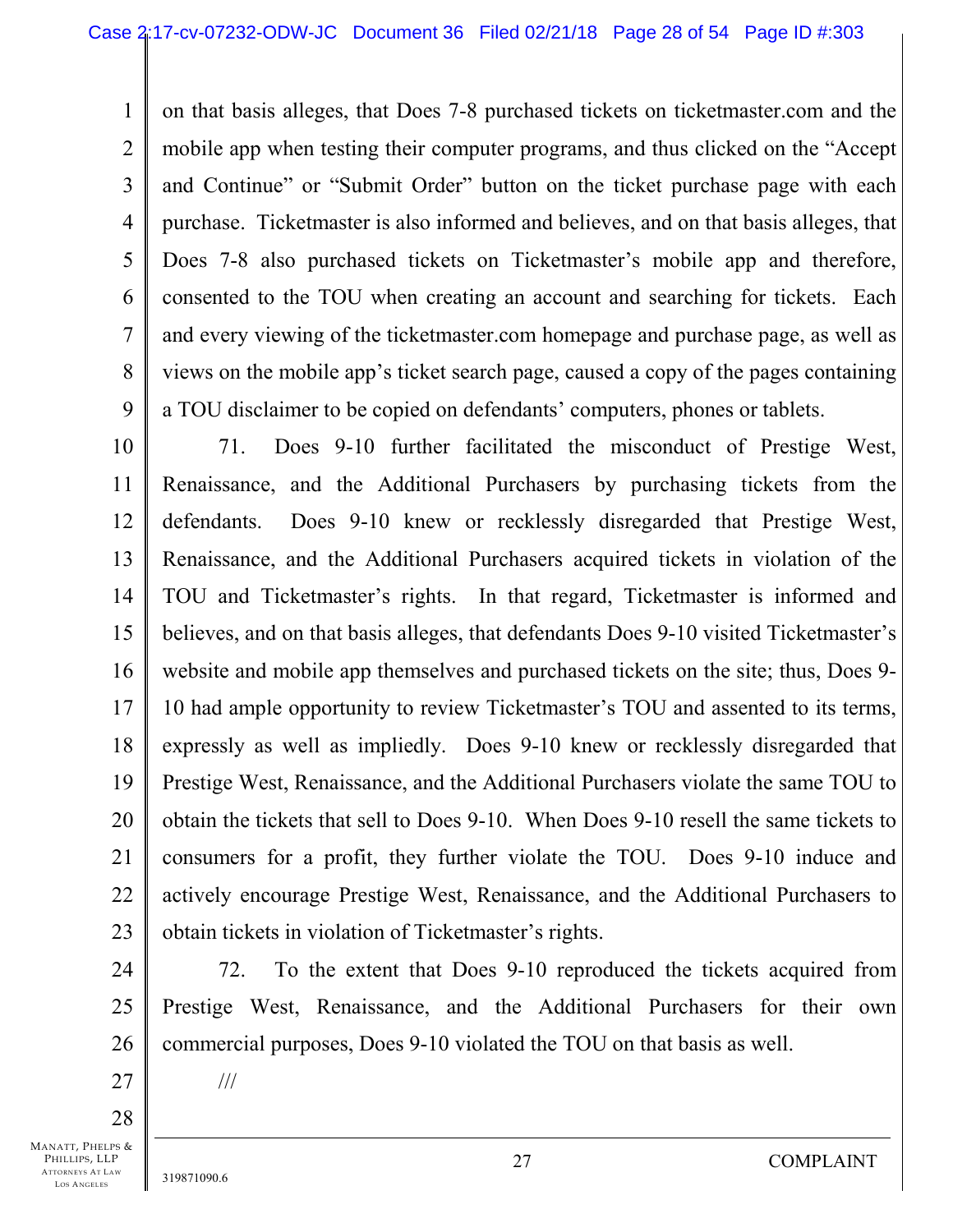1 2

### **H. Defendants' Misuse And Abuse Has Harmed Ticketmaster's Website, Mobile App And Operations.**

3 4 5 6 7 8 9 10 11 12 13 14 15 73. Ticketmaster has been harmed, and continues to be harmed, by the use of bots by Prestige West, Renaissance, the Additional Purchasers, Does 7-8, and others. To meet the demands of consumers and its own clients, Ticketmaster must provide an equitable ticket distribution system that affords all consumers a fair opportunity to acquire the best available tickets for events. The use of bots undermines this effort, because bots can navigate through Ticketmaster's website and mobile app and reserve and purchase tickets at a speed that legitimate consumers cannot match. For example, Ticketmaster is informed and believes, and on that basis alleges that, in the first minute of a particular *Hamilton* sale, Defendants completed 11 orders; by the end of the second minute, Defendants completed 49 more orders. The inventory of tickets available to consumers who do not use bots is substantially diminished, which has led some consumers to question Ticketmaster's ability to ensure a level playing field for the purchase of tickets.

16 17 18 19 20 21 22 23 24 25 26 27 28 74. Bots inundate the Ticketmaster system with thousands of ticket requests. By causing an excessive number of tickets to be placed temporarily on reserve, defendants not only diminish the inventory of tickets available for legitimate consumers, but impede Ticketmaster's or its clients ability to properly monitor ticket sales. Ticket sales figures influence a variety of decisions, including whether to open more seats for sale to the public, or to move the unsold tickets to other distribution channels. The artificially high volume of tickets revolving in and out of reserve status due to bot activity makes it difficult for Ticketmaster's clients to gauge how well tickets for an event are actually selling. Moreover, clients are unable to determine the best time to offer tickets for sale. Ticketmaster is informed and believes, and on that basis alleges, that Prestige West, Renaissance, and the Additional Purchasers repeatedly and improperly extend the duration of reserve requests, which exacerbates the problems described above.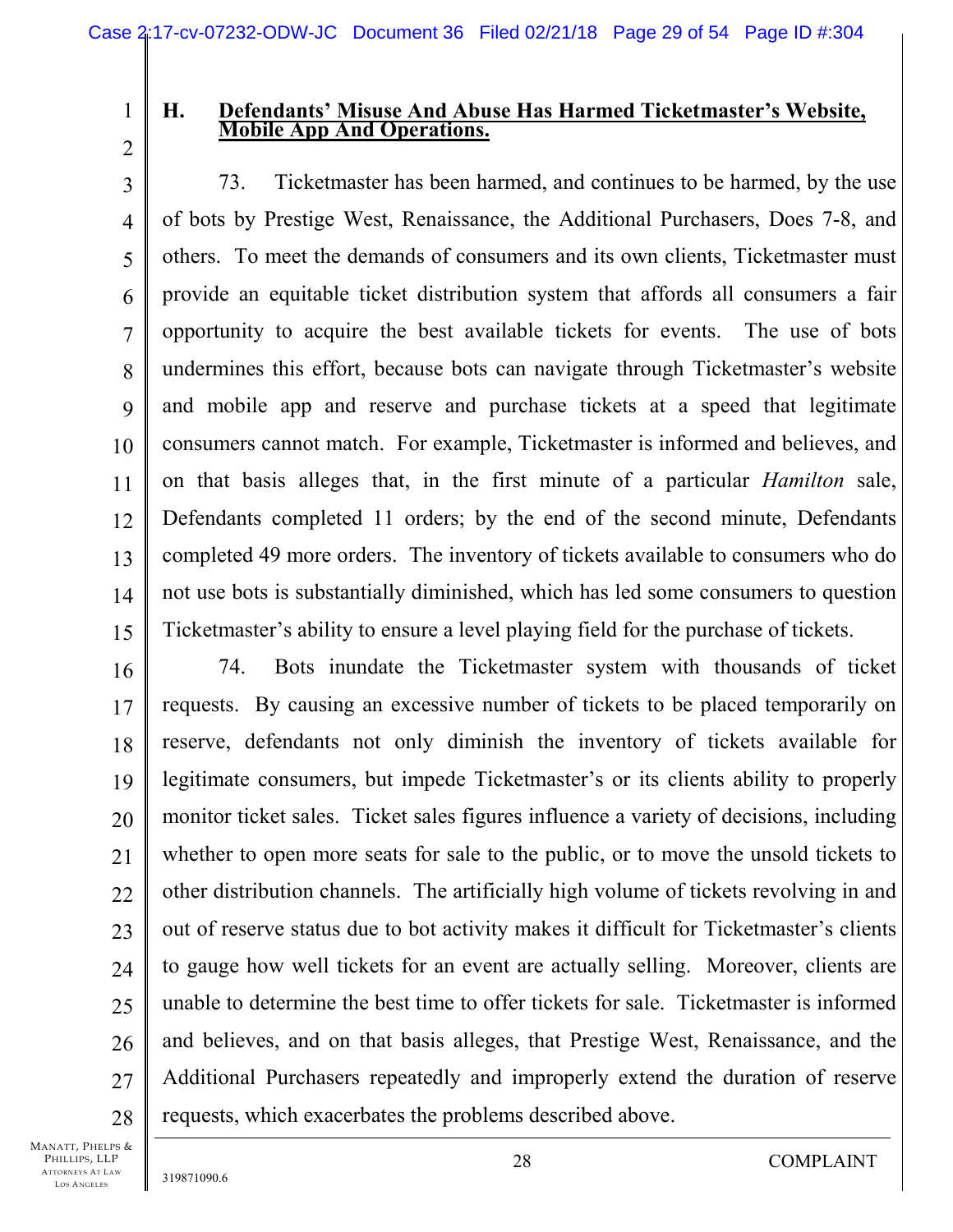1 2 3 4 5 6 7 8 9 10 11 12 75. Users of bots also deprive Ticketmaster of revenue and revenue opportunities. For example, Ticketmaster's website is part of a carefully crafted business model that integrates other services and features into the ticket purchasing process. Ticketmaster designed its website and mobile app so that users will follow certain steps. In other words, users will view predetermined pages in the process of requesting and purchasing tickets. Based on this expected flow of traffic, Ticketmaster places advertisements on its website for various services, such as event parking and insurance, in an effort to increase revenue. Bots do not use traditional browsers and bypass the HTML code for these features; as a result, bot users may never view these offers. Furthermore, bots purchase enormous quantities of tickets, which reduces the number of legitimate consumers who will reach these up-sell pages.

13 14 15 16 17 18 19 76. Bots can alter the behavior of security features of the website and mobile app themselves. Normally, users receive automatic and temporary permission—in effect, a token—to make requests on the system. That token is automatically revoked by the Ticketmaster system if the pace of requests exceeds a certain speed or limit. However, by systematically deleting cookies on the user's system, bots enable the user to constantly assume a new identity and acquire new tokens even though that same user is far exceeding the stated request limit.

20 21 22 77. All of these problems involve, in one way or another, unauthorized reproduction and alteration of the Ticketmaster system, as well as deletion, destruction and alteration of data on the system.

23 24 25 26 27 28 78. Equally important, the use of bots diverts resources from the service of legitimate consumers. Ticketmaster must incorporate extraordinary actions to enhance the website and mobile app infrastructure to enable it to support all consumer activity, including the artificial and inflated activity generated by bots. The use of these bots also significantly increases the costs of, among other things, data storage, computer processing, troubleshooting and system maintenance.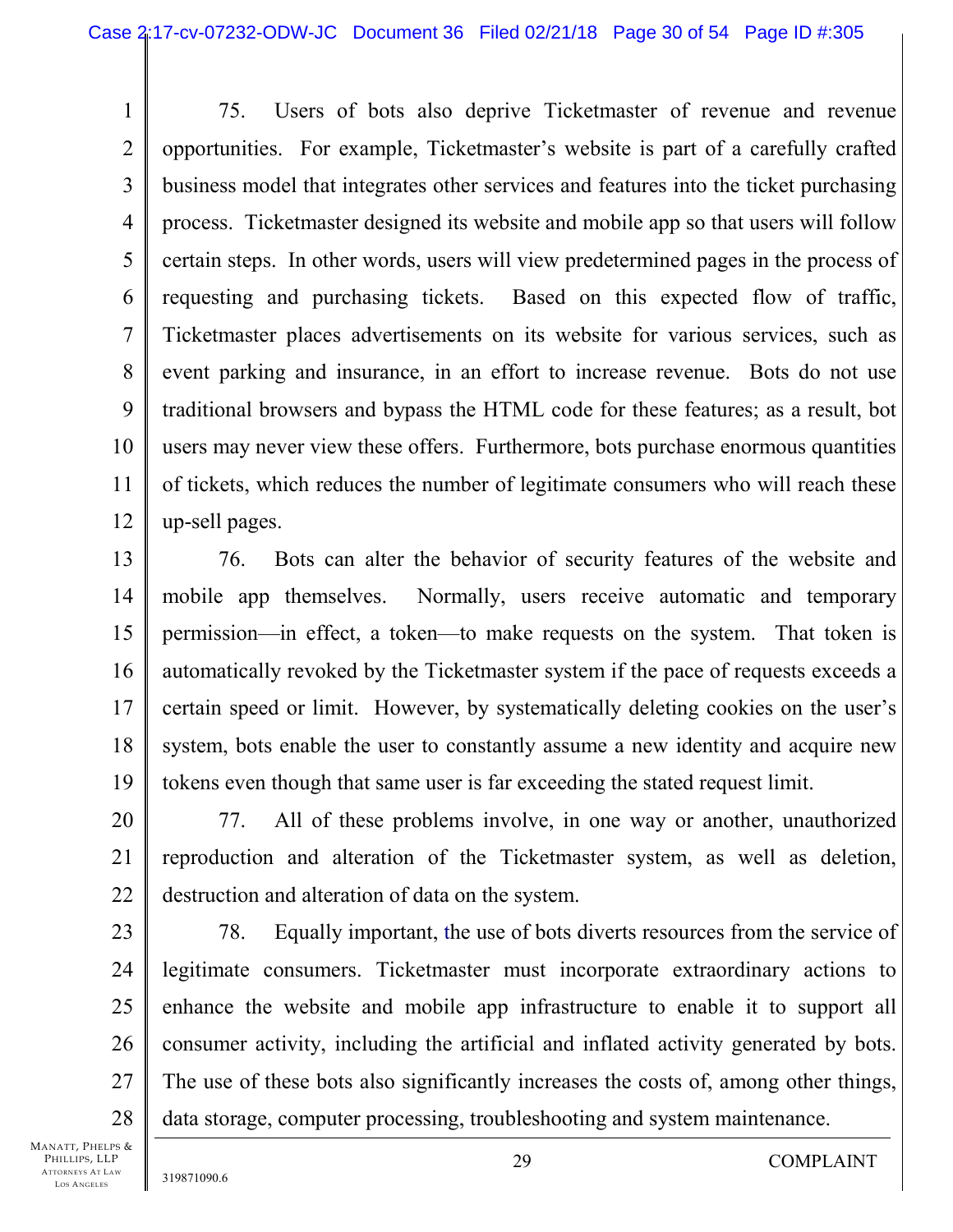1 2 3 4 5 6 7 8 9 10 11 12 13 14 15 79. Defendants' unauthorized access of Ticketmaster's website and mobile app forced Ticketmaster to continually increase its security measures to identify and prevent these defendants from their ongoing scheme to purchase tickets using bots. Ticketmaster engineers began tracking Prestige West, Renaissance, and Additional Purchasers' use of the Ticketmaster website and mobile app in order to assess the damage and respond accordingly. When Ticketmaster's technological efforts to block defendants has failed, Ticketmaster has canceled as many orders obtained by Prestige West and Renaissance bots as possible, in accordance with the TOU. However, the cancellation led to delayed profits and a diversion of company resources. For example, Ticketmaster canceled thousands of tickets purchased by Prestige West, Renaissance, and the Additional Purchases to the stage show *Hamilton*, sometimes even having to cancel tickets for the same seat four separate times. Ticketmaster has spent thousands of dollars analyzing, investigating, and responding to Defendants' actions in an effort to thwart, block, and mitigate their abuse of the system.

16

17

#### **FIRST CLAIM FOR RELIEF Breach Of Contract**

### **(Against Prestige West, Renaissance, the Additional Purchasers, and Does 7-8)**

18 19 80. Ticketmaster alleges and incorporates by reference all of the preceding paragraphs.

20 21 22 23 24 25 26 27 28 81. At all relevant times, the home page and most other pages on ticketmaster.com informed users that their use of the ticketing service is subject to express terms and conditions set forth in the TOU, and that by continuing past the page in question, the user expressly and/or impliedly agrees to be bound by terms of the TOU. The mobile app also repeatedly alerts users to the TOU. Users have a reasonable opportunity to review the TOU upon first entering the website or mobile app, and they also have a reasonable opportunity to review the TOU during their use of the site or mobile app. The link to the TOU is displayed in such a manner as to provide consumers with clear notice of the existence of the TOU.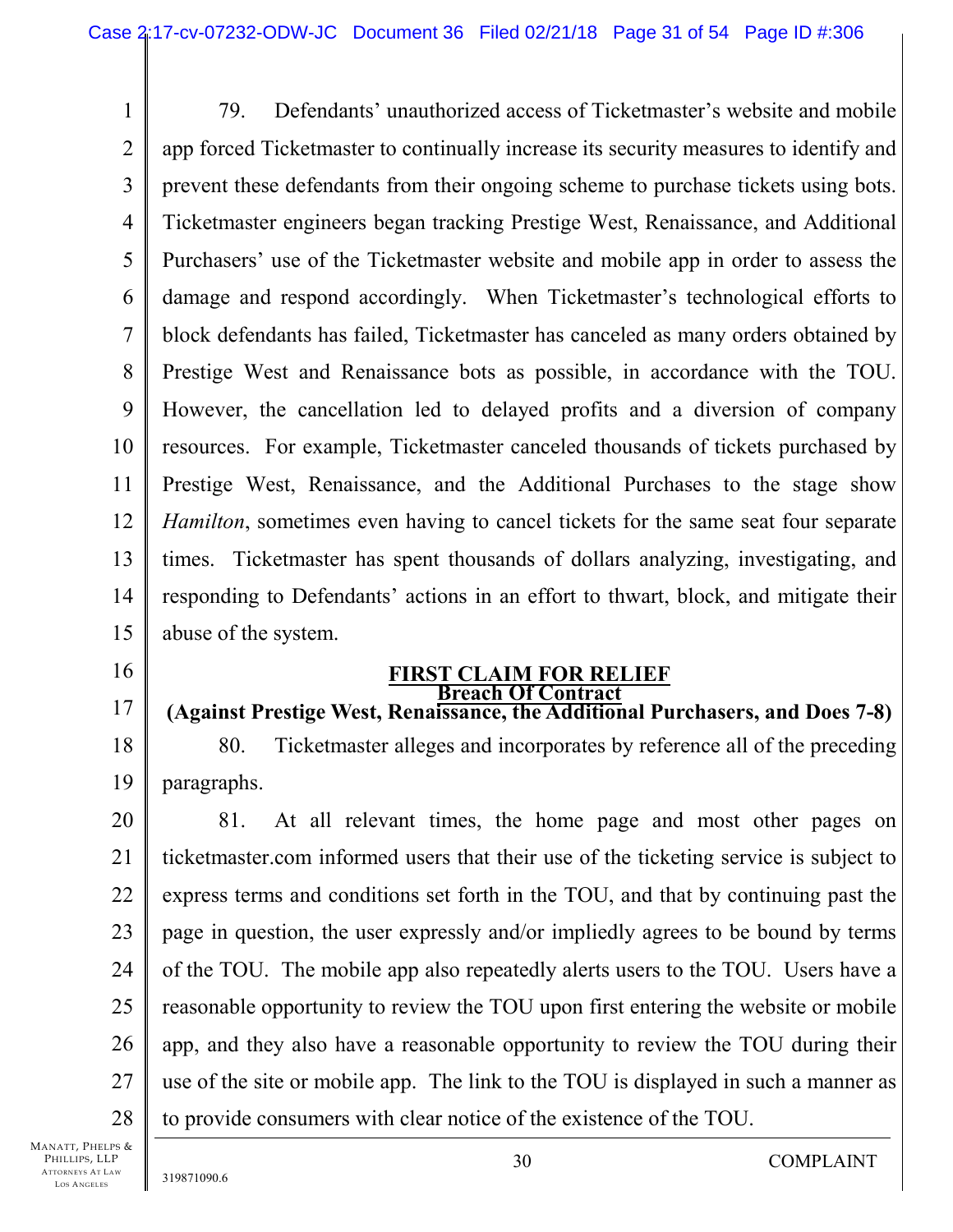1 2 3 4 5 82. Ticketmaster is informed and believes, and on that basis alleges, that Prestige West, Renaissance, the Additional Purchasers, and Does 7-8, acting for themselves and for each other, expressly assented to the TOU when creating accounts on ticketmaster.com and the mobile app, as well as when the defendants submitted requests to purchase tickets.

6 7 8 83. The TOU prohibits, among other things, the use of bots, abusive use of the website and mobile app, and exceeding ticket limits. The provisions of the TOU are fair and reasonable.

9 10 84. Ticketmaster performed all conditions, covenants and promises required to be performed by it in accordance with the TOU.

11 12 13 14 15 16 17 18 85. Based on information that Ticketmaster recently discovered and compiled, Ticketmaster is informed and believes, and on that basis alleges, that for at least the past two years, Prestige West and Renaissance, by use of technology manufactured or otherwise provided by Does 7-8 (themselves also bound by the Terms of Use), repeatedly and systematically breached the TOU by using bots to access the website and mobile app and buy tickets, by buying tickets in quantities that exceed ticket limits, and by violating California and New York law in the process.

19 20 21 22 23 24 86. Ticketmaster is further informed and believes, and on that basis alleges, that the Additional Purchasers (all of whom are bound by the TOU) breached the TOU either by allowing Prestige West, Renaissance, and others to use their identities, credit and debit cards, and Ticketmaster accounts to purchase tickets by the use of bots and in quantities that exceed ticket limits, or by using bots themselves to the same end.

25 26 27 28 87. Ticketmaster is informed and believes, and on that basis alleges, that Prestige West and Renaissance, along with the Additional Purchasers and Does 7-8 (directly or in concert with Prestige West and Renaissance), repeatedly and systematically placed an excessive load on Ticketmaster's system by requesting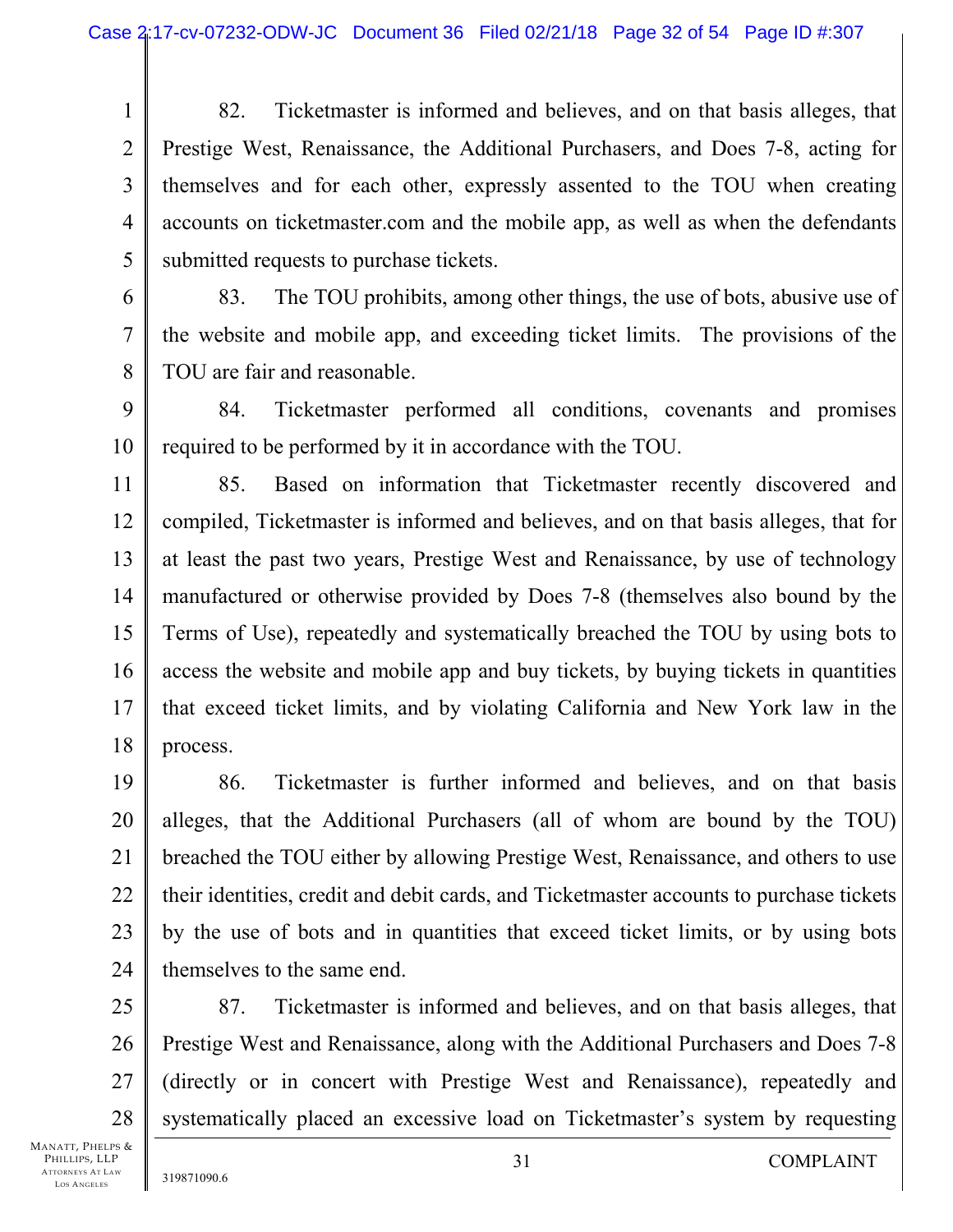1 2 3 4 more than 1000 pages of the website in applicable 24-hour periods, making more than 800 reserve requests in applicable 24-hour periods, and accessing, reloading or refreshing transactional events or ticketing pages and making other requests to transactional servers more than once during applicable 3-second intervals.

5

16

17

18

19

20

21

22

28

6 7 8 9 10 88. Ticketmaster is informed and believes, and on that basis alleges, that Prestige West and Renaissance, along with the Additional Purchasers and Does 7-8 (directly or in concert with Prestige West and Renaissance), further violated the TOU by restricting other customers' use of the site through their abusive conduct, using number and letter generators to gain access to events, and buying and reproducing tickets for a commercial purpose.

11 12 13 14 15 89. It can be impracticable and extremely difficult to ascertain the damages from abusive use of Ticketmaster's website and mobile app. Therefore, Ticketmaster made a reasonable attempt to calculate damages caused by abusive use of its website and mobile app. The current version of the TOU contains the following liquidated damages provision that includes this formula:

> You agree that your abusive use of the Site may cause damage and harm to us, including impaired goodwill, lost sales and increased expenses. You also agree that monetary damages for your abusive use of the Site are difficult to determine and that if you, or others acting with you, request more than 1,000 pages of the Site or make more than 800 reserve requests on the Site in any 24-hour period, you, and those acting with you, will be jointly and severally liable for liquidated damages in the amount of twenty-five cents (\$0.25) for each page request or reserve request made during that 24-hour period which exceeds those limits.

23 24 25 26 27 90. Previous versions of the TOU included a substantially identical liquidated damages provision. For example, the immediately prior version stated as follows: You agree that Abusive Use of the Site, as defined above,

causes damage and harm to Ticketmaster in the form of, among other things, impaired goodwill, lost sales, and increased expenses associated with responding to Abusive Use of the Site. You further agree that monetary damages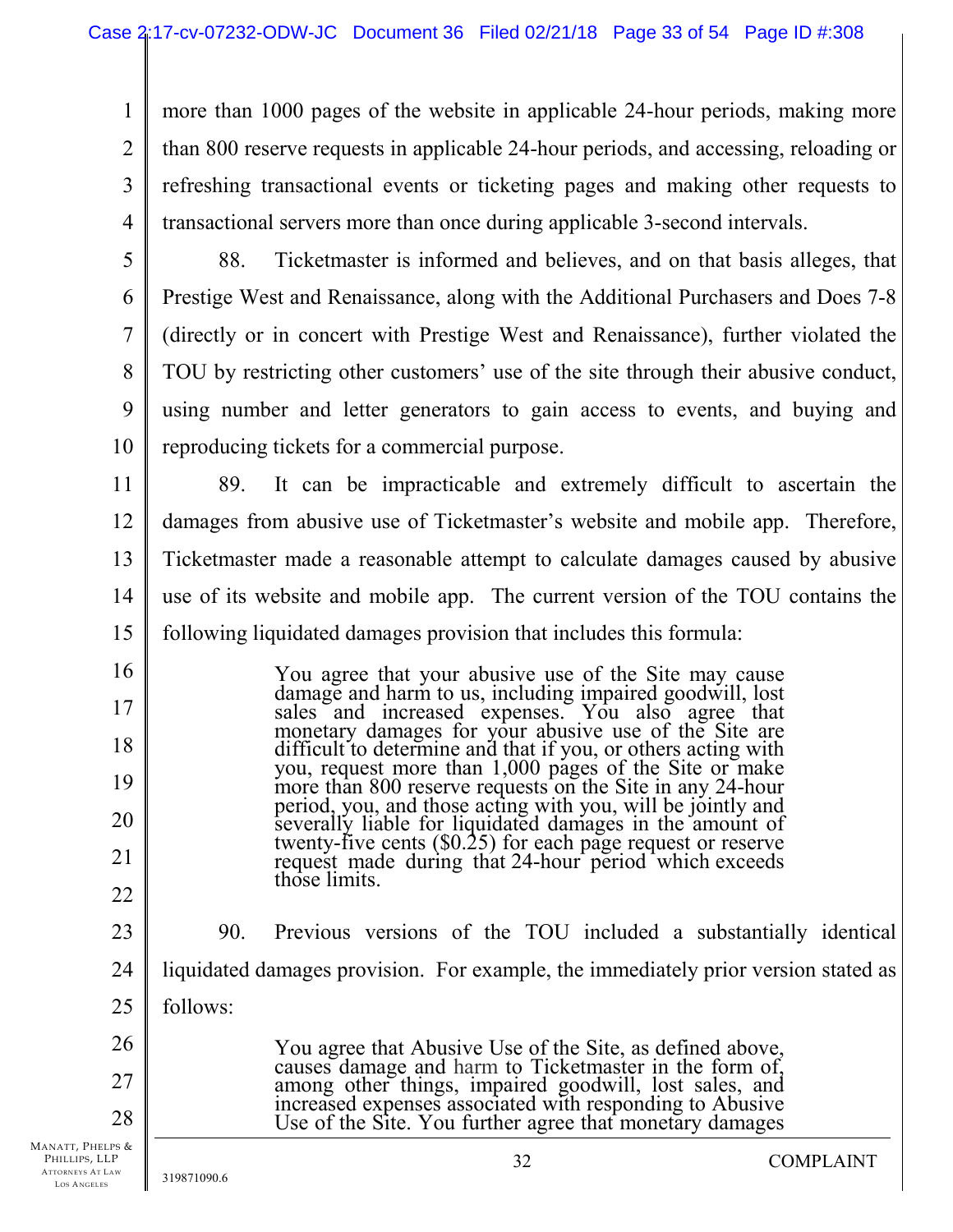for Abusive Use of the Site are difficult to ascertain and that proof of monetary damages for Abusive Use would be costly and inconvenient to calculate. Accordingly you agree that liquidated damages are warranted for Abusive Use. Therefore, you agree that if you, or others acting in concert with you, alone or collectively request more than 1000 pages of the Site in any twenty-four hour period, you, and those acting in concert with you, will be jointly and severally liable for liquidated damages in the amount of twenty-five cents (\$0.25) per page request each time that a page request is made after that first 1000 during that twenty-four hour period. You also agree that this will be the measure of damages for any abusive use that occurred prior to this provision of these Terms being in effect.

91. Ticketmaster is entitled to liquidated damages in accordance with the foregoing provisions, in an amount to proven at trial when the full extent of these defendants' page requests and reserve requests is ascertained. In addition, Ticketmaster is entitled to compensatory damages, in an amount to be proven at trial, for (i) abusive conduct that falls outside the scope of the liquidated damages provision, and (ii) as an alternative to liquidated damages should the liquidated damages provision be unenforceable for any reason.

92. The TOU also provides that Ticketmaster is entitled to injunctive relief to enjoin violations of the TOU. The current version of the TOU provides in part as follows: "You agree that monetary damages may not provide us a sufficient remedy and that we may pursue injunctive or other relief for your violation of these Terms." Previous versions of the TOU contained a substantially similar, if not identical, provision.

93. The conduct of Prestige West, Renaissance, the Additional Purchasers, and Does 7-8 significantly and irreparably damaged Ticketmaster and will continue to harm Ticketmaster unless restrained by this Court. Thus, in addition to liquidated damages and other damages for abusive use of its website and mobile app, Ticketmaster is entitled to the preliminary and permanent injunctive relief prayed for in this Complaint.

28

1

2

3

4

5

6

7

8

9

10

11

12

13

14

15

16

17

18

19

20

21

22

23

24

25

26

27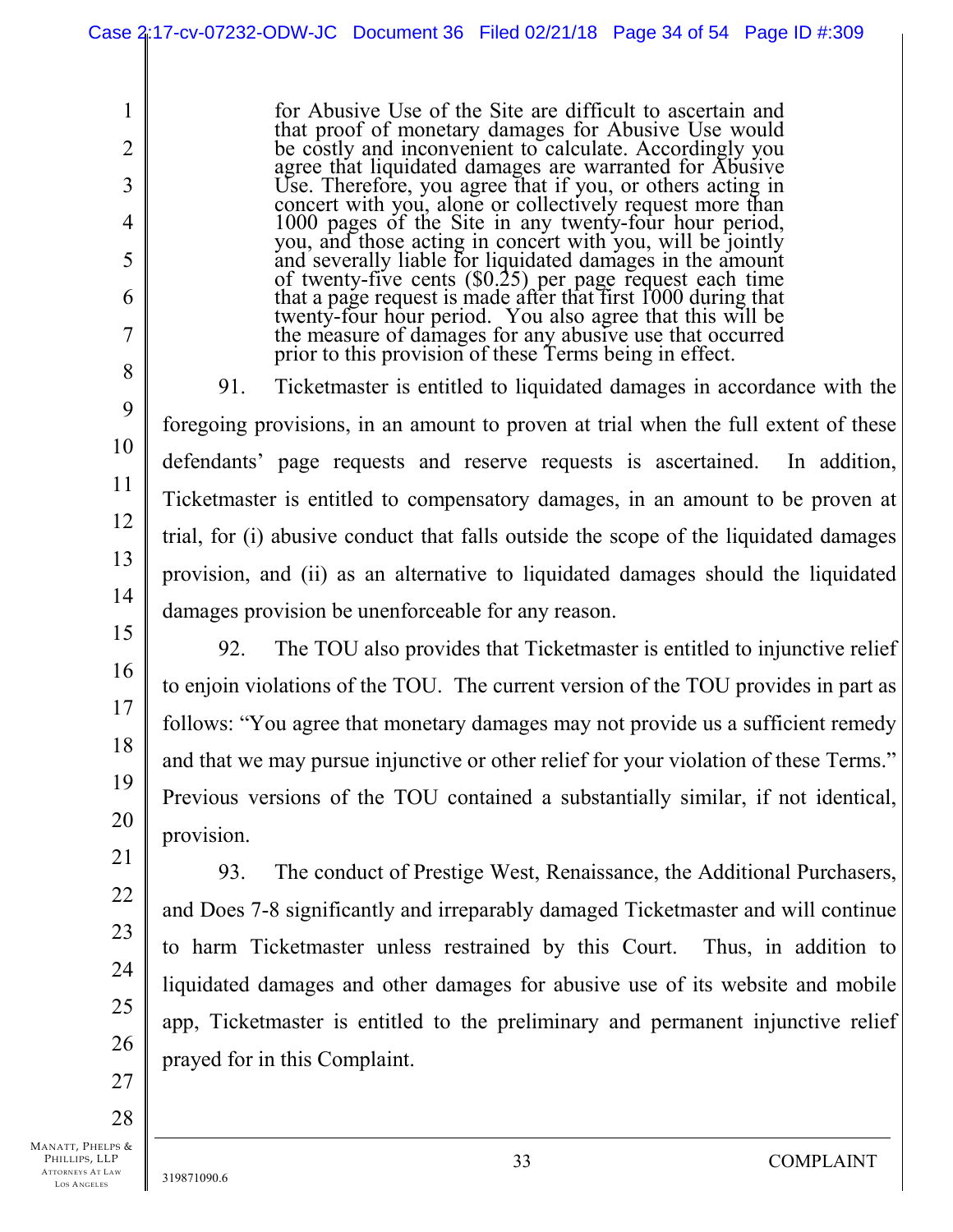# **SECOND CLAIM FOR RELIEF Secondary Copyright Infringement, 17 U.S.C. § 101 et seq. (Against Prestige West, Renaissance, and the Additional Purchasers)**

94. Ticketmaster alleges and incorporates by reference all of the preceding paragraphs.

95. Ticketmaster owns valid U.S. Copyright registrations in its website and mobile app and the specific portions thereof reproduced by Defendants herein.

7 8 9 10 11 12 13 14 96. Prestige West, Renaissance and the Additional Purchasers had the right and ability to supervise the infringing activities of Does 7-8, their employees and agents, and induced or materially contributed to the infringing activities of Does 7-8 while knowing of and receiving a direct financial benefit from that infringing activity. Further, these Defendants induced, caused and materially contributed to Does 7-8's creation of bots with knowledge that Does 7-8 would have to infringe Ticketmaster's copyrights in its website and mobile app to create those bots.

15 16 17 18 97. Ticketmaster is informed and believes, and on that basis alleges, that the Prestige West, Renaissance, and the Additional Purchasers induced and materially contributed to the infringing activities of Does 7-8 and others, knowing of and directly benefiting from that infringing activity.

19 20 21 22 23 98. As a proximate result of defendant's contributory and vicarious copyright infringement, and the inducement of others to infringe Ticketmaster's copyrights by copying pages from ticketmaster.com in excess of the license created by its TOU, Ticketmaster suffered and continues to suffer significant damage and irreparable harm in an amount to be proven at trial.

24 25 26 27 28 99. Ticketmaster is entitled to the range of relief provided by 17 U.S.C. Sections 502-505, including injunctive relief, an order for the impounding and destruction of all copies of all bots used by these defendants to violate Ticketmaster's rights, compensatory damages in an amount to be determined, statutory damages, and its costs and attorneys' fees.

MANATT, PHELPS & PHILLIPS, LLP ATTORNEYS AT LAW LOS A NGELES

1

2

3

4

5

6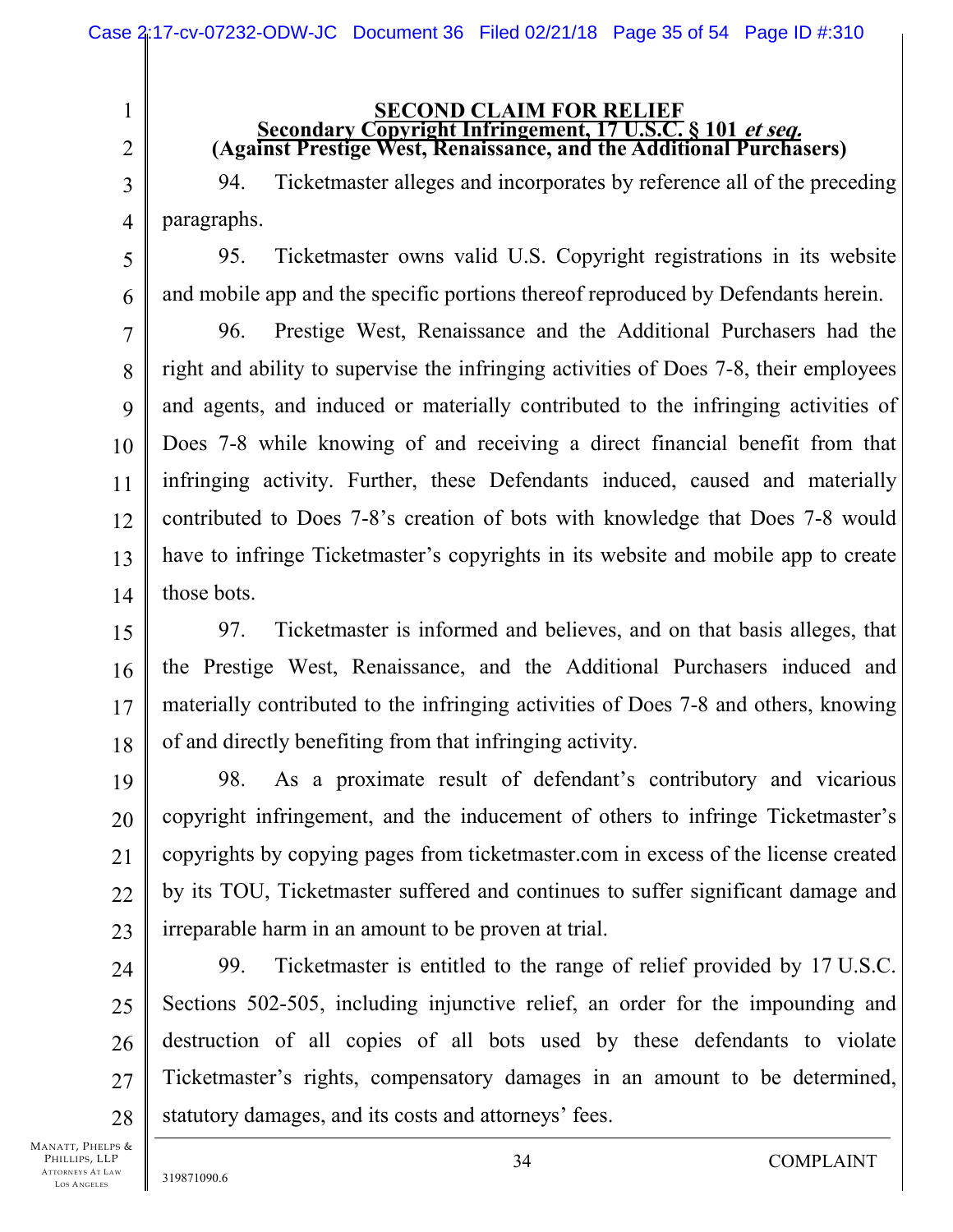|                                                                             | Case 2:17-cv-07232-ODW-JC Document 36 Filed 02/21/18 Page 36 of 54 Page ID #:311                              |  |  |  |  |  |  |
|-----------------------------------------------------------------------------|---------------------------------------------------------------------------------------------------------------|--|--|--|--|--|--|
| $\mathbf{1}$<br>$\overline{2}$                                              | <b>THIRD CLAIM FOR RELIEF</b><br>Direct Copyright Infringement, 17 U.S.C. § 101 et seq.<br>(Against Does 7-8) |  |  |  |  |  |  |
| 3                                                                           | Ticketmaster alleges and incorporates by reference all of the preceding<br>100.                               |  |  |  |  |  |  |
| $\overline{4}$                                                              | paragraphs.                                                                                                   |  |  |  |  |  |  |
| 5                                                                           | 101. Ticketmaster owns valid U.S. Copyright registrations in its website                                      |  |  |  |  |  |  |
| 6                                                                           | and specific portions thereof.                                                                                |  |  |  |  |  |  |
| 7                                                                           | 102. In downloading, reproducing, recording and storing on their computer                                     |  |  |  |  |  |  |
| 8                                                                           | systems for extended periods large portions of Ticketmaster's copyrighted website                             |  |  |  |  |  |  |
| 9                                                                           | and mobile app, including ticket purchase pages from Ticketmaster's website and                               |  |  |  |  |  |  |
| 10                                                                          | mobile app and the code from which those web and mobile app pages are created to                              |  |  |  |  |  |  |
| 11                                                                          | create bots that access Ticketmaster's website and mobile app, Does 7-8 directly                              |  |  |  |  |  |  |
| 12                                                                          | infringe Ticketmaster's exclusive rights as a copyright owner pursuant to the                                 |  |  |  |  |  |  |
| 13                                                                          | exclusive rights granted to Ticketmaster by 17 U.S.C. Section 106.                                            |  |  |  |  |  |  |
| 14                                                                          | 103. As a proximate result of this direct copyright infringement by Does 7-                                   |  |  |  |  |  |  |
| 15                                                                          | 8, Ticketmaster suffered and continues to suffer significant damage and irreparable                           |  |  |  |  |  |  |
| 16                                                                          | harm in an amount to be proven at trial.                                                                      |  |  |  |  |  |  |
| 17                                                                          | 104. Ticketmaster is entitled to the range of relief provided by 17 U.S.C.                                    |  |  |  |  |  |  |
| 18                                                                          | Sections 502-505, including injunctive relief, an order for the impounding and                                |  |  |  |  |  |  |
| 19                                                                          | destruction of all copies of all bots used by these defendants to violate                                     |  |  |  |  |  |  |
| 20                                                                          | Ticketmaster's rights, compensatory damages in an amount to be determined,                                    |  |  |  |  |  |  |
| 21                                                                          | statutory damages, and its costs and attorneys' fees.                                                         |  |  |  |  |  |  |
| 22                                                                          | <b>FOURTH CLAIM FOR RELIEF</b>                                                                                |  |  |  |  |  |  |
| 23                                                                          | Direct and Secondary Copyright Infringement, 17 U.S.C. § 101 et seq. (Against Does 9-10)                      |  |  |  |  |  |  |
| 24                                                                          | Ticketmaster alleges and incorporates by reference all of the preceding<br>105.                               |  |  |  |  |  |  |
| 25                                                                          | paragraphs.                                                                                                   |  |  |  |  |  |  |
| 26                                                                          | Ticketmaster owns valid U.S. Copyright registrations in its website<br>106.                                   |  |  |  |  |  |  |
| 27                                                                          | and specific portions thereof.                                                                                |  |  |  |  |  |  |
| 28                                                                          |                                                                                                               |  |  |  |  |  |  |
| 4anatt, Phelps &<br>PHILLIPS, LLP<br>ATTORNEYS AT LAW<br><b>LOS ANGELES</b> | 35<br><b>COMPLAINT</b><br>319871090.6                                                                         |  |  |  |  |  |  |

MANATT,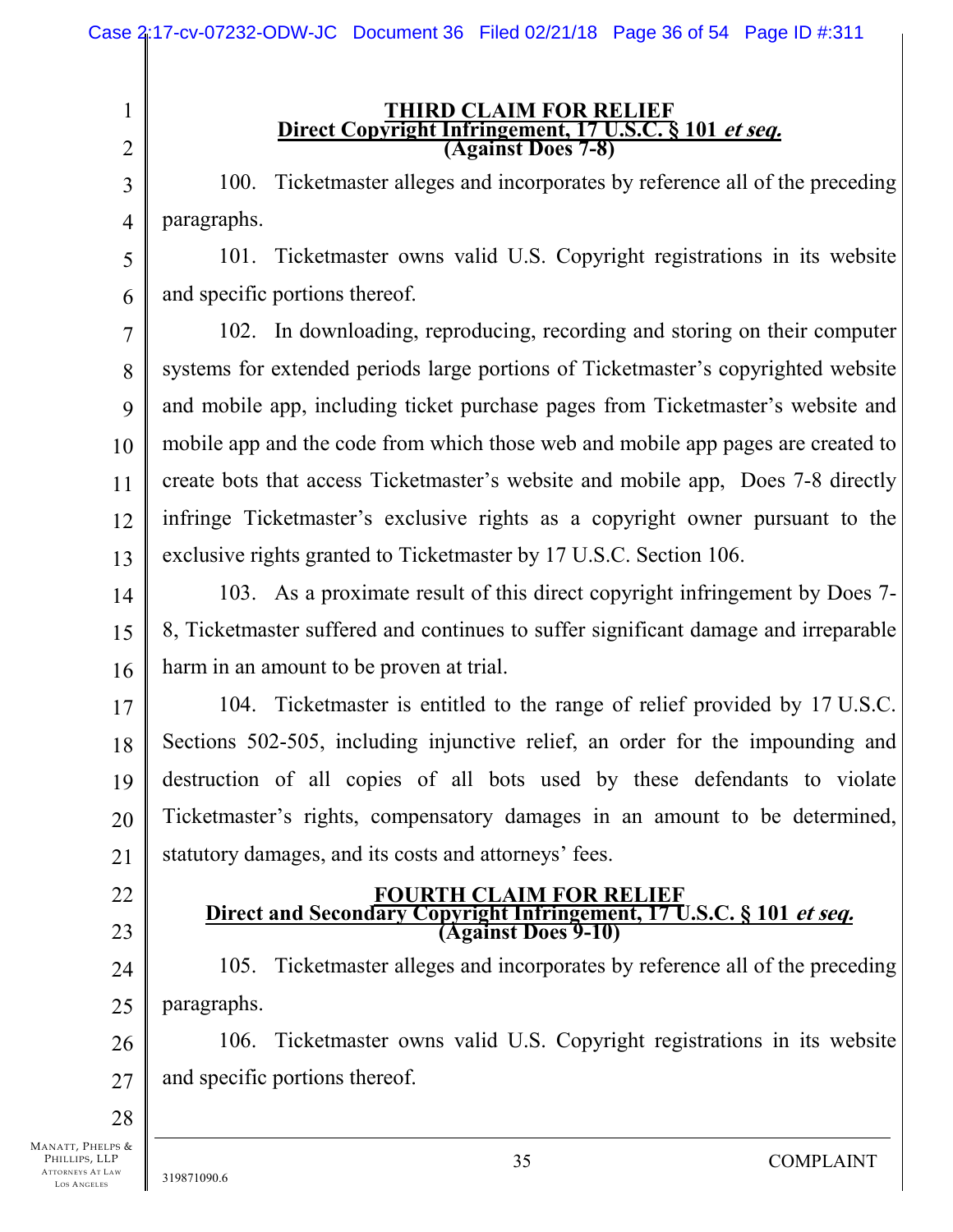1 2 3 4 5 6 7 8 9 10 107. By purchasing and reproducing tickets from Prestige West, Renaissance, and Additional Purchasers, for the commercial purpose of reselling such tickets, Does 9-10 acted in breach of the terms of the license agreement created by Ticketmaster's TOU, compliance with which is a condition precedent to that license. Specifically, these defendants copied, caused to be copied, and induced the copying without authorization of the ticket pages from the ticketmaster.com website and mobile app. Ticketmaster is informed and believes, and on that basis alleges, that these defendants induced and materially contributed to the infringing activities of the other defendants while knowing of and directly benefiting from that infringing activity.

11 12 13 14 15 108. As a proximate result of this direct and contributory copyright infringement by Does 9-10, and their inducement of others to infringe Ticketmaster's copyrights by copying pages from ticketmaster.com and the mobile app in excess of its TOU, Ticketmaster suffered and continues to suffer significant damage and irreparable harm in an amount to be proven at trial.

16 17 18 19 20 109. Ticketmaster is entitled to the range of relief provided by 17 U.S.C. Sections 502-505, including injunctive relief, an order for the impounding and destruction of all copies of all bots, programs, or other automatic devices used by these defendants to violate Ticketmaster's rights, compensatory damages in an amount to be determined, statutory damages, and its costs and attorneys' fees.

21

22

**FIFTH CLAIM FOR RELIEF Violation Of Digital Millennium Copyright Act, 17 U.S.C. § 1201 et seq. (Against Prestige West, Renaissance, and the Additional Purchasers)** 

23 24 110. Ticketmaster alleges and incorporates by reference all of the preceding paragraphs.

25 26 27 28 111. Ticketmaster is informed and believes, and on that basis alleges, that Prestige West and Renaissance were and are using bots, programs, or other technology, products, services, devices, components, or parts thereof, that are and were primarily designed and produced to circumvent the technological measures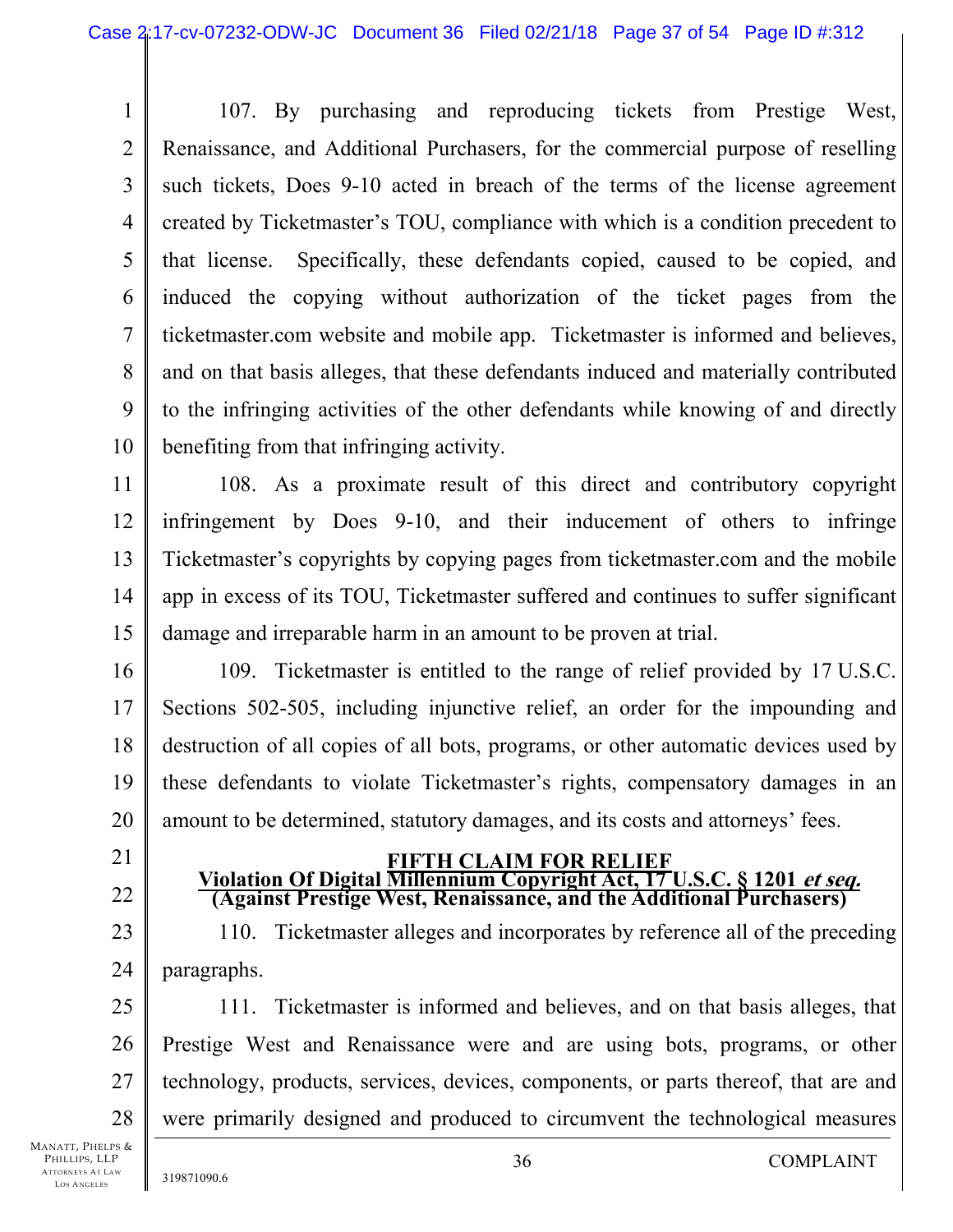1 2 3 that Ticketmaster used to effectively control access to its copyrighted website and mobile app. The Additional Purchasers are either using the same devices or are actively participating in Prestige West and Renaissance's use of those devices.

4

5

6

7

8

15

16

17

18

112. Ticketmaster is informed and believes, and on that basis alleges, that these bots, programs, or other technical devices have no commercially significant purpose or use other than to circumvent the technological measures that Ticketmaster uses to control access to its website and mobile app, and that these defendants are using those devices with knowledge of that improper purpose.

9 10 11 113. As a proximate result of these defendants' above-referenced misconduct, Ticketmaster suffered and continues to suffer significant damage in an amount to be proven at trial.

12 13 14 114. Ticketmaster is entitled to the range of relief provided by 17 U.S.C. Sections 1201-1203, including injunctive relief, compensatory or statutory damages, and its costs and attorneys' fees in an amount to be proven at trial.

# **SIXTH CLAIM FOR RELIEF Violation Of Digital Millennium Copyright Act, 17 U.S.C. § 1201 et seq. (Against Does 7-8)**

115. Ticketmaster alleges and incorporates by reference all of the preceding paragraphs.

19 20 21 22 23 24 116. Ticketmaster is informed and believes, and on that basis alleges, that Does 7-8 are manufacturing, importing, trafficking in and using bots, programs, or other technology, products, services, devices, components, or parts thereof, that are primarily and intentionally designed and produced to circumvent the technological measures that Ticketmaster uses to effectively control access to its copyrighted website and mobile app.

25 26 27 28 117. Ticketmaster is informed and believes, and on that basis alleges, that these bots, programs, or other technical devices have no commercially significant purpose or use other than to circumvent the technological measures that Ticketmaster uses to control access to its website and mobile app, and that these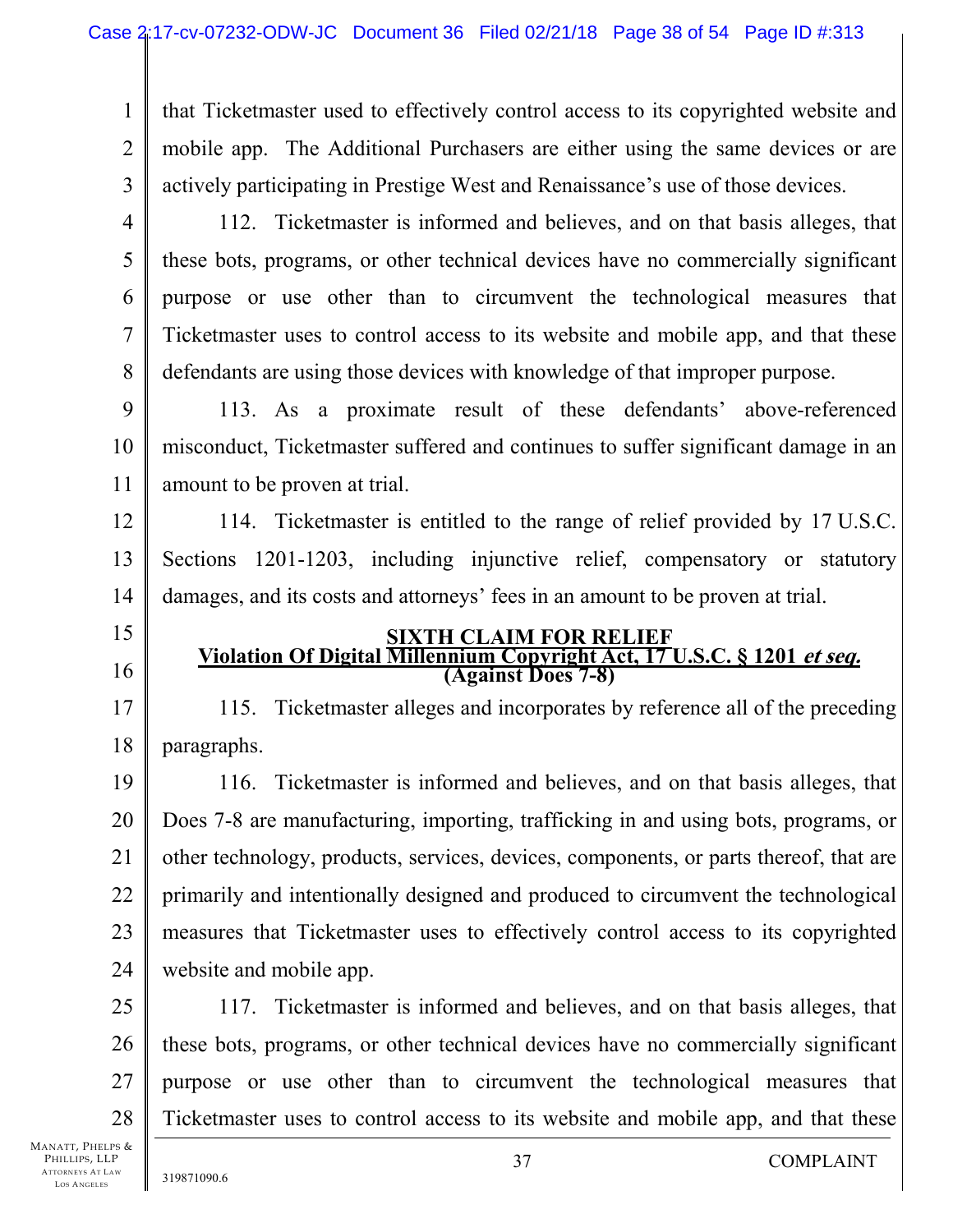1 2 defendants are creating, marketing, trafficking in and using those devices with knowledge that they are being used for that purpose.

3 4 118. As a proximate result of these defendants' actions, Ticketmaster suffered significant damages in an amount to be proven at trial.

119. Ticketmaster is entitled to the range of relief provided by 17 U.S.C. Sections 1201-1203, including injunctive relief, compensatory or statutory damages, and its costs and attorneys' fees in an amount to be proven at trial.

8

5

6

7

#### **SEVENTH CLAIM FOR RELIEF Fraud**

9 10 11 **(Against Prestige West, Renaissance, the Additional Purchasers, and Does 7-8)**  120. Ticketmaster alleges and incorporates by reference all of the preceding paragraphs.

12 13 14 15 16 121. Defendants Prestige West, Renaissance, the Additional Purchasers, and Does 7-8 repeatedly accessed Ticketmaster's website and mobile app. By doing so, these defendants represented to Ticketmaster that they would comply with the TOU, including refraining from the use bots, abuse the website or mobile app, and excessive ticket purchases.

17 18 19 20 21 22 23 24 122. Ticketmaster is informed and believes, and on that basis alleges, that these defendants, acting for themselves and for each other, clicked the "Accept and Continue" button on Ticketmaster's website (or "Create Account" or "Create An Account" adjacent to a TOU disclaimer on Ticketmaster's mobile app) when setting up online accounts and when completing ticket purchases, thereby representing to Ticketmaster that they would comply with the TOU for the website and mobile app, and thus that they would not, among other things, use bots, abuse the website or mobile app, or exceed ticket limits.

25 26 27 28 123. Each and every such representation in Paragraph 116 was false. Ticketmaster is informed and believes, and on that basis alleges, that every time these defendants accessed and used the website or mobile app, and every time they clicked or tapped the Accept and Continue, Create Account, or Submit Order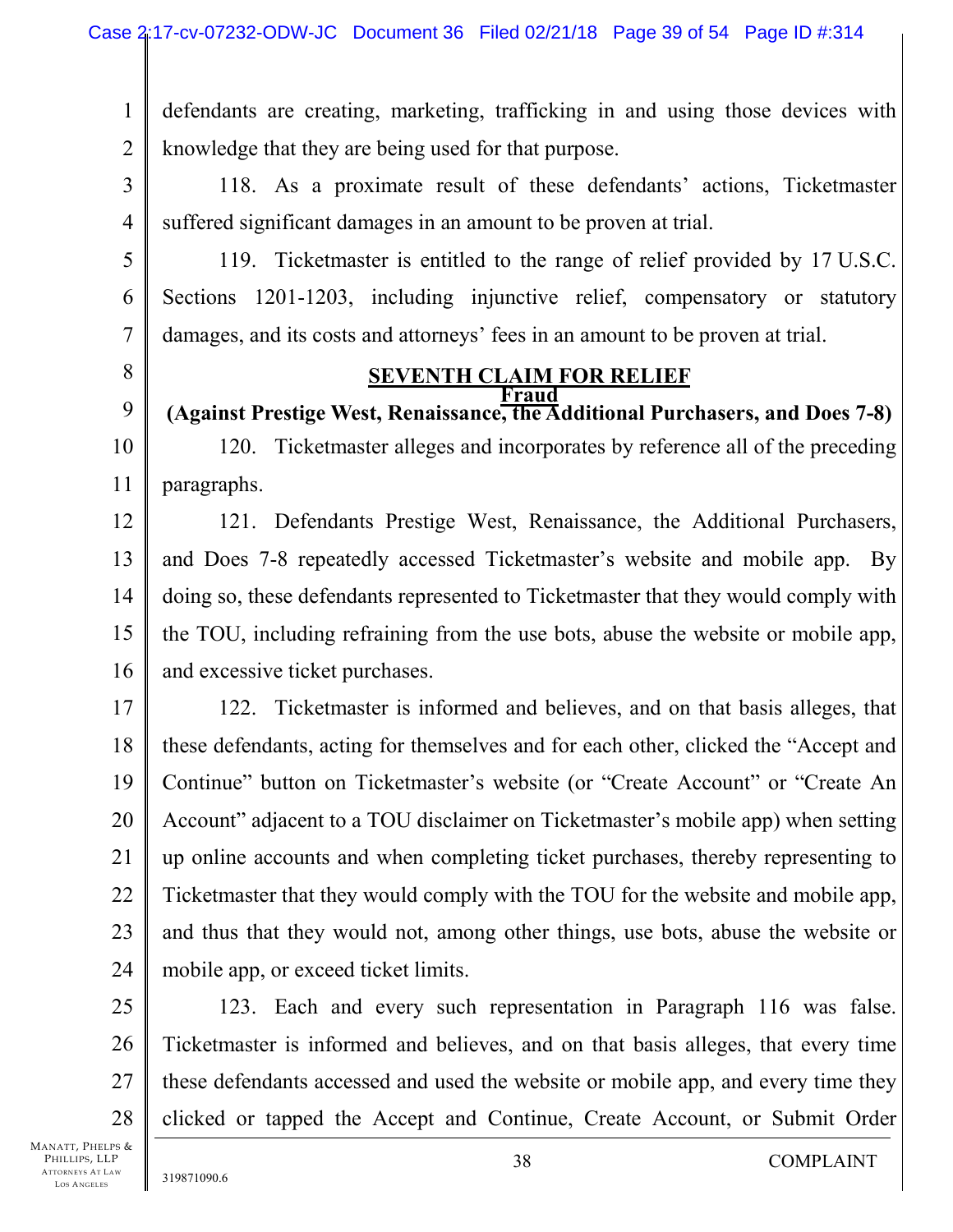1 2 button, they intended to, and did, violate the TOU and that each such instance by these defendants was also done on behalf of each other.

3 4 124. Moreover, Ticketmaster is informed and believes, and on that basis alleges, that every time each of these defendants accessed and used Ticketmaster's website or mobile app, they concealed from Ticketmaster their true intent to violate the TOU.

7 8 9 125. Ticketmaster is informed and believes, and on that basis alleges, that these defendants misrepresented and hid their identities when interacting with the Ticketmaster website and mobile app.

10 11 12 126. Ticketmaster relied on each such representation and omission by providing the information and services available on the website and mobile app to these defendants, which included selling them substantial quantities of tickets.

13 14 15 16 17 18 127. Ticketmaster's reliance was reasonable. These defendants received ample notice of the TOU every time they accessed and used the website and mobile app. It was necessary for them to click the Accept and Continue button both when setting up online accounts and when completing a ticket purchase on the website. The defendants also saw TOU disclaimers if they created an account or searched for tickets on the mobile platform.

19 20 21 128. As a result of these defendants' fraudulent representations and omissions, Ticketmaster sold defendants tickets that Ticketmaster otherwise could have sold to legitimate users of the site.

22 23 24 25 26 129. Moreover, Does 7-8, through their fraudulent representations and omissions, obtained information about the workings and architecture of Ticketmaster's website and mobile app. They also used Ticketmaster's website and mobile platform to design and test their prohibited devices, which others then used to defraud Ticketmaster.

27 28 130. As a proximate result of this fraudulent misconduct, Ticketmaster has been damaged in an amount to be proven at trial.

5

6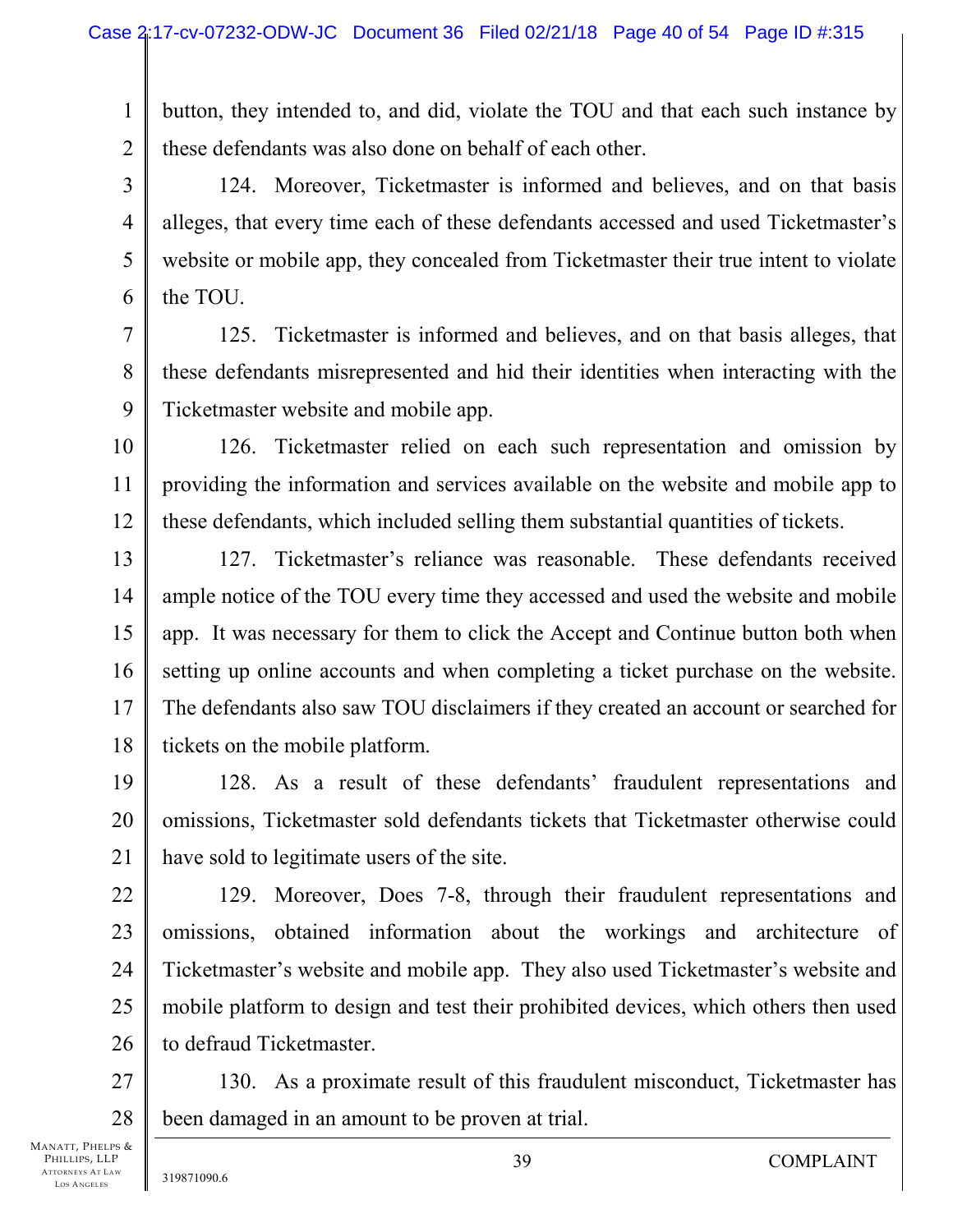1 2 3 4 5 6 7 131. Ticketmaster is informed and believes that Prestige West, Renaissance, the Additional Purchasers, and Does 7-8 intended to injure Ticketmaster or willfully and consciously disregarded Ticketmaster's rights. The defendants' conduct constitutes clear and convincing evidence of oppression, fraud and malice under California Civil Code Section 3294. As a result, Ticketmaster is entitled to an award of punitive damages against these defendants in an amount sufficient to deter them from future misconduct.

- 8
- 9

# **EIGHTH CLAIM FOR RELIEF (Against the Additional Purchasers and Does 7-8)**

10 11 132. Ticketmaster alleges and incorporates by reference all of the preceding paragraphs.

12 13 14 15 16 17 133. Insofar as the Additional Purchasers did not use bots to access Ticketmaster's website and mobile app but instead lent their accounts, identities, and/or credit and debit cards to Prestige West, Renaissance, and others with actual knowledge that Prestige West, Renaissance, and others would use them to help carry out their own fraudulent conduct toward Ticketmaster, the Additional Purchasers aided and abetted this fraud by Prestige West, Renaissance, and others.

18 19 20 21 22 23 134. Does 7-8, in turn, aided and abetted all of the fraudulent misconduct alleged above, in that they had actual knowledge that their customers were acquiring their products and services for the purpose of defrauding Ticketmaster, and they provided substantial assistance to those customers, including Prestige West and Renaissance, for this purpose by providing their products and services and counseling their customers how to exploit the Ticketmaster system.

24 25 26 135. Thus, the Additional Purchasers and Does 7-8 are liable for all of the damages and harm that Ticketmaster incurred by reason of the fraudulent misconduct of Prestige West, Renaissance, and others.

27 28 136. Ticketmaster is informed and believes that the Additional Purchasers and Does 7-8 intended to injure Ticketmaster or willfully and consciously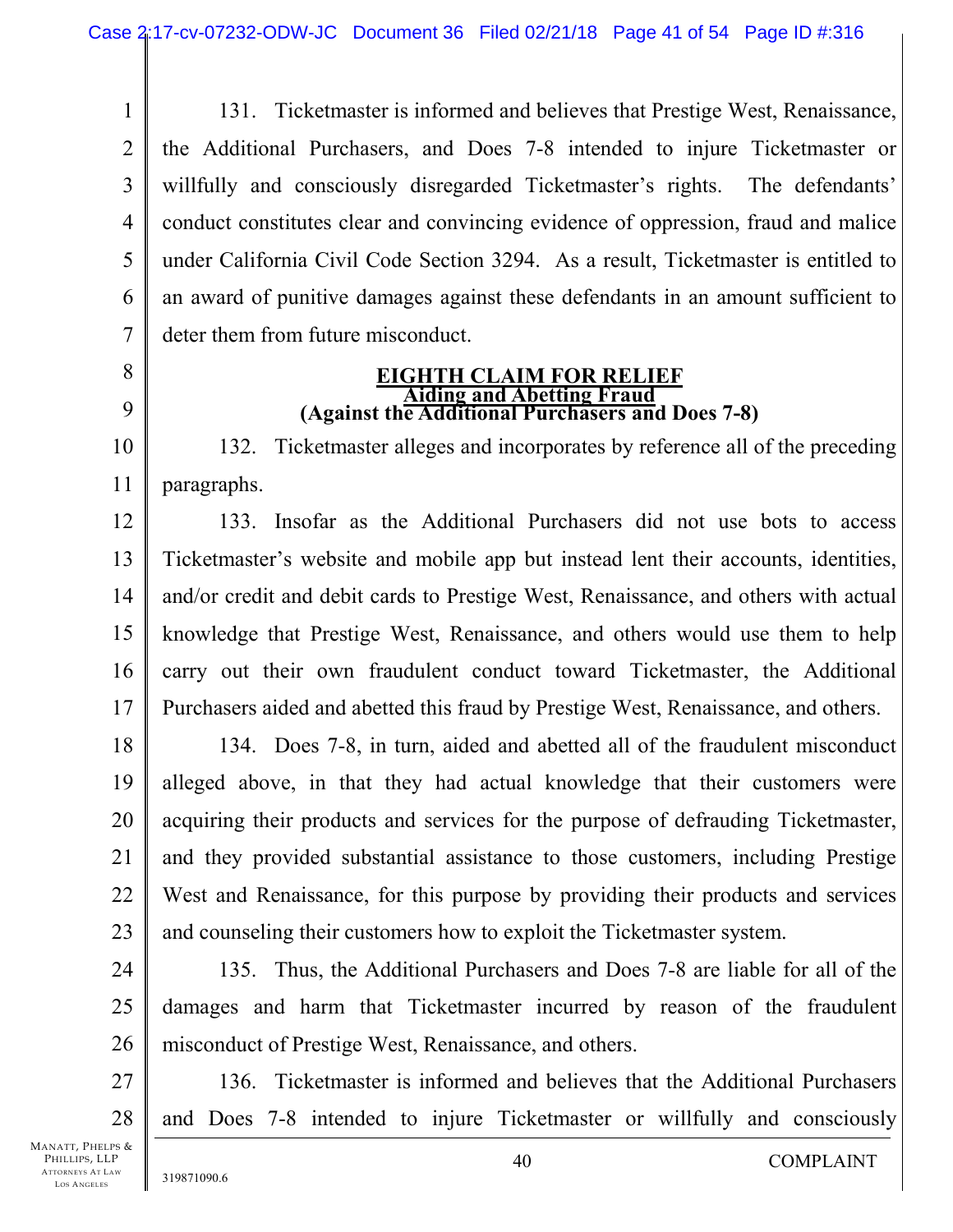1 2 3 4 5 disregarded Ticketmaster's rights. The defendants' conduct constitutes clear and convincing evidence of oppression, fraud and malice under California Civil Code Section 3294. As a result, Ticketmaster is entitled to an award of punitive damages against these defendants in an amount sufficient to deter them from future misconduct.

# **NINTH CLAIM FOR RELIEF Inducing Breach of Contract (Against Does 7-10)**

8 9 137. Ticketmaster alleges and incorporates by reference all of the preceding paragraphs.

10 11 12 13 14 15 16 17 18 138. At all relevant times, the home page and most other pages on ticketmaster.com informed users that their use of the website is subject to express terms and conditions set forth in the TOU, and that by continuing past the page in question, they expressly and/or impliedly agree to be bound by those terms. Users have a reasonable opportunity to review the TOU upon first entering the website, and they also have a reasonable opportunity to review the TOU during their use of the site. The link to the TOU is displayed in such a manner as to provide consumers with notice of the TOU's existence. Similarly, the mobile app contains links to the TOU when a user creates an account or searches for tickets.

19 20 21 22 23 139. Ticketmaster is informed and believes, and on that basis alleges, that Does 7-10 expressly assented to the TOU when setting up accounts on ticketmaster.com or the mobile app and when submitting a request to purchase tickets. Thus, Ticketmaster is informed and believes that Does 7-10 repeatedly provided their express assent to the TOU.

24 25 26 140. The TOU prohibits, among other things, the use of bots, abusive use of the website and mobile app, and exceeding ticket limits. These terms of the TOU are fair and reasonable.

27 28 141. Ticketmaster performed all conditions, covenants and promises required under the TOU.

MANATT, PHELPS & PHILLIPS, LLP ATTORNEYS AT LAW LOS A NGELES

6

7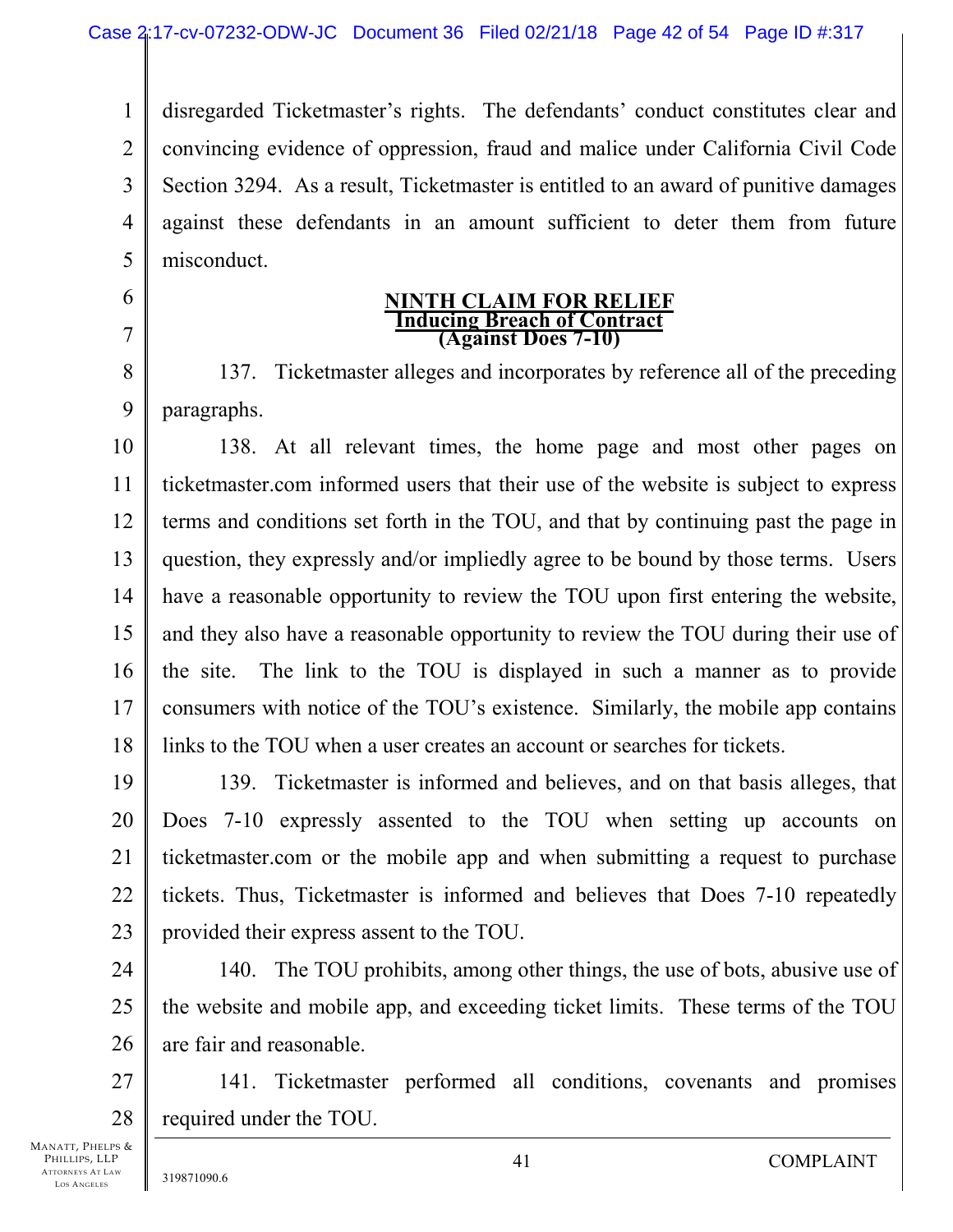1 2 3 4 5 6 7 8 9 10 11 142. Prestige West, Renaissance, and the Additional Purchasers repeatedly and systematically breached the TOU by using, individually or collectively, bots to access the website and mobile app and buy tickets, and by buying tickets in quantities that exceed the stated ticket limits. Ticketmaster is informed and believes that, as part of this misuse of Ticketmaster's website and mobile app, Prestige West, Renaissance, and the Additional Purchasers repeatedly and systematically requested more than 1000 pages of Ticketmaster's website or mobile app in applicable 24-hour periods, made more than 800 reserve requests in applicable 24-hour periods, and accessed, reloaded or refreshed transactional events or ticketing pages and made other requests to transactional servers more than once during applicable 3-second intervals.

12 13 14 15 16 17 143. Does 7-8 knew of the TOU and that the TOU constitutes an agreement between Ticketmaster and customers of Does 7-8, including Prestige West, Renaissance, and the Additional Purchasers. Moreover, Does 7-8 intended to cause their customers, including Prestige West, Renaissance, and the Additional Purchasers, to breach those agreements, or acted in reckless disregard as to whether they were causing those customers to breach their agreements with Ticketmaster.

18 19 20 21 22 144. The conduct of Does 7-8 caused their customers, including Prestige West, Renaissance, and the Additional Purchasers, to breach their contracts with Ticketmaster. In fact, the bots provided by Does 7-8 were the means by which Prestige West, Renaissance, and the Additional Purchasers did in fact breach their contracts with Ticketmaster.

23 24 25 26 27 28 145. Does 9-10 also knew of the TOU and that the TOU constitutes an agreement between Ticketmaster and Prestige West, Renaissance, and the Additional Purchasers. Does 9-10 intended to cause Prestige West, Renaissance, and the Additional Purchasers to breach those agreements by offering to purchase tickets from Prestige West, Renaissance, and the Additional Purchasers while knowing or recklessly disregarding that Prestige West, Renaissance, and the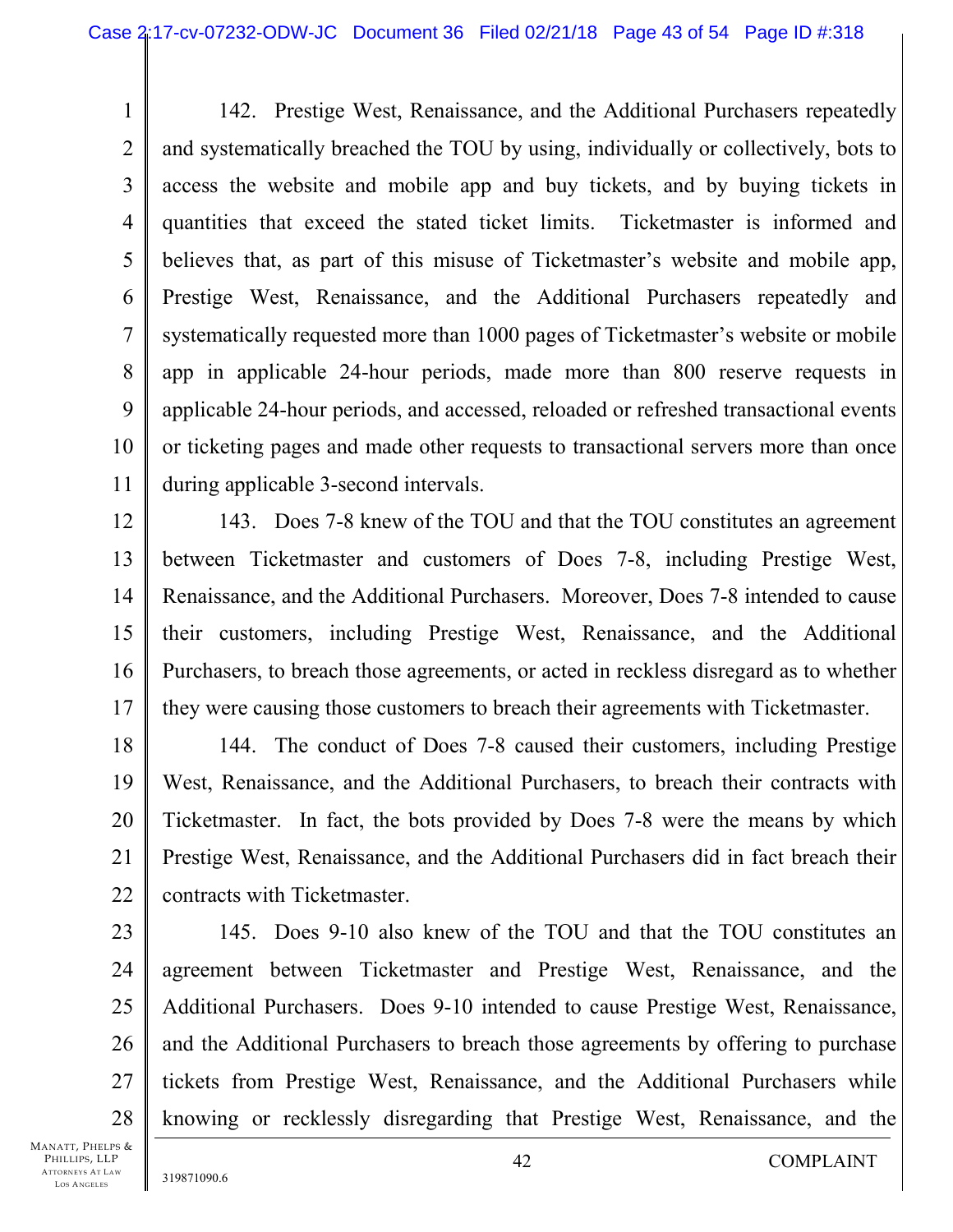1 2 Additional Purchasers would procure those tickets from Ticketmaster in a manner that violates the TOU.

3

146. The conduct of Does 9-10 caused Prestige West, Renaissance, and the Additional Purchasers to breach their contracts with Ticketmaster.

4 5

6

7

147. Ticketmaster has been harmed as a result, and the conduct of Does 7- 10 was a substantial factor in causing such harm. The TOU contains a liquidated damages provision described in detail above.

8 9 10 11 12 13 14 15 148. Ticketmaster is entitled to liquidated damages from Does 7-10 in accordance with that provision, in an amount to proven at trial when the full extent of the requests for pages on Ticketmaster's website and mobile app by Prestige West, Renaissance, and the Additional Purchasers is ascertained. In addition, Ticketmaster is entitled to compensatory damages, in an amount to be proven at trial, for (i) abusive conduct that falls outside the scope of the liquidated damages provision, and (ii) as an alternative to liquidated damages should the liquidated damages provision be unenforceable for any reason.

16 17 18 19 20 21 149. Ticketmaster is informed and believes that Does 7-10 intended to injure Ticketmaster or willfully and consciously disregarded Ticketmaster's rights. The defendants' conduct constitutes clear and convincing evidence of oppression, fraud and malice under California Civil Code Section 3294. As a result, Ticketmaster is entitled to an award of punitive damages against these defendants in an amount sufficient to deter them from future misconduct.

- 22
- 23

#### **TENTH CLAIM FOR RELIEF Intentional Interference with Contractual Relations (Against Does 7-10)**

24 25 150. Ticketmaster alleges and incorporates by reference all of the preceding paragraphs.

26 27 28 151. As alleged above, Prestige West, Renaissance, and the Additional Purchasers were bound by the TOU on Ticketmaster's website and mobile app and at all relevant times Does 7-10 were aware that Prestige West, Renaissance, and the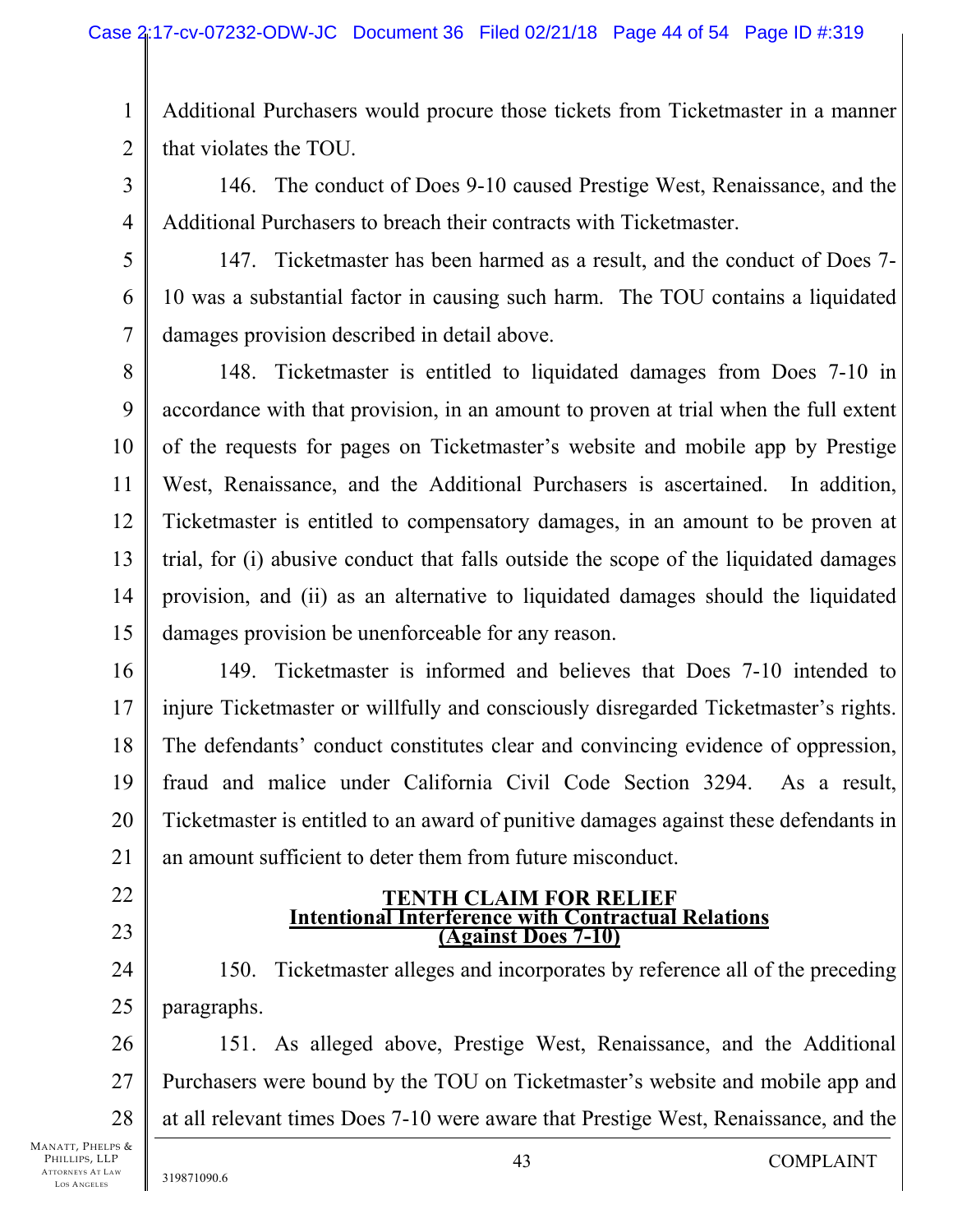Additional Purchasers were bound by the TOU. Moreover, at all relevant times, Does 7-10 were aware of the content of the TOU.

3 4 5 152. The TOU prohibits, among other things, the use of bots, abusive use of the website or mobile app, and exceeding ticket limits. These terms of the TOU are fair and reasonable.

6 7 153. Ticketmaster performed all conditions, covenants and promises required to be performed by it in accordance with the TOU.

8 9 10 11 12 13 14 154. By marketing and selling bots to circumvent Ticketmaster's security devices and providing tools and assistance to their customers to enable them to inundate Ticketmaster's website and mobile app with requests and excess ticket purchases, Does 7-8 intended to disrupt the performance of the contracts between Ticketmaster and Prestige West, Renaissance, and the Additional Purchasers, or acted in reckless disregard as to whether they would disrupt the performance of those contracts.

15 16 17 18 19 20 21 155. By offering to purchase tickets from Prestige West, Renaissance, and the Additional Purchasers, Does 9-10 intended to disrupt the performance of the contracts between Ticketmaster and Prestige West, Renaissance, and the Additional Purchasers, or acted in reckless disregard as to whether they would disrupt the performance of those contracts because Does 9-10 knew Prestige West, Renaissance, and the Additional Purchasers would procure tickets from Ticketmaster in a manner that would violate the TOU.

22 23 24 25 26 27 28 156. Prestige West, Renaissance, and the Additional Purchasers repeatedly and systematically breached the TOU as alleged in Paragraphs 40-58. For example, these defendants used, or cooperated in the use of, bots to access the website and mobile app to buy tickets, and purchased tickets in quantities that exceed ticket limits. Ticketmaster is informed and believes, and on that basis alleges, that as part of this misuse of Ticketmaster's website and mobile app, Prestige West, Renaissance, and the Additional Purchasers repeatedly and systematically requested

MANATT, PHELPS & PHILLIPS, LLP ATTORNEYS AT LAW LOS A NGELES

1

2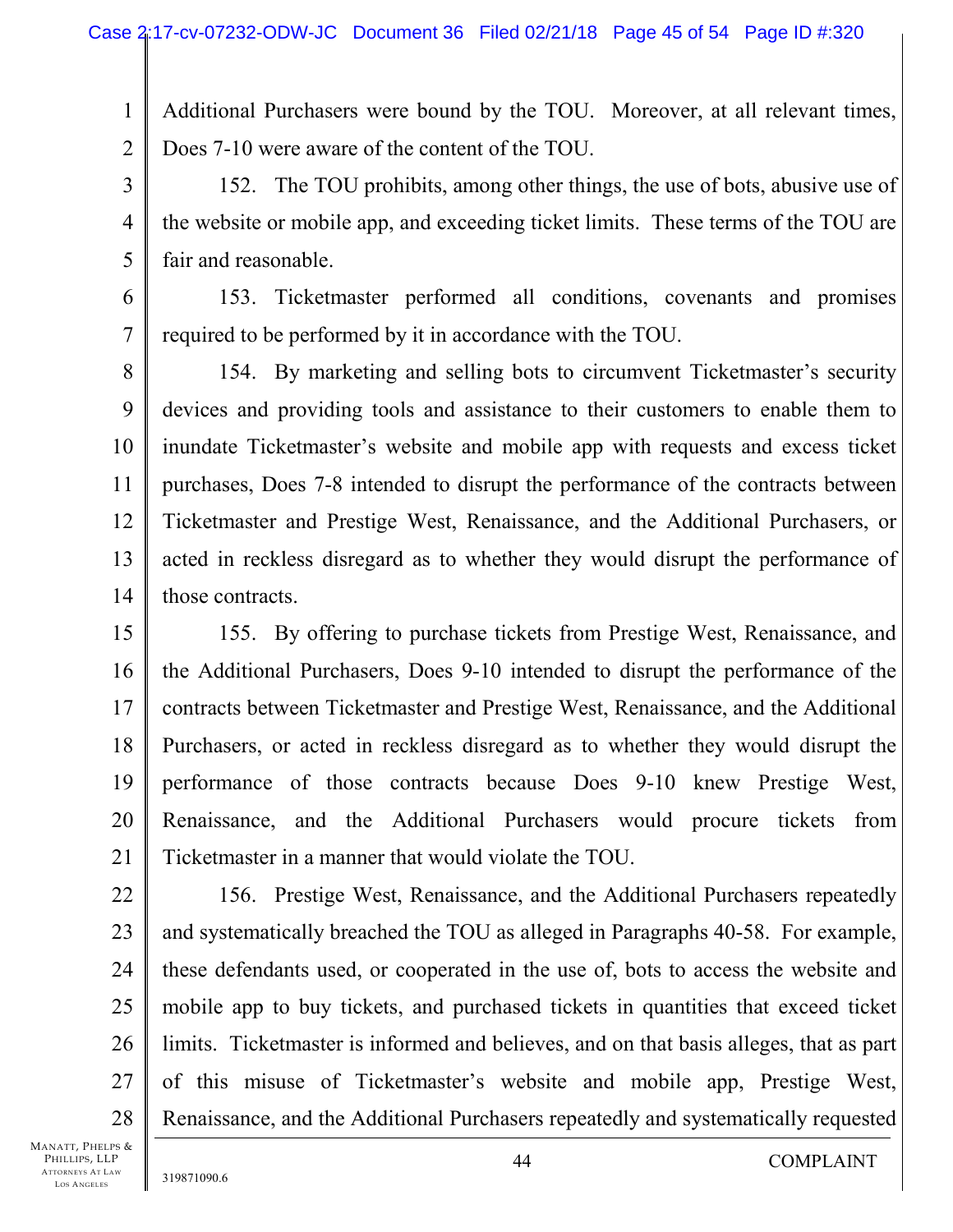1 2 3 4 5 more than 1000 pages of Ticketmaster's website or mobile app in applicable 24 hour periods, made more than 800 reserve requests in applicable 24-hour periods, and accessed, reloaded or refreshed transactional events or ticketing pages and made other requests to transactional servers more than once during applicable 3 second intervals.

6 7 8 9 10 11 12 13 14 15 16 17 18 19 157. The conduct of Does 7-10 made it substantially more difficult and expensive for Ticketmaster to perform under those contracts. As alleged in more detail in Paragraphs 40-58 above, these violations damaged Ticketmaster by, among other things, diminishing the inventory of tickets available through Ticketmaster to legitimate consumers, causing artificially high levels of tickets to be placed on reserve and thereby interfering with the transmission of real time sales information to Ticketmaster's clients, bypassing required website or mobile app entry and exit points, which directly and indirectly reduces integral revenue opportunities, altering website and mobile app security features through manipulation of request limit monitoring, requiring Ticketmaster to undertake extraordinary actions to monitor and enhance website and mobile app infrastructure, and significantly increasing costs of data storage, computer processing, troubleshooting and system maintenance. Thus, the conduct of Does 7-10 was a substantial factor in causing harm to Ticketmaster.

20 21 22 23 24 25 26 27 28 158. The TOU contains a liquidated damages provision described in detail above. Ticketmaster is entitled to liquidated damages from Does 7-10 in accordance with such liquidated damages provision, in an amount to proven at trial, when the full extent of the requests for pages on Ticketmaster's website and mobile platform by Prestige West, Renaissance, and the Additional Purchasers is ascertained. In addition, Ticketmaster is entitled to compensatory damages, in an amount to be proven at trial, for (i) abusive conduct that falls outside the scope of the liquidated damages provision, and (ii) as an alternative to liquidated damages should the liquidated damages provision be unenforceable for any reason.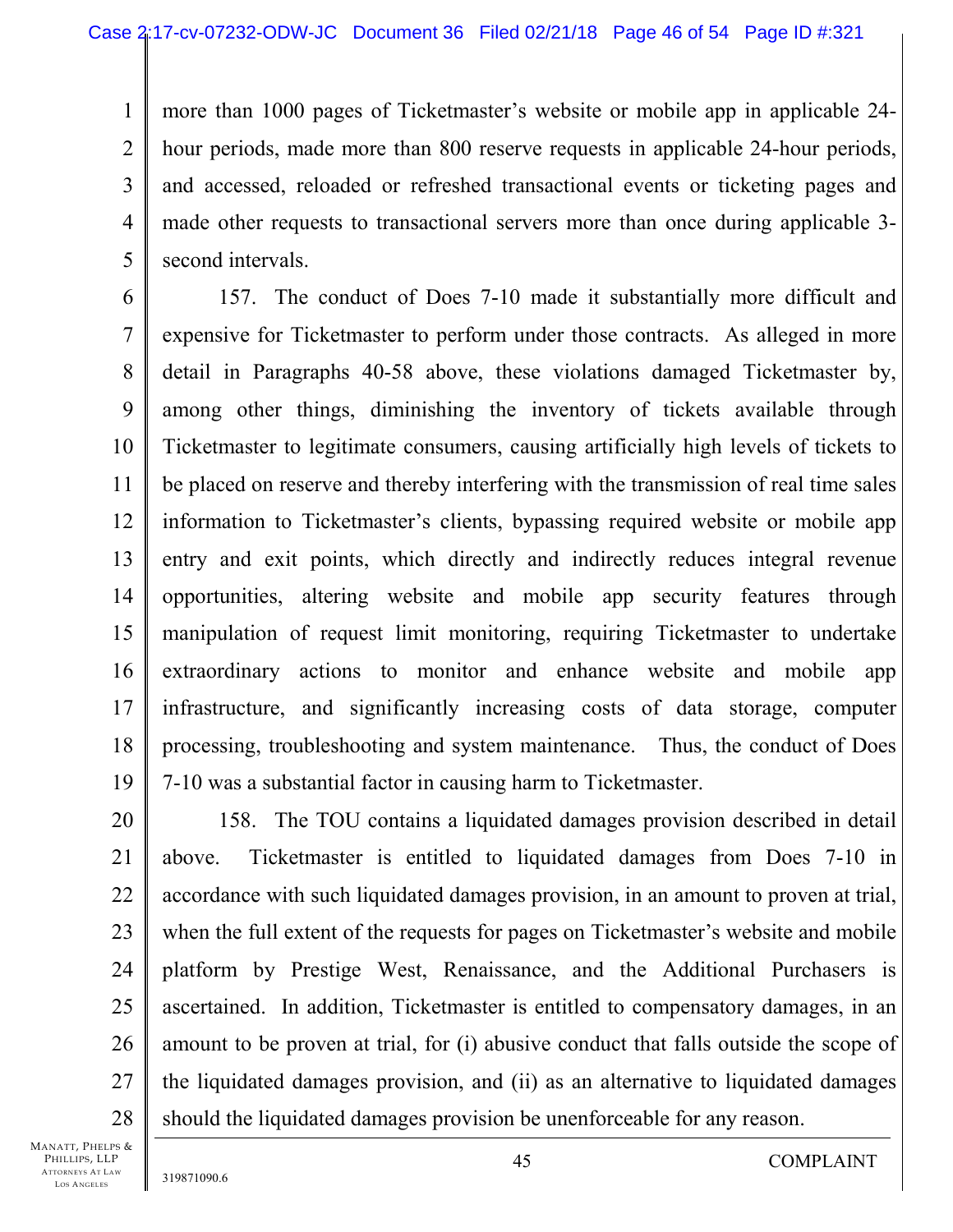1 2 3 4 5 6 159. Ticketmaster is informed and believes that Does 7-10 intended to injure Ticketmaster or willfully and consciously disregarded Ticketmaster's rights. The defendants' conduct constitutes clear and convincing evidence of oppression, fraud and malice under California Civil Code Section 3294. As a result, Ticketmaster is entitled to an award of punitive damages against these defendants in an amount sufficient to deter them from future misconduct.

7

8

**ELEVENTH CLAIM FOR RELIEF Violation Of the Computer Fraud and Abuse Act, 18 U.S.C. § 1030 et seq. (Against Prestige West, Renaissance, Additional Purchasers, and Does 7-8)** 

9 10 160. Ticketmaster alleges and incorporates by reference all of the preceding paragraphs.

11 12 13 161. Ticketmaster's computers are involved in interstate and foreign commerce and communication, and are protected computers under 18 U.S.C. Section 1030(e)(2).

14 15 16 17 18 162. Ticketmaster is informed and believes and on that basis alleges, that Prestige West, Renaissance, Additional Purchasers, and Does 7-8 knowingly and intentionally accessed Ticketmaster's computers without authorization or in excess of authorization, both generally and as defined by Ticketmaster's TOU and the May 2015 cease and desist letter.

19 20 21 22 23 24 25 26 27 163. Ticketmaster is informed and believes and on that basis alleges, that Prestige West, Renaissance, Additional Purchasers, and Does 7-8 not only accessed the Ticketmaster website and mobile app on numerous occasions after being repeatedly blocked, but used hacks, backdoors, and other nefarious means in excess of authorized use (*e.g.*, exchanging cookies, hacking Verified Fan tickets and passwords, purchasing and cycling additional IP addresses, *etc*.), and obtained valuable, unauthorized information from Ticketmaster's ticketing systems, including but not limited to information on Ticketmaster's security measures and ticketing practices, and used that information to purchase tickets to resell at a profit.

28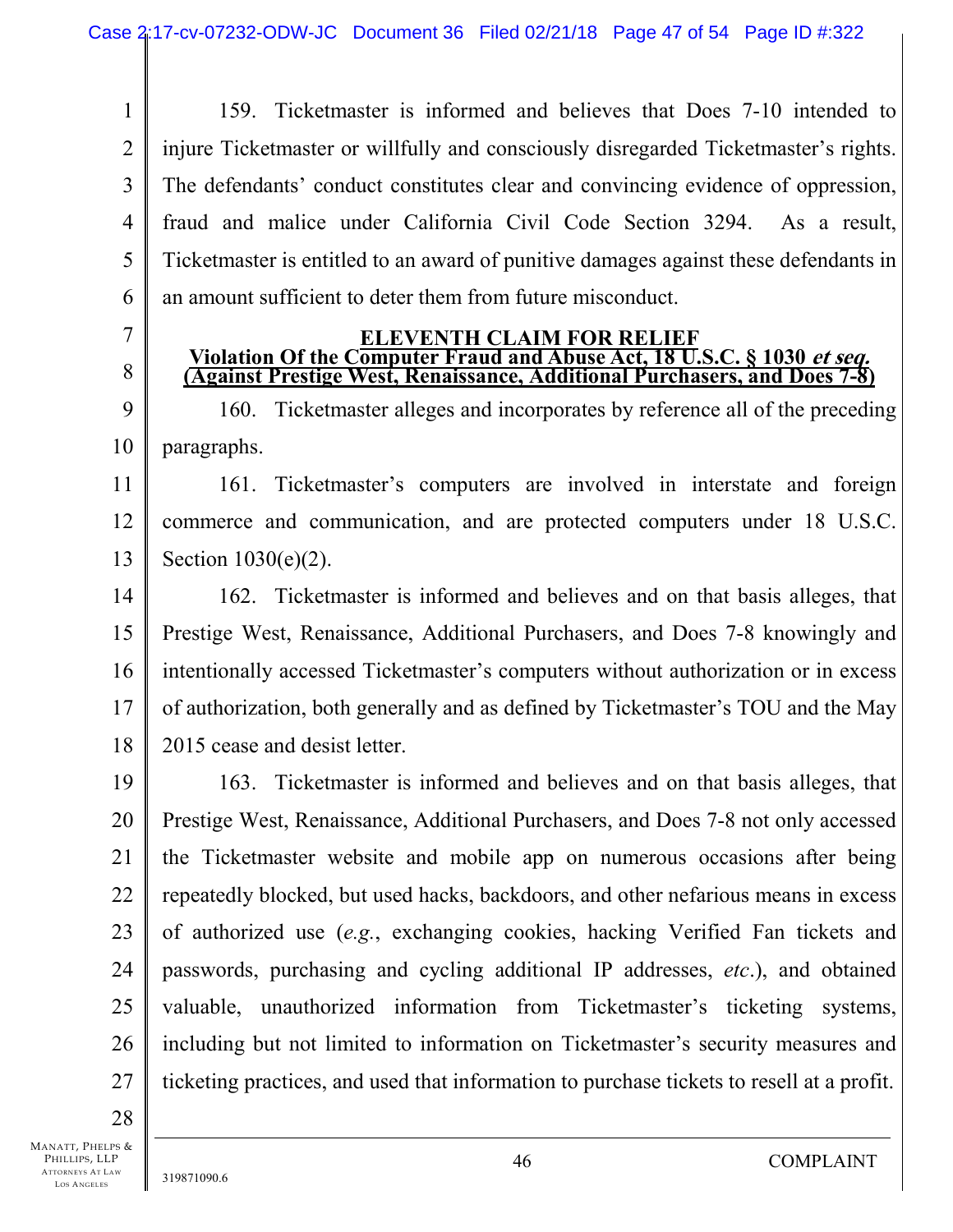1 2 3 4 5 6 164. Defendants' conduct caused Ticketmaster a loss of over \$5000 in a one-year period. Among other things described in more detail in Paragraphs 40-58, Ticketmaster conducted several damage assessments, designed new security features, and diverted resources to combat defendants' unauthorized use of Ticketmaster's website and mobile platform and to attempt to block their use of the Ticketmaster system through various technological measures.

7 8 9 10 165. As a proximate result of these defendants' wrongful conduct, Ticketmaster suffered and continues to suffer significant damage and irreparable harm. Therefore, Ticketmaster is entitled to an award of compensatory damages under 18 U.S.C. Section 1030(g).

# 11

12 13

## **TWELFTH CLAIM FOR RELIEF Violation Of Computer Data Access and Fraud Act, Cal. Penal Code § 502 et seq. (Against Prestige West, Renaissance, Additional Purchasers, and Does 7-8)**

14 15 166. Ticketmaster alleges and incorporates by reference all of the preceding paragraphs.

16 17 18 19 20 21 167. Ticketmaster is informed and believes and on that basis alleges, that Prestige West, Renaissance, Additional Purchasers, and Does 7-8 have knowingly and without permission altered, damaged, deleted, destroyed, or otherwise used data from Ticketmaster's computer system in order to (i) execute a scheme or artifice to defraud and deceive Ticketmaster, and (ii) wrongfully obtain data and property, both in violation of California Penal Code Section 502(c)(1).

22 23 24 25 168. Ticketmaster is informed and believes and on that basis alleges, that Prestige West, Renaissance, Additional Purchasers, and Does 7-8 have knowingly and without permission taken, copied, and made use of Ticketmaster's tickets and other data, in violation of California Penal Code Section 502(c)(2).

26 27 169. Ticketmaster is informed and believes and on that basis alleges, that Prestige West, Renaissance, Additional Purchasers, and Does 7-8 have knowingly

28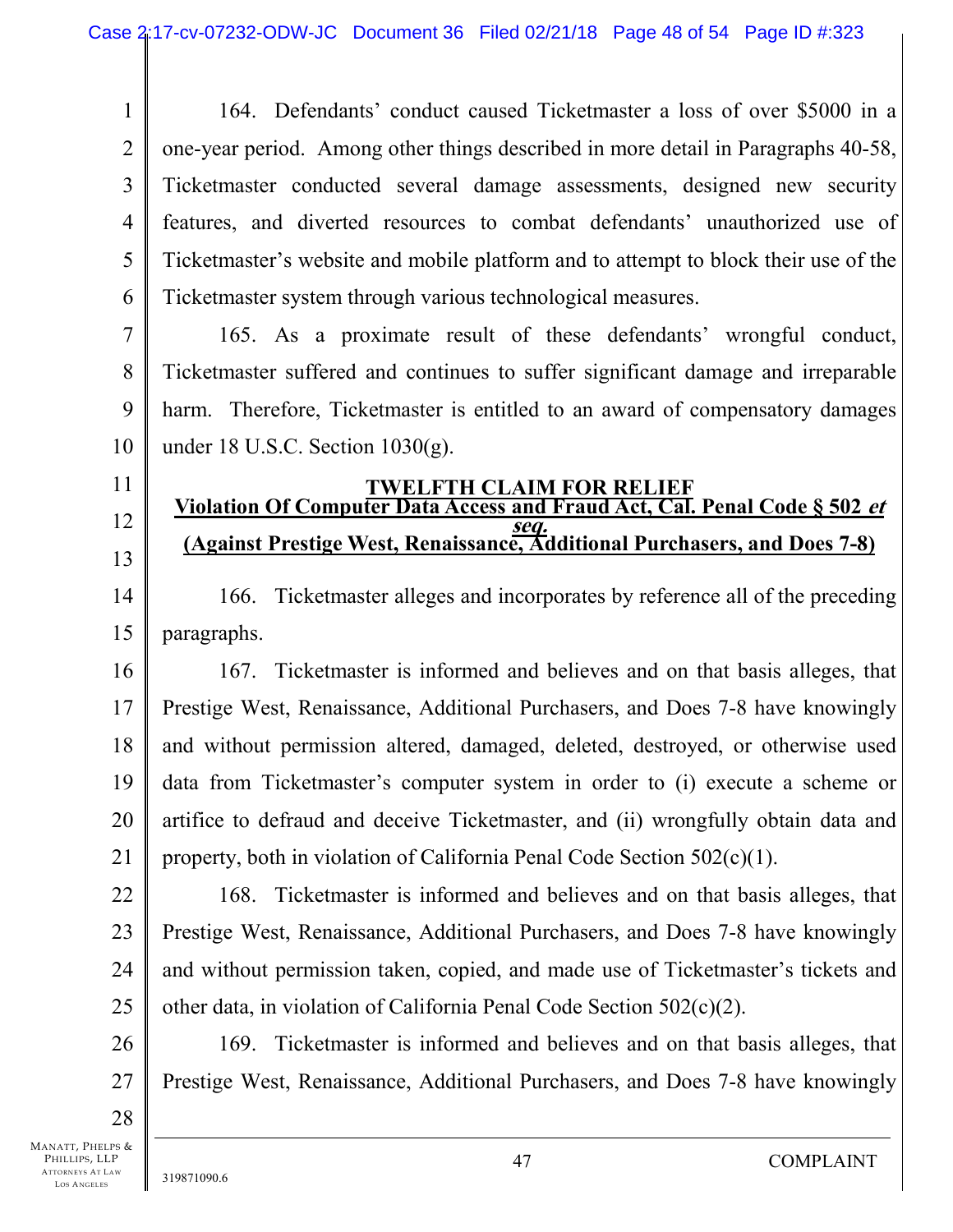1 2 caused Ticketmaster's computer services to be used without permission, in violation of California Penal Code Section 502(c)(3).

3

4

5

6

7

170. Ticketmaster is informed and believes and on that basis alleges, that Prestige West, Renaissance, Additional Purchasers, and Does 7-8 have knowingly and without permission altered, damaged, deleted, or destroyed data on Ticketmaster's internal and external computer system, in violation of California Penal Code Section 502(c)(4).

8 9 10 11 12 171. Ticketmaster is informed and believes and on that basis alleges, that Prestige West, Renaissance, Additional Purchasers, and Does 7-8 have knowingly and without permission disrupted or caused the disruption and denial of computer services to authorized, human users of Ticketmaster's computer system, in violation of California Penal Code Section 502(c)(5).

13 14 15 16 172. Ticketmaster is informed and believes and on that basis alleges, that Prestige West, Renaissance, Additional Purchasers, and Does 7-8 have knowingly and without permission provided, or assisted in providing, a means of accessing Ticketmaster's website, in violation of California Penal Code Section 502(c)(6).

17 18 19 20 173. Ticketmaster is informed and believes and on that basis alleges, that Prestige West, Renaissance, Additional Purchasers, and Does 7-8 knowingly accessed Ticketmaster's website in violation of the Terms of Use and thus without permission, in violation of California Penal Code Section 502(c)(7).

21 22 23 24 25 174. Ticketmaster is informed and believes and on that basis alleges, that Prestige West, Renaissance, Additional Purchasers, and Does 7-8 gained knowledge of their improper access of Ticketmaster's computer system by, among other things, creating Ticketmaster accounts, using Ticketmaster accounts, and receiving a cease and desist letter in May 2015.

26 27 28 175. Ticketmaster is informed and believes and on that basis alleges, that Prestige West, Renaissance, Additional Purchasers, and Does 7-8 improperly obtained and sold tickets, in violation of California Penal Code Section 502, by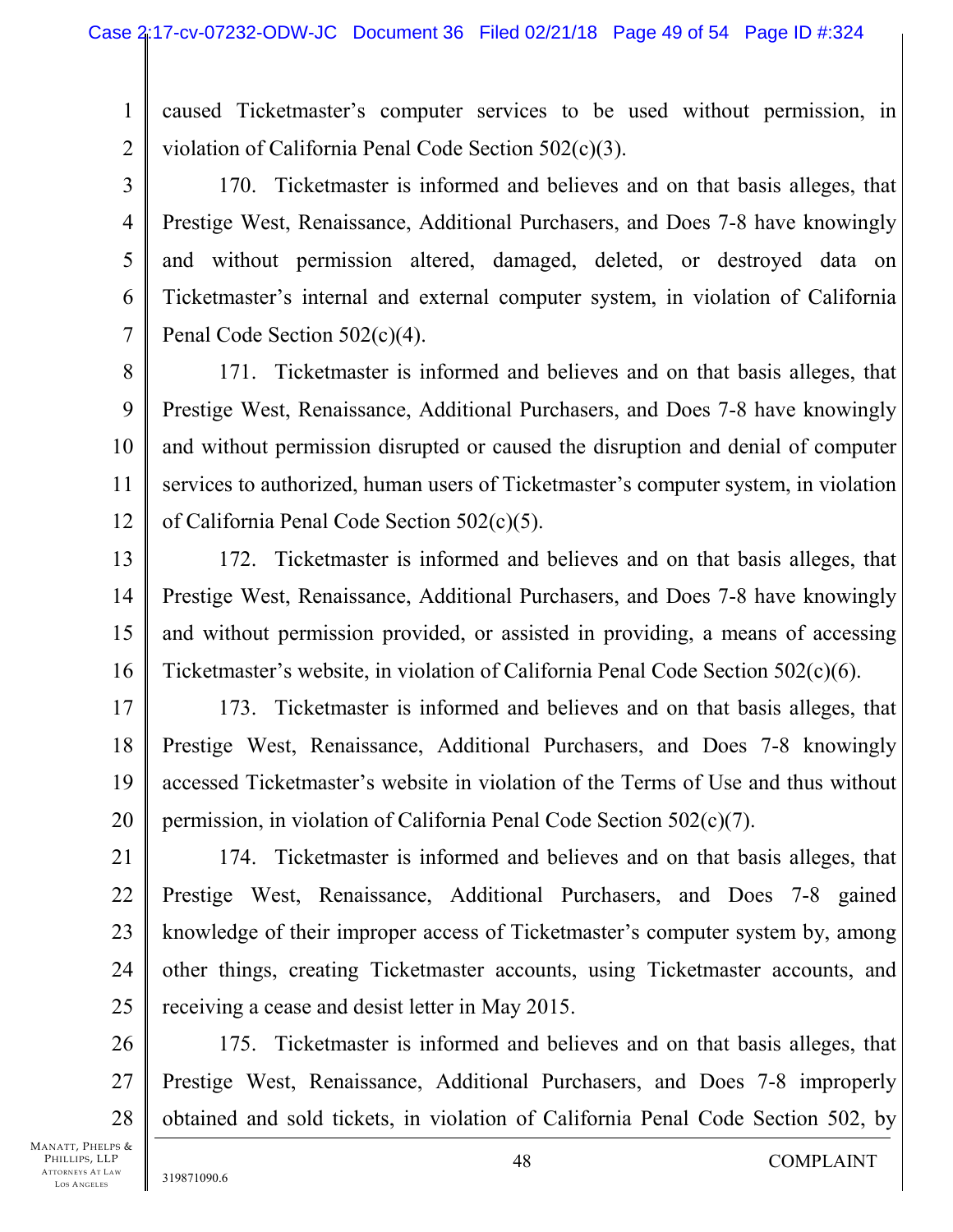1 2 breaching or acting in excess of the TOU and circumventing Ticketmaster's website and mobile app's security measures, among other things.

3

4

5

6

7

8

176. As a direct and proximate result of defendants' unlawful conduct within the meaning of California Penal Code Section 502, defendants damaged Ticketmaster by, among other things more thoroughly detailed in paragraphs 40-58, diminishing the inventory of tickets available through Ticketmaster to legitimate consumers, requiring Ticketmaster to take extraordinary actions to monitor its website, and increasing the costs of data storage.

9 10 11 177. Pursuant to California Penal Code Section 502(e), Ticketmaster is entitled to an injunction, compensatory damages, attorneys' fees, and other equitable relief as prayed for in this Complaint.

12 13 14 178. Defendants have acted with oppression, fraud and malice toward Ticketmaster, entitling Ticketmaster to an award of punitive damages in an amount sufficient to deter them from future misconduct.

- 15
- 16

17

18

# **THIRTEENTH CLAIM FOR RELIEF Violation Of Anti-scalping Law, N.Y. Arts & Cult. Aff. Law § 25.01 et seq. (Against Prestige West and Renaissance)**

179. Ticketmaster alleges and incorporates by reference all of the preceding paragraphs.

19 20 21 22 23 24 25 26 180. Ticketmaster is informed and believes and on that basis alleges, that Prestige West and Renaissance used bots to access the Ticketmaster website and mobile app, bypass security measures and buy retail tickets to live entertainment events in New York. For example, accounts traceable to Prestige West and Renaissance purchased tens of thousands of tickets to the New York stage play, *Hamilton*, using bots that intentionally bypassed Ticketmaster's security measures. Ticketmaster is informed and believes and on that basis alleges, that Prestige West and Renaissance improperly acquired tickets to many live events in New York.

27 28 181. Ticketmaster is informed and believes that Prestige West and Renaissance intentionally maintained and controlled bots at colocation facilities and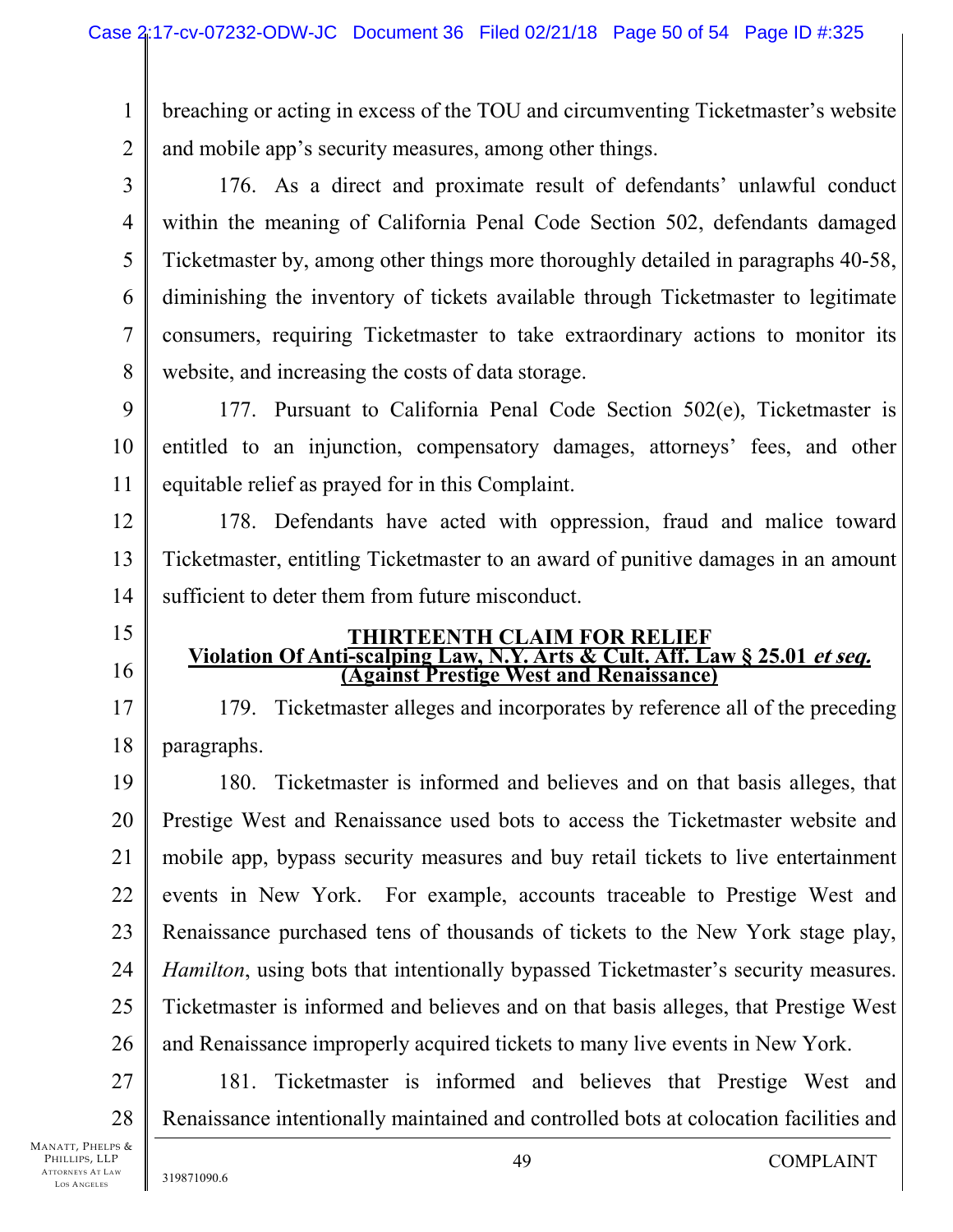1 2 3 on other servers, or knowingly used bots maintained and controlled by Additional Purchasers or Does 7-8 to improperly purchase tickets from Ticketmaster's website and mobile app.

4 5 6 7 8 182. As a proximate result of Prestige West and Renaissance's wrongful conduct, Ticketmaster suffered and continues to suffer significant damage and irreparable harm. As a result, Ticketmaster is entitled to an award of up to three times its actual damages to be proven at trial, an injunction, and reasonable attorney's fees and costs.

## **PRAYER FOR RELIEF**

WHEREFORE, Ticketmaster respectfully requests that the Court:

11

10

9

1. Enjoin all Defendants from:

12 13 14 15 a. infringing or assisting any other person in infringing Ticketmaster's rights in its copyrighted ticketmaster.com website and mobile app works as set forth herein by copying pages from that website or mobile app in excess of the scope of the license granted by Ticketmaster's Terms of Use;

16 17 18 19 20 b. manufacturing, adapting, modifying, exchanging, distributing, creating, importing, trafficking in, or using any bots, programs or other technology, products, services, devices, components, or parts thereof to circumvent the technological measures by which Ticketmaster controls access to its website and mobile app;

21 22 23 24 c. accessing, visiting, purchasing tickets on, facilitating the purchase of tickets on, or otherwise using ticketmaster.com or Ticketmaster's mobile app for any purpose that is in excess of the agreement formed by the Terms of Use by which users are permitted to visit that website and mobile app;

25 26 d. using, or causing, urging or assisting any other person to use, bots to access Ticketmaster's website or mobile app;

27 28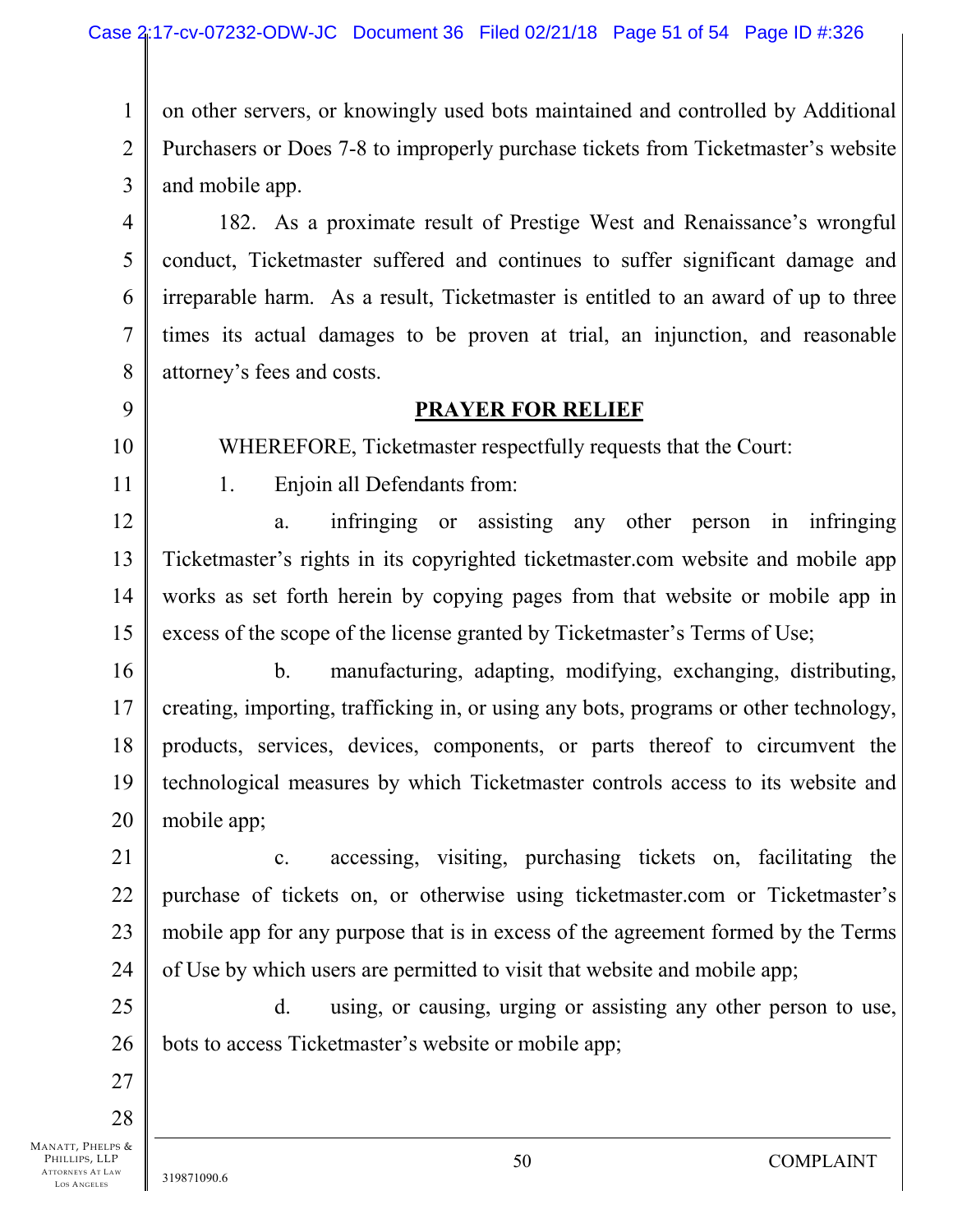- 1 2 3 e. using, or causing, urging or assisting any other person to use, any program that is designed to circumvent security measures such as CAPTCHA and splunk to attempt to access Ticketmaster's website and mobile app;
- 4 5 6 7 f. designing, selling or marketing any program or device that is designed to provide an automated means of accessing Ticketmaster's website or mobile app or that is designed to circumvent security measures such as CAPTCHA and splunk on Ticketmaster's website and mobile app;
- 8 9 10 11 g. soliciting the design, purchase, sale or use of any program or device that is designed to provide an automated means of accessing Ticketmaster's website or mobile app or that is designed to circumvent security measures such as CAPTCHA or splunk on Ticketmaster's website or mobile app;
- 12 13 14 15 h. purchasing, selling, transferring or acquiring any program or device that is designed to provide an automated means of accessing Ticketmaster's website or mobile app or that is designed to circumvent security measures such as CAPTCHA or splunk on Ticketmaster's website or mobile app;
- 16 17 18 i. abusing Ticketmaster's website or mobile app in any way, such as exceeding limits in the Terms of Use for requesting web pages and making requests to transactional servers more than once during any three-second interval;
- 19
- j. purchasing tickets in excess of ticket limits; and
- 20 21 k. reselling any tickets obtained through Ticketmaster that were not obtained legitimately in accordance with the Terms of Use;
- 22
- 2. Order that Defendants be required to:
- 23 24 25 a. account for, hold in constructive trust, pay over to Ticketmaster, and otherwise disgorge all profits derived by Defendants from their individual and collective misconduct as alleged herein; and
- 26 27 28 b. pay to Ticketmaster the costs of this action, together with reasonable attorneys' fees and disbursements, in accordance with federal and California law, including but not limited to 17 U.S.C. Sections 505 and 1203;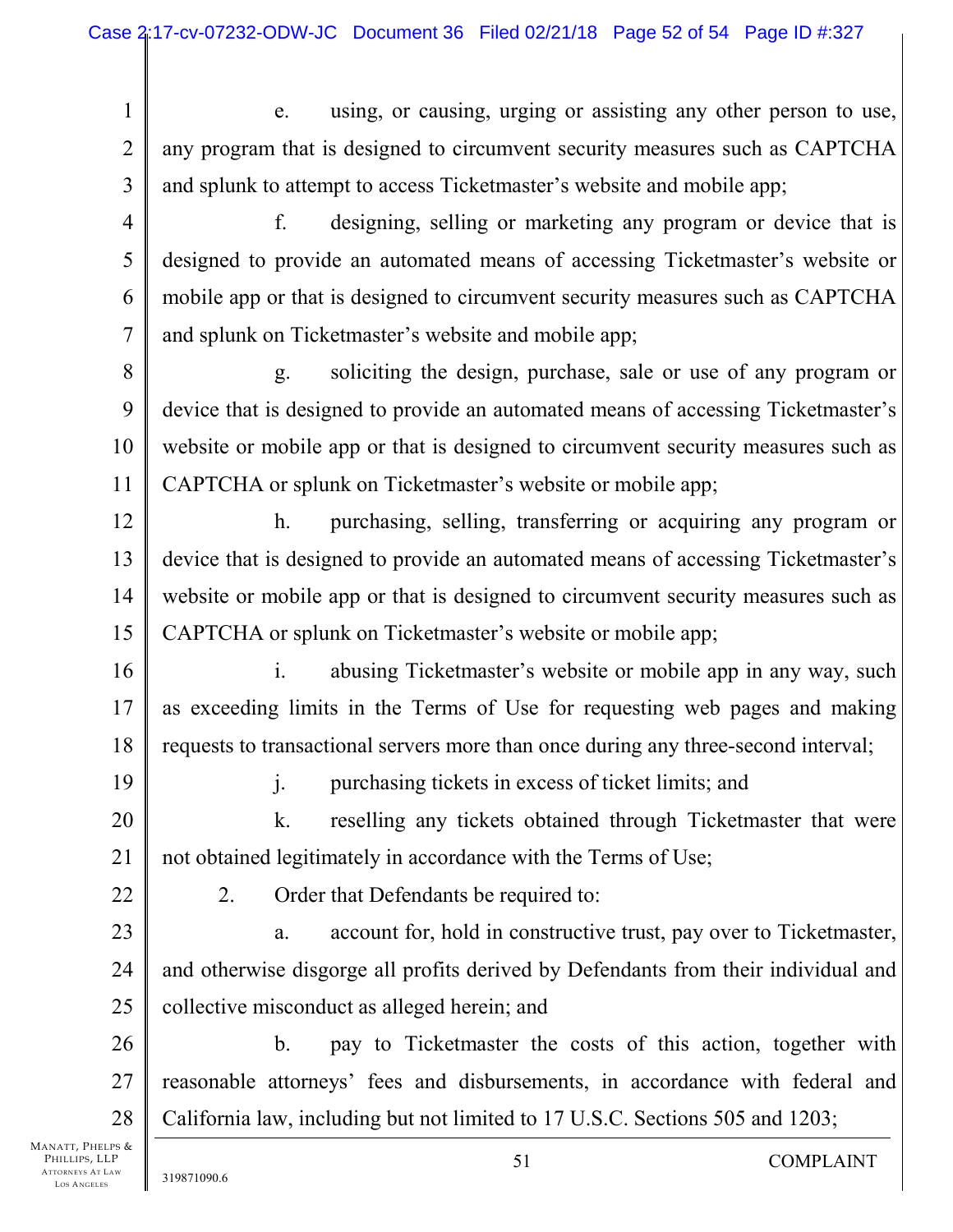|                                                                     |                          |  |                    | Case 2:17-cv-07232-ODW-JC Document 36 Filed 02/21/18 Page 53 of 54 Page ID #:328 |                  |
|---------------------------------------------------------------------|--------------------------|--|--------------------|----------------------------------------------------------------------------------|------------------|
| $\mathbf{1}$                                                        | 3.                       |  |                    | Award to Ticketmaster liquidated, compensatory, statutory and                    |                  |
| $\overline{2}$                                                      | punitive damages; and    |  |                    |                                                                                  |                  |
| 3                                                                   | 4.                       |  |                    | Award to Ticketmaster all further relief, as the Court deems just and            |                  |
| $\overline{4}$                                                      | equitable.               |  |                    |                                                                                  |                  |
| 5                                                                   |                          |  |                    |                                                                                  |                  |
| 6                                                                   | Dated: February 21, 2018 |  |                    | MANATT, PHELPS & PHILLIPS, LLP<br>ROBERT H. PLATT                                |                  |
| $\overline{7}$                                                      |                          |  | <b>MARK S. LEE</b> |                                                                                  |                  |
| 8                                                                   |                          |  |                    | DONALD R. BROWN<br>ALEXANDRA N. HILL                                             |                  |
| 9                                                                   |                          |  |                    |                                                                                  |                  |
| 10                                                                  |                          |  |                    | By: <u>/s/ Robert H. Platt</u><br>Robert H. Platt                                |                  |
| 11                                                                  |                          |  |                    | Attorneys for <i>Plaintiff</i><br>TICKETMASTER L.L.C.                            |                  |
| 12                                                                  |                          |  |                    |                                                                                  |                  |
| 13                                                                  |                          |  |                    |                                                                                  |                  |
| 14                                                                  |                          |  |                    |                                                                                  |                  |
| 15                                                                  |                          |  |                    |                                                                                  |                  |
| 16                                                                  |                          |  |                    |                                                                                  |                  |
| 17                                                                  |                          |  |                    |                                                                                  |                  |
| 18                                                                  |                          |  |                    |                                                                                  |                  |
| 19                                                                  |                          |  |                    |                                                                                  |                  |
| 20                                                                  |                          |  |                    |                                                                                  |                  |
| 21<br>22                                                            |                          |  |                    |                                                                                  |                  |
| 23                                                                  |                          |  |                    |                                                                                  |                  |
| 24                                                                  |                          |  |                    |                                                                                  |                  |
| 25                                                                  |                          |  |                    |                                                                                  |                  |
| 26                                                                  |                          |  |                    |                                                                                  |                  |
| 27                                                                  |                          |  |                    |                                                                                  |                  |
| 28                                                                  |                          |  |                    |                                                                                  |                  |
| MANATT, PHELPS &<br>PHILLIPS, LLP<br>ATTORNEYS AT LAW<br>OC ANCELES | 319871090.6              |  | 52                 |                                                                                  | <b>COMPLAINT</b> |

LOS A NGELES